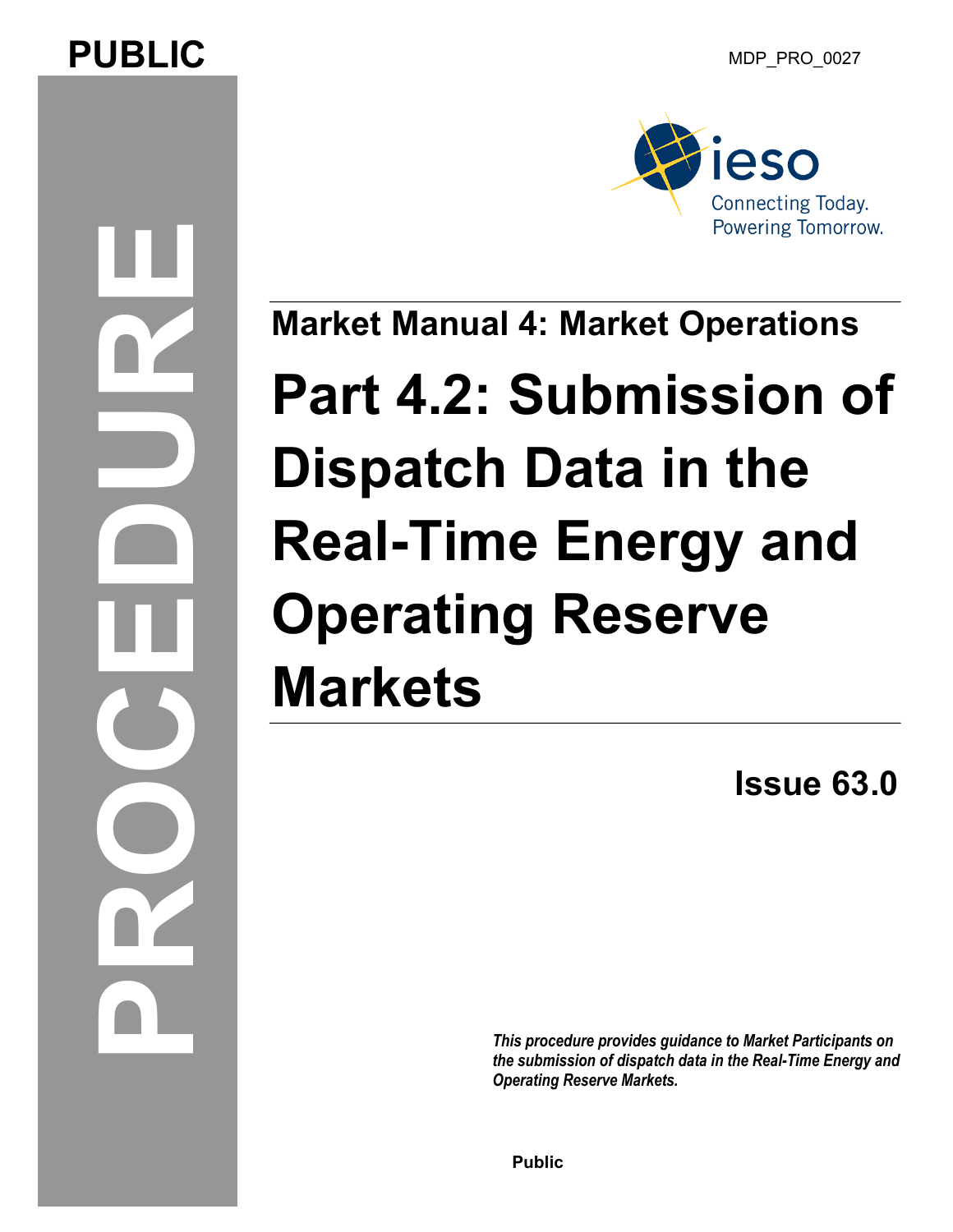### **Disclaimer**

The posting of documents on this website is done for the convenience of *market participants* and other interested visitors to the *IESO* website. Please be advised that, while the *IESO* attempts to have all posted documents conform to the original, changes can result from the original, including changes resulting from the programs used to format the documents for posting on the website as well as from the programs used by the viewer to download and read the documents. The *IESO*  makes no representation or warranty, express or implied that the documents on this website are exact reproductions of the original documents listed. In addition, the documents and information posted on this website are subject to change. The *IESO* may revise, withdraw or make final these materials at any time at its sole discretion without further notice. It is solely your responsibility to ensure that you are using up-to-date documents and information.

This *market manual* may contain a summary of a particular *market rule*. Where provided, the summary has been used because of the length of the *market rule* itself. The reader should be aware, however, that where a *market rule* is applicable, the obligation that needs to be met is as stated in the "Market Rules". To the extent of any discrepancy or inconsistency between the provisions of a particular *market rule* and the summary, the provision of the *market rule* shall govern.

| Document ID             | MDP PRO 0027                                                                                   |
|-------------------------|------------------------------------------------------------------------------------------------|
| <b>Document Name</b>    | Part 4.2: Submission of Dispatch Data in the Real-Time Energy and Operating Reserve<br>Markets |
| <b>Issue</b>            | $l$ ssue $63.0$                                                                                |
| <b>Reason for Issue</b> | Issued released in advance of Baseline 44.1                                                    |
| <b>Effective Date</b>   | December 2, 2020                                                                               |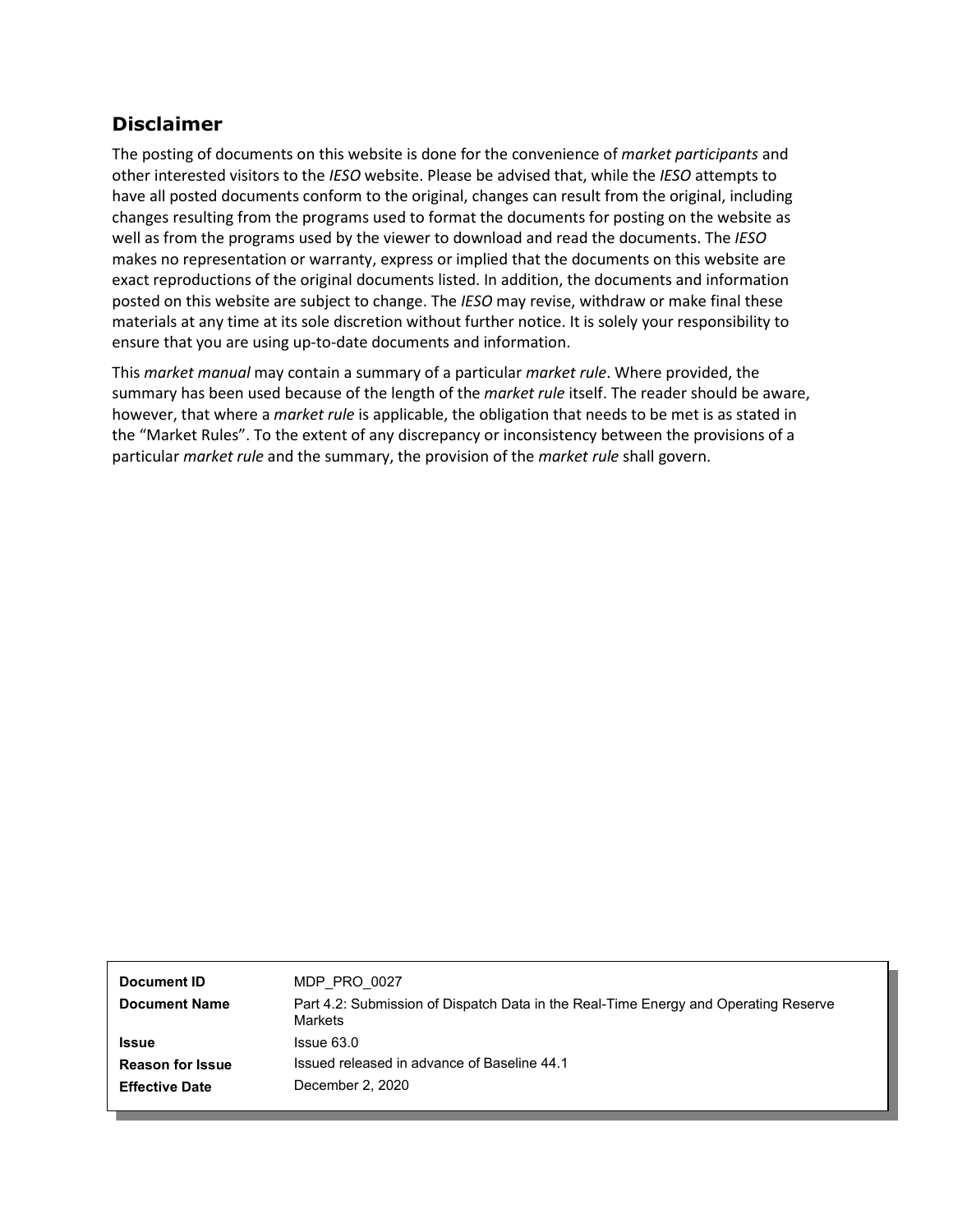| <b>Issue</b>                                                | <b>Reason for Issue</b>                                                                                                                                      | <b>Date</b>        |  |
|-------------------------------------------------------------|--------------------------------------------------------------------------------------------------------------------------------------------------------------|--------------------|--|
| For changes prior to 2011, refer to version 41.0 and prior. |                                                                                                                                                              |                    |  |
|                                                             | For changes prior to 2014, refer to version 56.0 and prior.                                                                                                  |                    |  |
| 47.0                                                        | Issue released in advance of Baseline 31.0 for the<br>implementation of SE-109: Outage Management Process<br>Redesign and Market Rule Amendment MR-00404-R00 | February 5, 2014   |  |
| 48.0                                                        | Issue released in advance of Baseline 33.0                                                                                                                   | December 8, 2014   |  |
| 49.0                                                        | Issue released for Baseline 33.0                                                                                                                             | March 4, 2015      |  |
| 50.0                                                        | Issue released for Baseline 33.1                                                                                                                             | June 3, 2015       |  |
| 51.0                                                        | Issue released for Baseline 34.0                                                                                                                             | September 9, 2015  |  |
| 52.0                                                        | Issue released for Baseline 34.1                                                                                                                             | December 2, 2015   |  |
| 53.0                                                        | Issue released for Baseline 35.0                                                                                                                             | March 2, 2016      |  |
| 54.0                                                        | Issue released in advance of Baseline 36.0                                                                                                                   | June 21, 2016      |  |
| 55.0                                                        | Issue released in advance of Baseline 36.1                                                                                                                   | October 26, 2016   |  |
| 56.0                                                        | Issue released for Baseline 37.1                                                                                                                             | June 7, 2017       |  |
| 57.0                                                        | Issue released for Baseline 38.0                                                                                                                             | September 13, 2017 |  |
| 58.0                                                        | Issue released for Baseline 40.0                                                                                                                             | September 12, 2018 |  |
| 59.0                                                        | Issue released in advance of Baseline 40.1                                                                                                                   | November 14, 2018  |  |
| 60.0                                                        | Issue released in advance of Baseline 42.1                                                                                                                   | October 15, 2019   |  |
| 61.0                                                        | Issue released in advance of Baseline 43.1. These<br>changes are applicable to the capacity auction for the<br>commitment period beginning May 1, 2021.      | May 4, 2020        |  |
| 62.0                                                        | Issue released in advance of Baseline 44.0                                                                                                                   | June 29, 2020      |  |
| 63.0                                                        | Updated to meet accessibility requirements pursuant to<br>the Accessibility for Ontarians with Disabilities Act.                                             | December 2, 2020   |  |

### **Document Change History**

### **Related Documents**

| Document ID         | <b>Document Title</b>                                           |
|---------------------|-----------------------------------------------------------------|
| <b>IMP PRO 0034</b> | Market Manual 4.3: Real-Time Scheduling of the Physical Markets |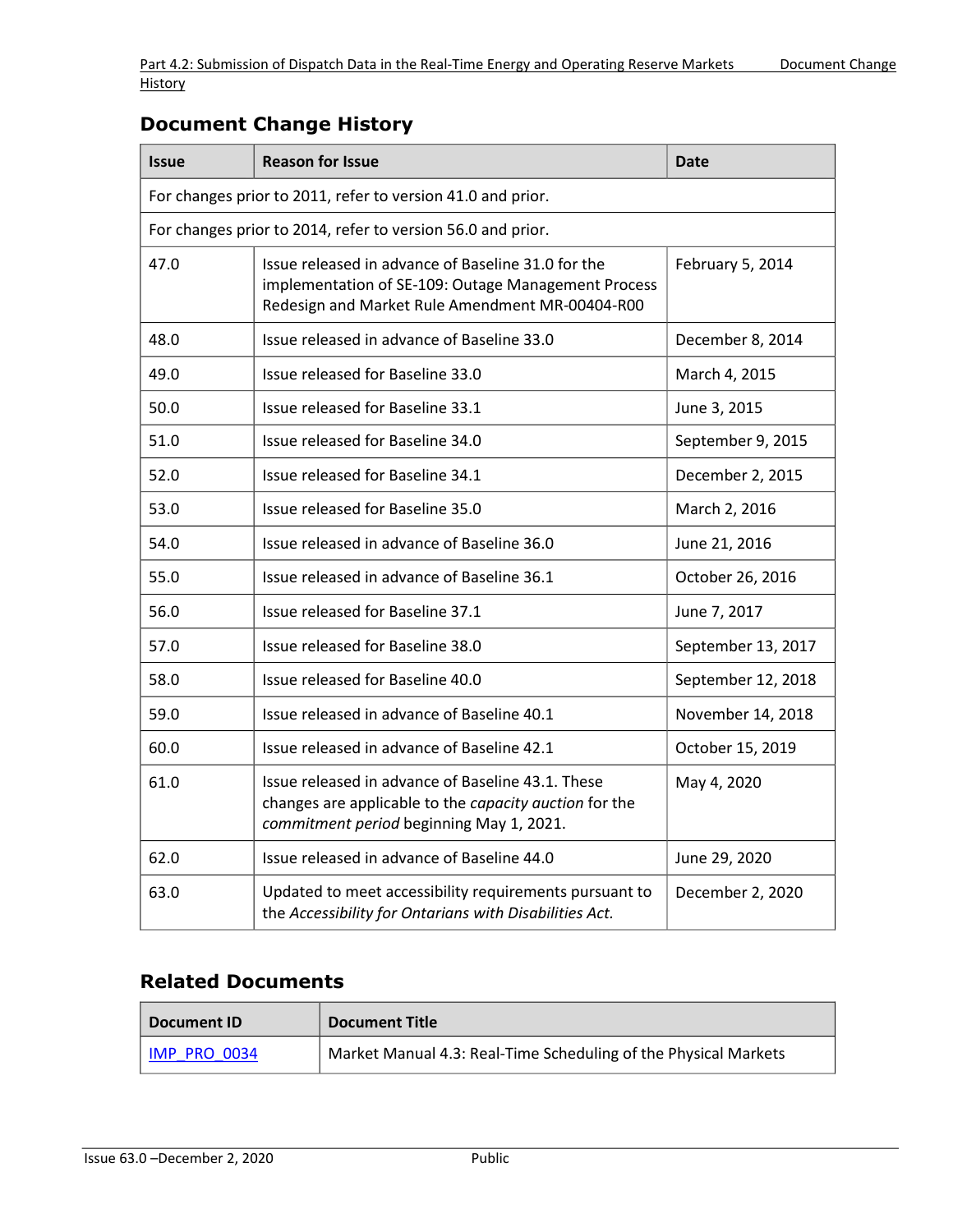# <span id="page-3-0"></span>**Table of Contents**

| 1. |     |                                  |                                                                                                                                                                                                                                                                                                                                      |  |
|----|-----|----------------------------------|--------------------------------------------------------------------------------------------------------------------------------------------------------------------------------------------------------------------------------------------------------------------------------------------------------------------------------------|--|
|    | 1.1 |                                  |                                                                                                                                                                                                                                                                                                                                      |  |
|    | 1.2 |                                  |                                                                                                                                                                                                                                                                                                                                      |  |
|    | 1.3 |                                  |                                                                                                                                                                                                                                                                                                                                      |  |
|    | 1.4 |                                  |                                                                                                                                                                                                                                                                                                                                      |  |
| 2. |     |                                  | Real-Time Energy and Operating Reserve Markets 5                                                                                                                                                                                                                                                                                     |  |
|    | 2.1 |                                  | Offers and Bids for Energy and Offers for Operating Reserve in                                                                                                                                                                                                                                                                       |  |
|    | 2.2 |                                  |                                                                                                                                                                                                                                                                                                                                      |  |
|    | 2.3 | 2.3.1<br>2.3.2<br>2.3.3<br>2.3.4 | Timing of the Real-Time Energy and Operating Reserve Markets 7<br>Replacement Energy Offers Program  10<br>Procedural Steps for Submitting Dispatch Data and<br>Revisions Until Two Hours Prior to the Dispatch Hour  11<br>Procedural Steps for Submitting Dispatch Data and<br>Revisions Within Two Hours of the Dispatch Hour  13 |  |
|    | 2.4 |                                  |                                                                                                                                                                                                                                                                                                                                      |  |
|    |     | 2.4.1<br>2.4.2<br>2.4.3<br>2.4.4 |                                                                                                                                                                                                                                                                                                                                      |  |
|    | 2.5 |                                  | Dispatch Data for Importing and Exporting Energy and                                                                                                                                                                                                                                                                                 |  |
|    |     | 2.5.1                            |                                                                                                                                                                                                                                                                                                                                      |  |
|    |     | 2.5.2                            |                                                                                                                                                                                                                                                                                                                                      |  |
|    |     | 2.5.3                            |                                                                                                                                                                                                                                                                                                                                      |  |
|    |     | 2.5.4                            | Wheeling Through Interchange Schedules  24                                                                                                                                                                                                                                                                                           |  |
|    |     | 2.5.5                            |                                                                                                                                                                                                                                                                                                                                      |  |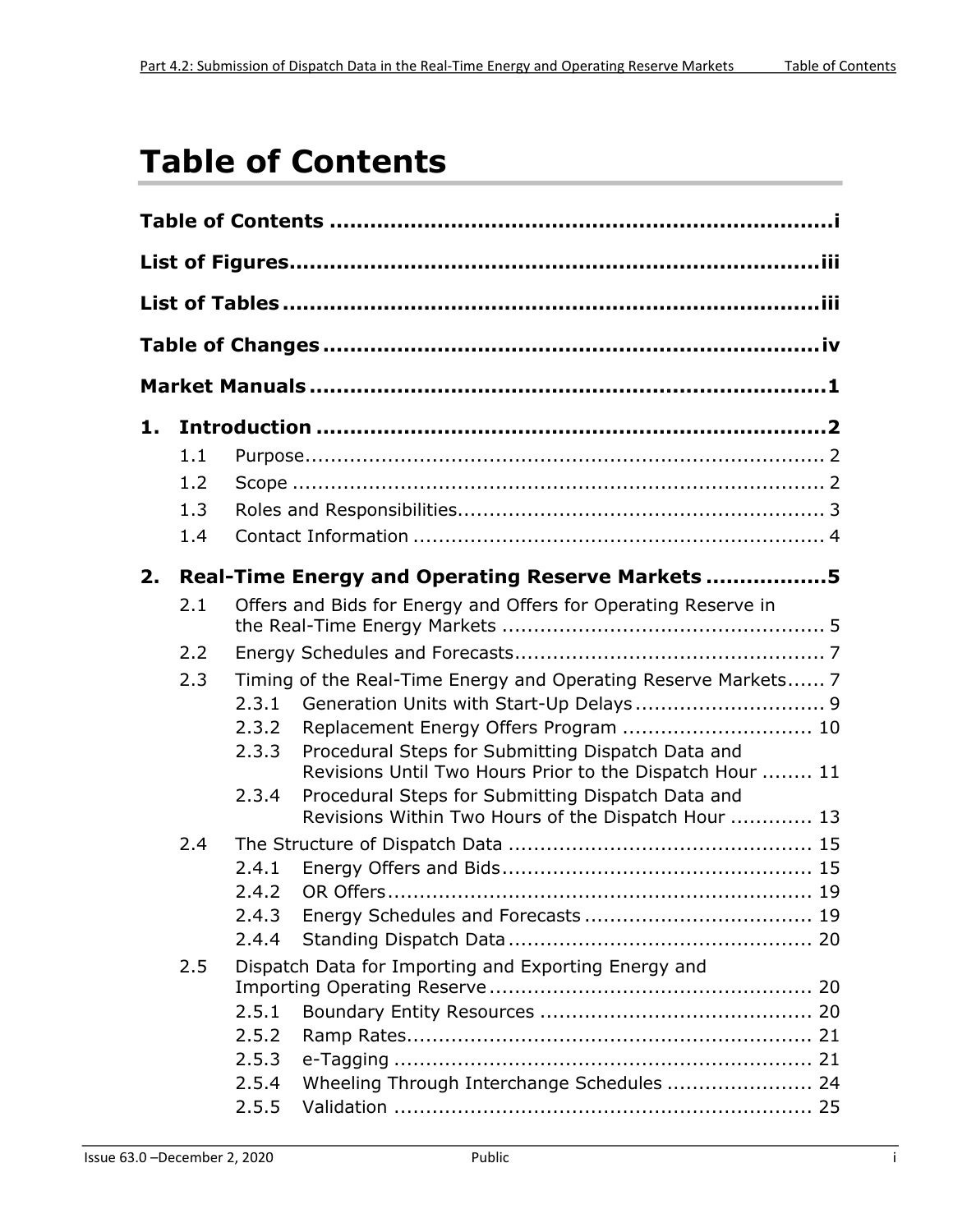| 2.6                                                 |                                             |                                                               |  |  |  |
|-----------------------------------------------------|---------------------------------------------|---------------------------------------------------------------|--|--|--|
|                                                     |                                             | 2.6.1 Dispatch Data Requirements for Scheduling a Called      |  |  |  |
|                                                     | 2.6.2                                       | Changes/Updates to Called Capacity Exports or Capacity        |  |  |  |
| 2.7                                                 |                                             | Requests for Segregated Mode of Operation  27                 |  |  |  |
| 2.8                                                 |                                             | 2.7.1 Segregated Mode of Operation Inadvertent Accounting  29 |  |  |  |
|                                                     |                                             |                                                               |  |  |  |
|                                                     | Appendix B: Short Notice Change Criteria 32 |                                                               |  |  |  |
|                                                     |                                             |                                                               |  |  |  |
|                                                     |                                             | <b>Appendix D: Pre-dispatch Schedule Production and</b>       |  |  |  |
|                                                     |                                             |                                                               |  |  |  |
| Appendix F: Ontario Specific e-Tag Requirements  53 |                                             |                                                               |  |  |  |
|                                                     |                                             |                                                               |  |  |  |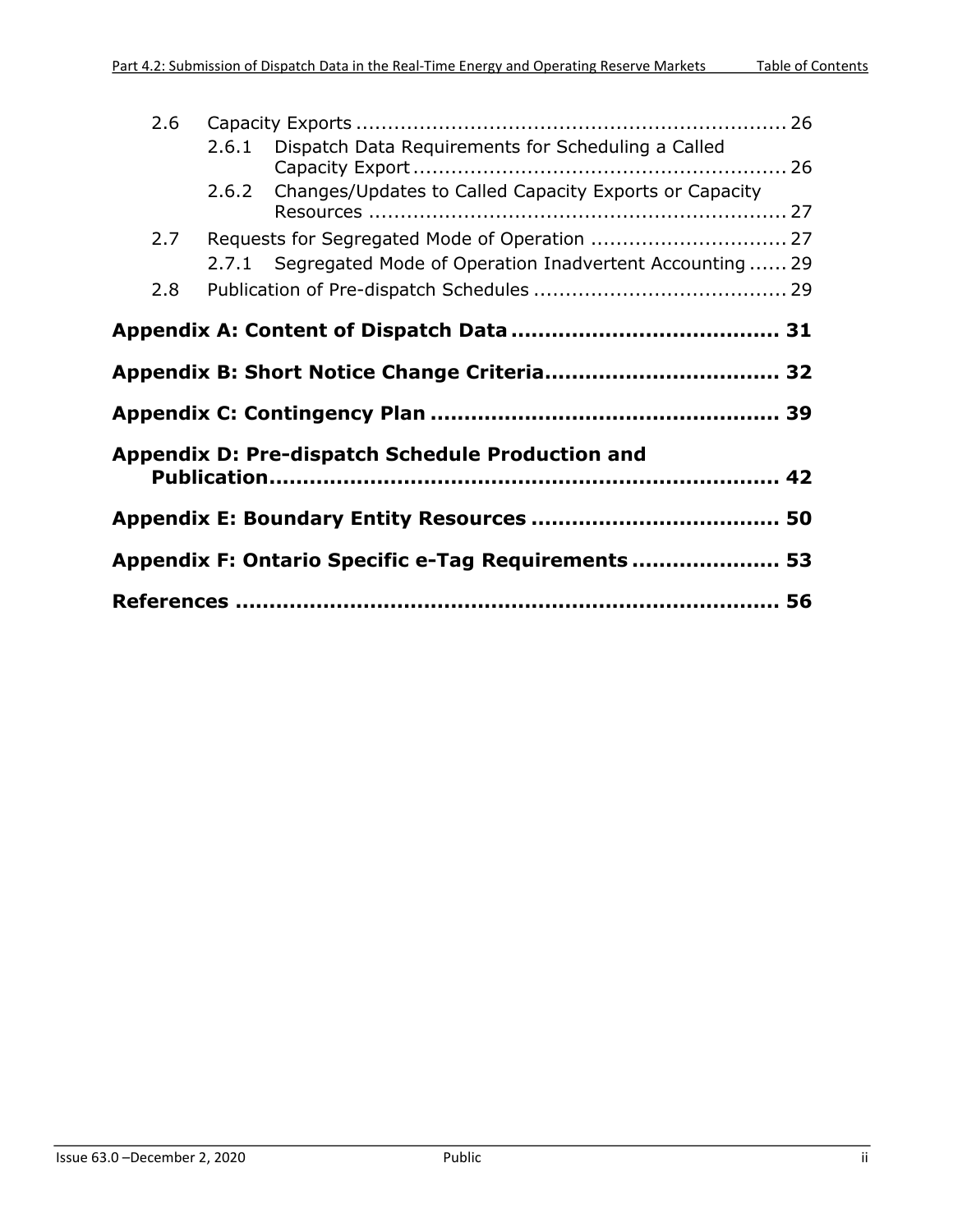# <span id="page-5-0"></span>**List of Figures**

| Figure D-1: Adequacy Report, Transmission Limits Report, Pre-dispatch and |  |
|---------------------------------------------------------------------------|--|
|                                                                           |  |
|                                                                           |  |

# <span id="page-5-1"></span>**List of Tables**

| Table 2-1: Procedural Steps for Submitting Dispatch Data and Revisions Until  |  |
|-------------------------------------------------------------------------------|--|
| Table 2-2: Procedural Steps for Submitting Dispatch Data and Revisions Within |  |
| Table B-1: Summary of Allowable Dispatch Data Changes  36                     |  |
|                                                                               |  |
|                                                                               |  |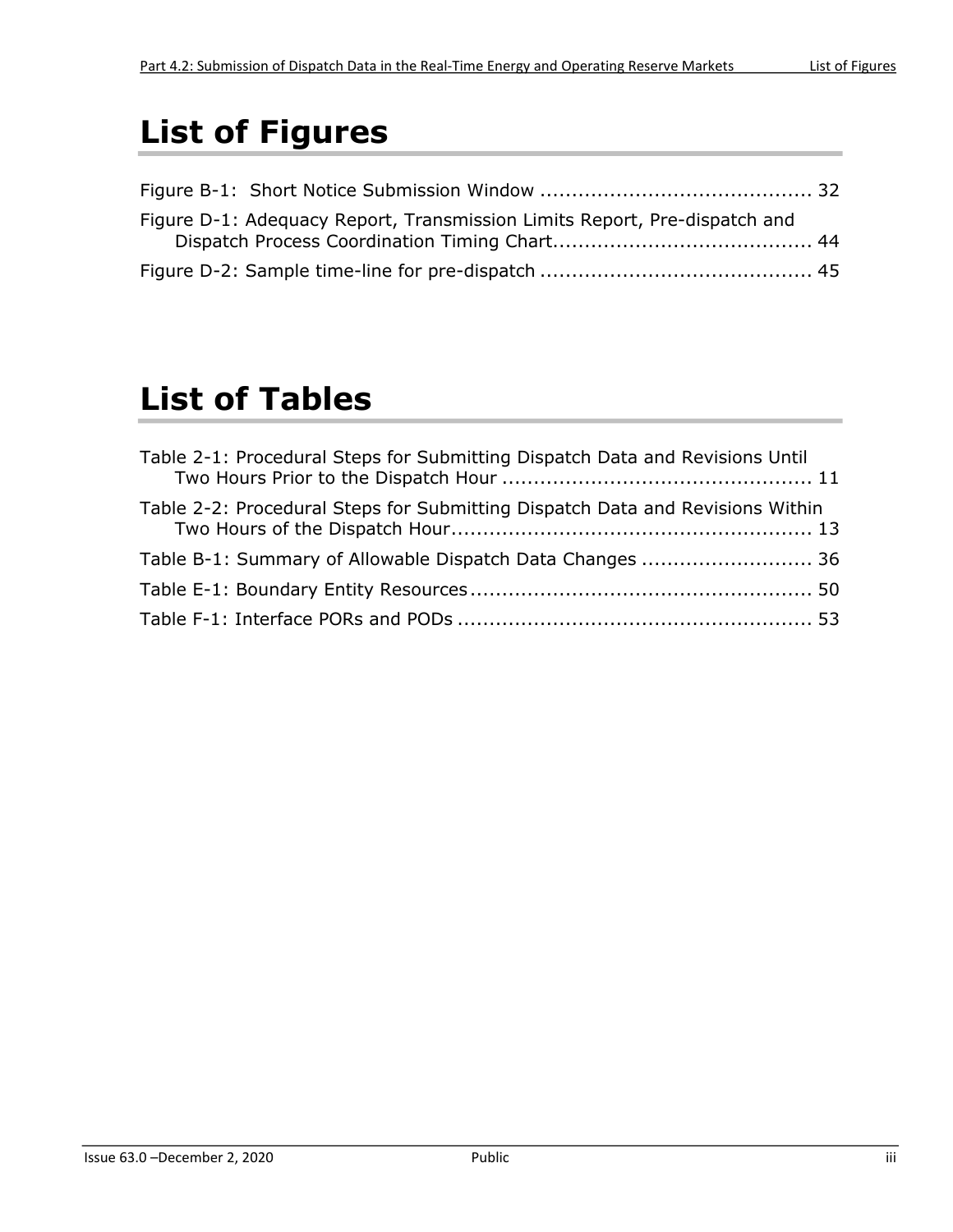# <span id="page-6-0"></span>**Table of Changes**

| Reference<br>(Paragraph and<br>Section) | <b>Description of Change</b>                                                                                     |
|-----------------------------------------|------------------------------------------------------------------------------------------------------------------|
| Throughout                              | Updated to meet accessibility requirements pursuant to the Accessibility<br>for Ontarians with Disabilities Act. |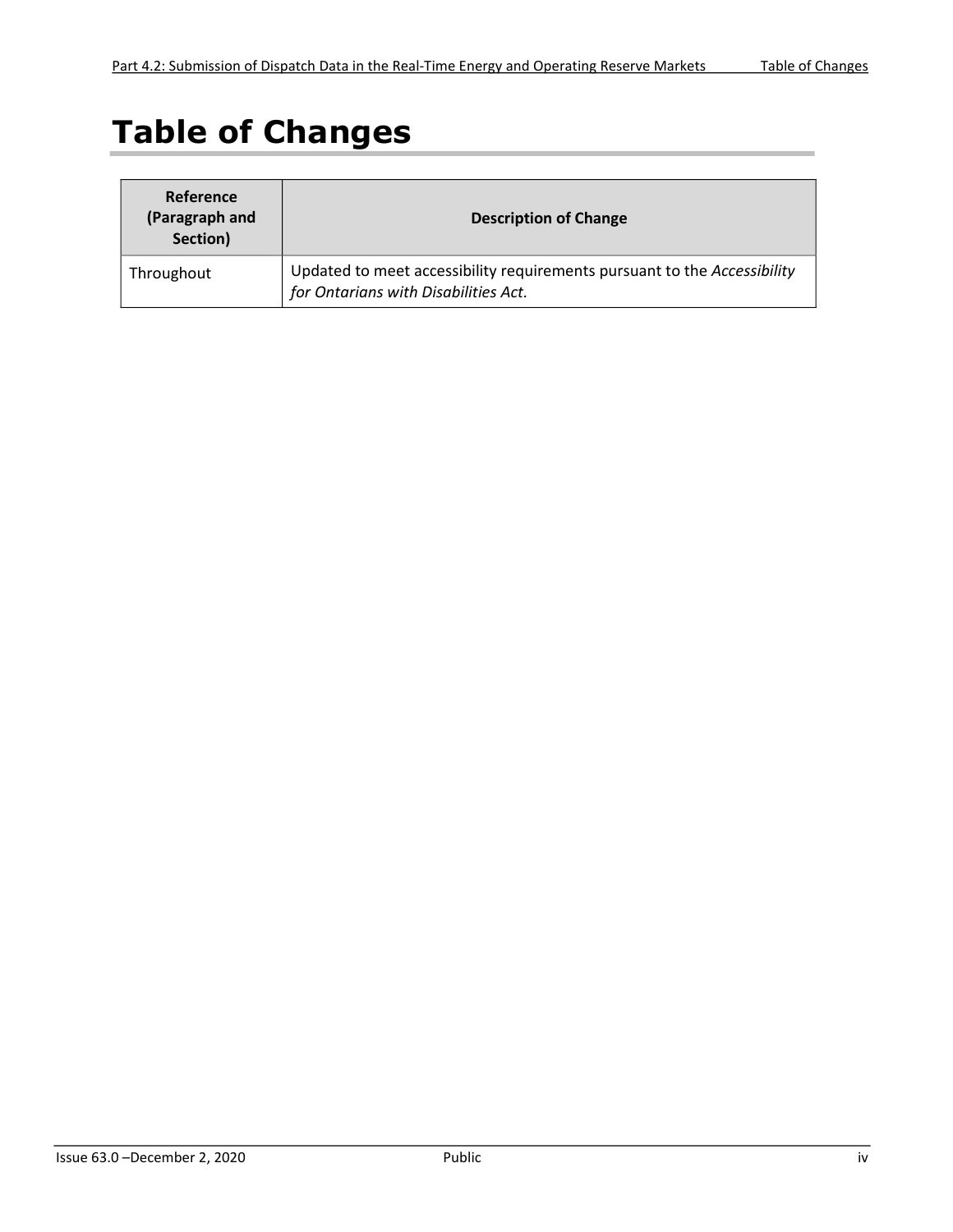# <span id="page-7-0"></span>**Market Manuals**

The *market manuals* consolidate the market procedures and associated forms, standards, and policies that define certain elements relating to the operation of the *IESO*-*administered markets*. Market procedures provide more detailed descriptions of the requirements for various activities than is specified in the *market rules*. Where there is a discrepancy between the requirements in a document within a *market manual* and the *market rules*, the *market rules* shall prevail. Standards and policies appended to, or referenced in, these procedures provide a supporting framework.

The "Market Operations Manual" is Series 4 of the *market manuals*, where this document forms "Part 4.2: Submission of dispatch Data in the Real-Time Energy and Operating Reserve Markets".

**– End of Section –**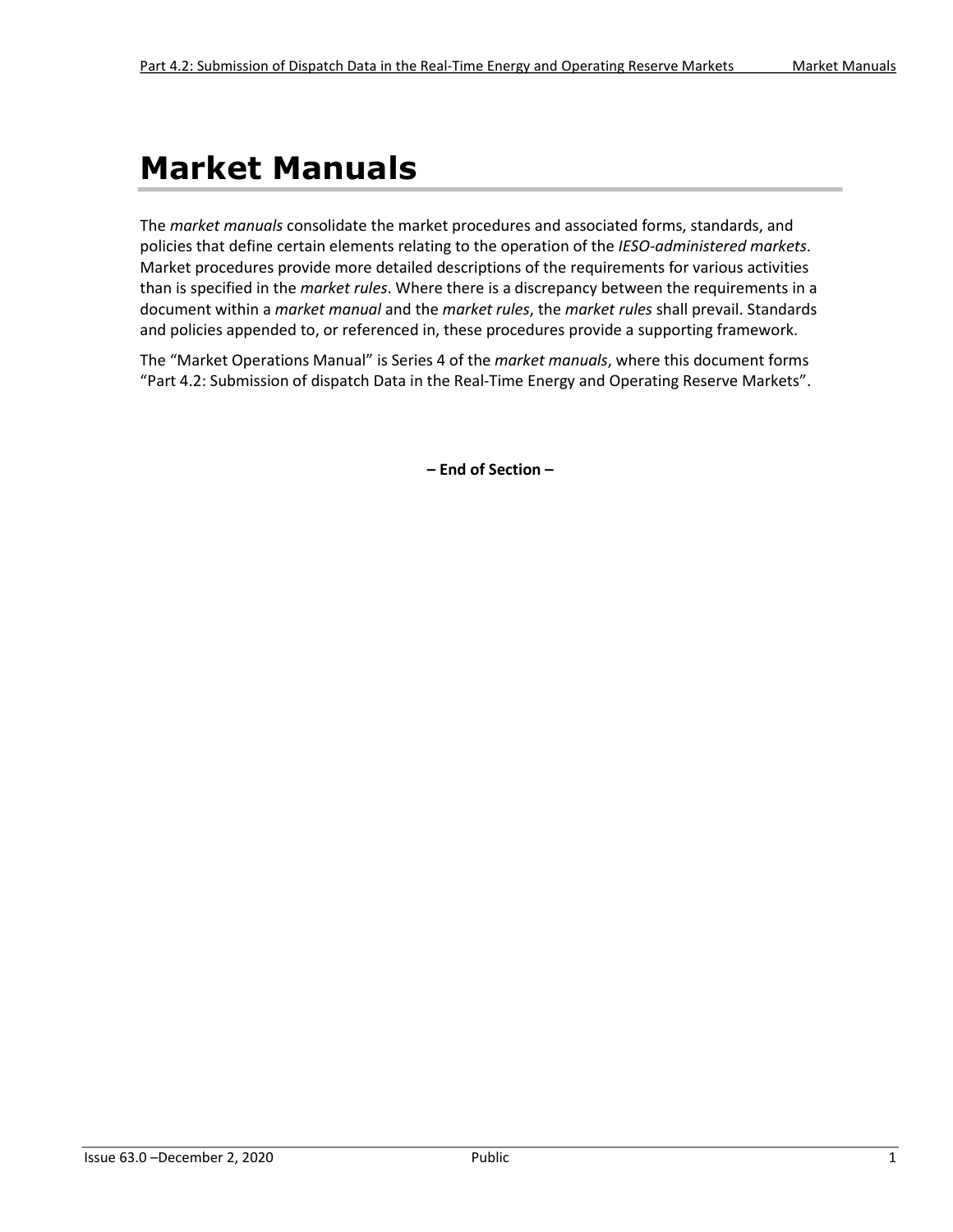# <span id="page-8-0"></span>**1. Introduction**

# <span id="page-8-1"></span>**1.1 Purpose**

This document provides *market participants* with the information necessary for submitting *dispatch data* in the real-time *energy* and *operating reserve* markets. The submission of *dispatch data* for a *registered facility*, other than a *boundary entity*, is the responsibility of the *market participant* who is registered with the *IESO* as the *registered market participant* for a specific *facility*. All references within this document to a *market participant*, in the context of submitting *dispatch data* for a *registered facility*, other than a *boundary entity*, should be taken to mean the *registered market participant*.

*Market participants* may also submit *dispatch data* for *boundary entity* resources where they have previously registered the capability to import and/or export *energy* (and/or import *operating reserve*) through a *boundary entity*, as part of the participant authorization process. For more information on the participant authorization and equipment registration processes, refer to Market Manual 1.5: Market Registration Procedures.

*Dispatch data* consists of:

- *Offer*s to provide *energy* and *operating reserve* by a *dispatchable generation facility* or a *boundary entity*,
- *Bid*s to take *energy* and *offers* to provide *operating reserve* by a *market participant* having a *dispatchable load facility*, or a *boundary entity*,
- *Bids* to reduce *energy* withdrawals by a *capacity market participant* having an *hourly demand response (HDR)* resource,
- *S*elf-schedules for the provision of *energy* by self-scheduling *generation facilities*, and transitional scheduling *generators*,
- Forecasts for the *energy* expected to be provided by *intermittent generators*, and
- Installed capacity net *outages* and *derates* to be provided by *variable generators*.

This *market manual* also provides a procedure for changing *dispatch data*, and describes the steps followed by the *IESO* for processing *dispatch data* and changes and its subsequent publication of the *security* and *adequacy* assessments and *pre-dispatch schedule* (and notification to scheduled *market participants*).

# <span id="page-8-2"></span>**1.2 Scope**

This *market manual* is intended to provide *market participants* with a summary of the steps and interfaces between *market participants*, the *IESO*, and other parties for submitting *dispatch data* in the real-time *energy* and *operating reserve* markets. The procedural work flows and steps described in this document serve as a roadmap for *market participants* and the *IESO*, and reflect the requirements set out in the *market rules* and applicable *IESO* policies and standards.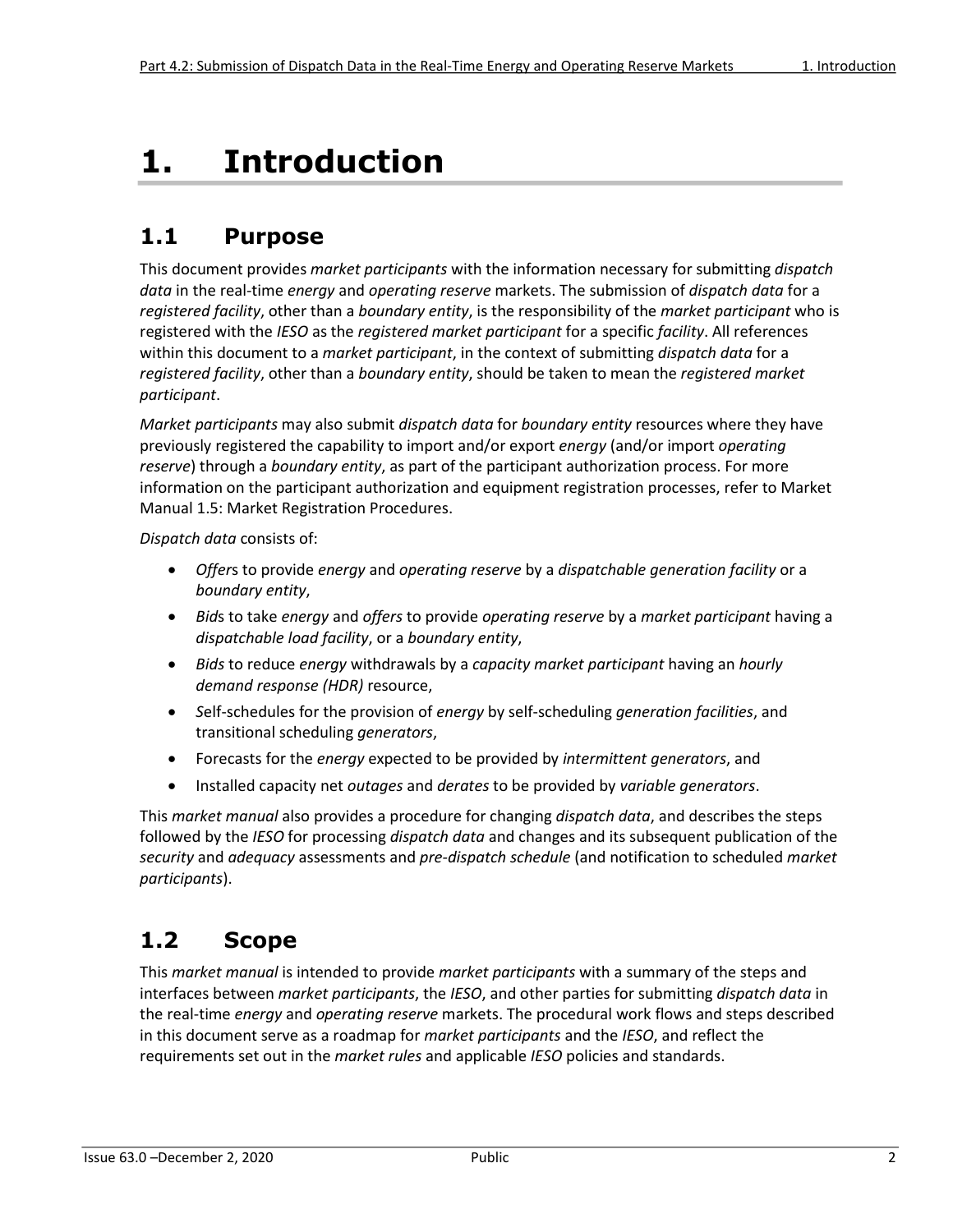The procedure does not apply when the *IESO*-*administered markets* are suspended. See Market Manual 4.5: Market Suspension and Resumption for more information on the processes to be followed in this situation.

The overview information in Section 1.3, below, is provided for context purposes only, highlighting the main actions that comprise the procedure as set out in Section 2.

*Transmission system* information to be provided by *transmitters,* as per *[Market Rule](http://www.ieso.ca/-/media/files/ieso/document-library/market-rules-and-manuals-library/market-rules/mr-chapter7.pdf)* Chapter 7, Sections 3.4.2 and 3.9 (*MR* Ch. 7 Sec. 3.4.2 and 3.9), is not included as part of this *market manual*.

### <span id="page-9-0"></span>**1.3 Roles and Responsibilities**

Responsibility for submitting *dispatch data* in the real-time *energy* and *operating reserve* markets is shared among:

- *Generators having dispatchable generation facilities that are responsible for:*
	- o Submitting *offer*s for *energy* and *operating reserve* for *registered facilities* in the real-time *energy* and *operating reserve* markets in the required timeframe, and
	- o Making revisions to data as required within the required timeframe,
- *Generators having self-scheduled generation facilities or transitional scheduling generators that are responsible for:*
	- o Submitting *self-schedules* of *energy* to be provided to the market, and
	- o Making changes to data as required within the required timeframe,
- *Generators having intermittent generators that are responsible for:*
	- o Submitting a forecast of *energy* to be provided to the market, and
	- o Making changes to data as required within the required timeframe,
- *Generators having variable generation that are responsible for:*
	- o Submitting the total installed capacity net any derates or *outages* to the *variable generation* facility, and
	- o Making changes to data as required within the required timeframe,
- *Market participants* having *dispatchable loads* that are responsible for:
	- o Submitting *bids* for *energy* and *offer*s for *operating reserve* for *registered facilities* in the real-time *energy* and *operating reserve* markets in the required timeframe, and
	- o Making changes to data as required within the required timeframe,
- *Market participants* having *hourly demand response (HDR)* resources that are responsible for:
	- o Submitting *bids* to reduce *energy* withdrawals for *registered facilities* in the realtime *energy* market in the required timeframe, and
	- o Making changes to data as required within the required timeframe,
- *Market participants having the capability to import or export energy (and import operating reserve) through a boundary entity and who are responsible for:*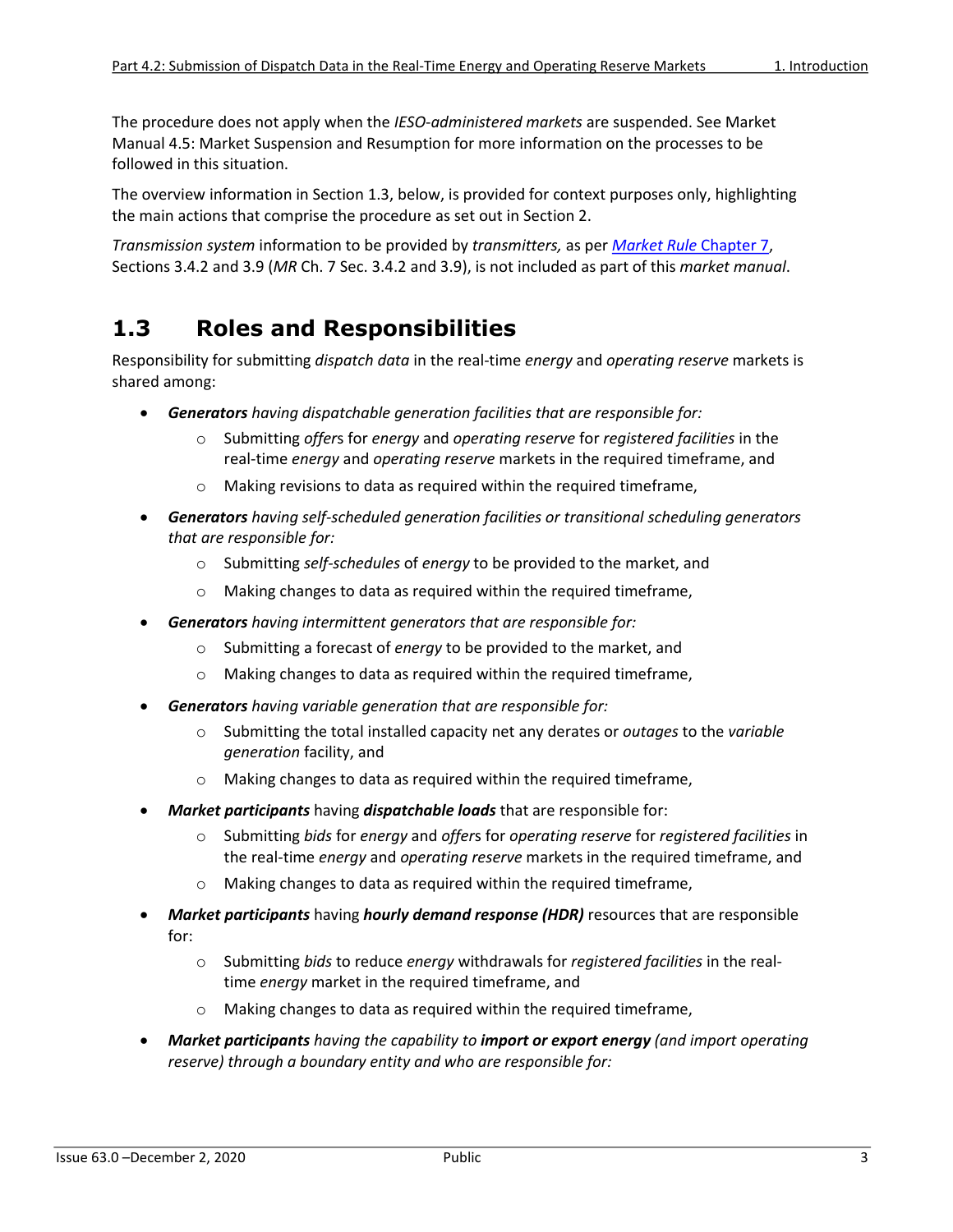- o Submitting *bids* and *offer*s for *energy* and *offer*s for *operating reserve* for the *boundary entity* in the real-time *energy* and *operating reserve* markets in the required timeframe, and
- Making changes to data as required within the required timeframe,
- *Generators having registered generation facilities operable in a segregated mode of operation and who are responsible for:*
	- o Submitting requests for segregation in the required timeframe,
	- o Submitting *outage* requests as indicated in [Market Manual 7.3: Outage](http://www.ieso.ca/-/media/files/ieso/document-library/market-rules-and-manuals-library/market-manuals/system-operations/so-outagemanagement.pdf) [Management](http://www.ieso.ca/-/media/files/ieso/document-library/market-rules-and-manuals-library/market-manuals/system-operations/so-outagemanagement.pdf) and notifying *IESO* of such requests, and
	- o Making revisions to *dispatch data* as required within the required timeframe,
- The *IESO* which is responsible for:
	- o Receiving and processing *dispatch data*, including requests for segregation,
	- o Notifying *market participants* of invalid data and rejection of data within the required timeframe,
	- o Running the pre-dispatch process,
	- o Determining market clearing prices as well as *energy* and *operating reserve* schedules,
	- o Making decisions regarding requests for segregation,
	- o Notifying *market participants* of their own individual schedules for *energy* and *operating reserve* and of decisions regarding requests for segregation,
	- o Coordinating and confirming with the applicable *control area operator* and directing the relevant *transmitter* on the switching of the segregated *generation facilities*, and
	- o Publishing the results of each pre-dispatch run.

### <span id="page-10-0"></span>**1.4 Contact Information**

Changes to this public *market manual* are managed via the *IESO* [Change Management process.](http://www.ieso.ca/sector-participants/change-management/overview) Stakeholders are encouraged to participate in the evolution of this *market manual* via this process.

To contact the *IESO*, you can email *IESO* Customer Relations at [customer.relations@ieso.ca](mailto:customer.relations@ieso.ca) or use [telephone or mail.](http://www.ieso.ca/corporate-ieso/contact) Customer Relations staff will respond as soon as possible.

**– End of Section –**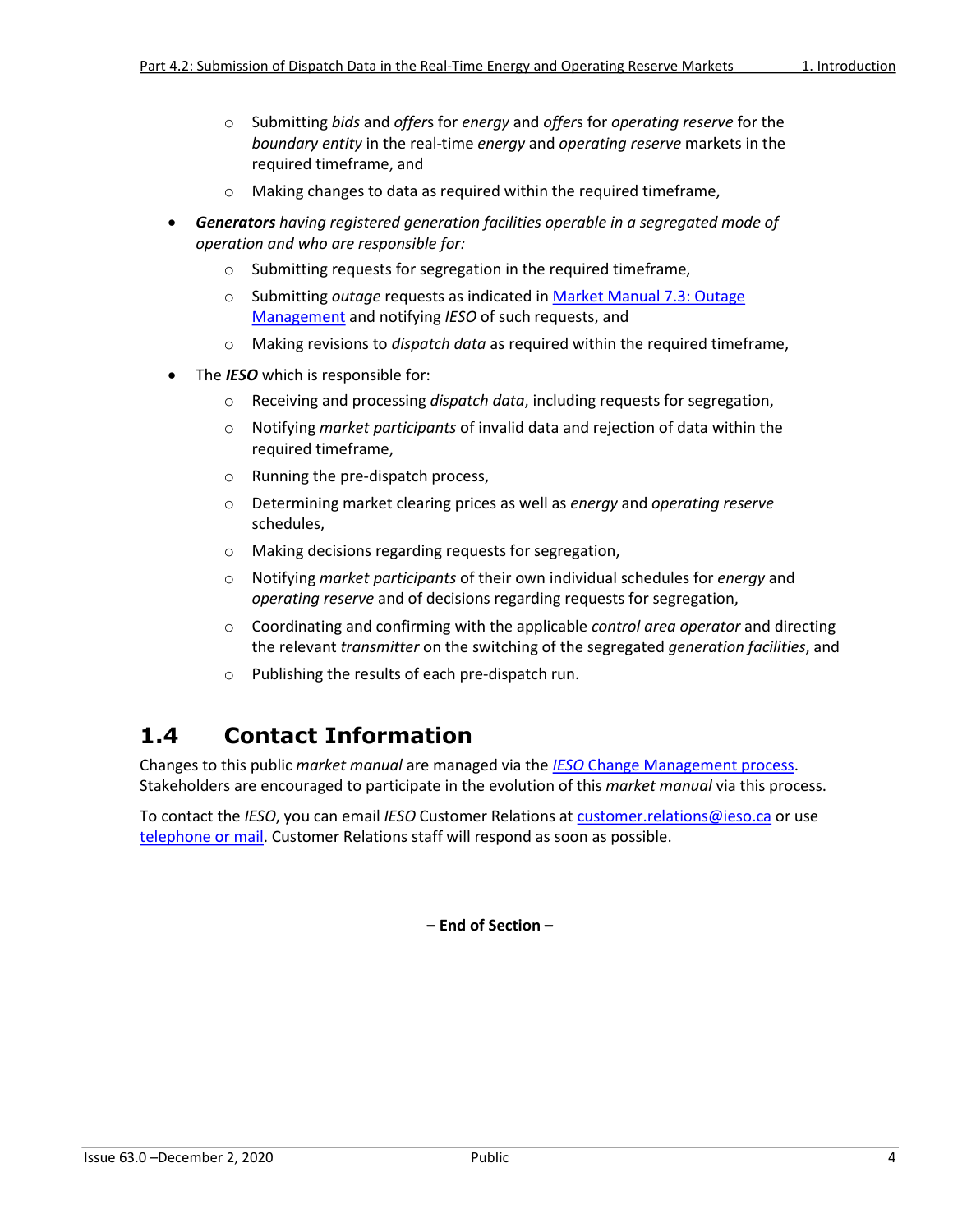# <span id="page-11-0"></span>**2. Real-Time Energy and Operating Reserve Markets**

The real-time *energy* and *operating reserve* markets are electricity markets administrated by the *IESO*, which, for purposes of submitting and revising *dispatch data*, operate in advance of and up to the *dispatch hour*. Based on this *dispatch data*, the *IESO* determines *dispatch instructions* for each registered *facility* and *boundary entity* as the primary means of coordinating the operation of the *physical markets* during the *dispatch hour*. The *IESO* continues to perform administrative tasks relative to these markets, such as the *settlements* functions, after the *dispatch hour*.

• *Dispatch* data in the real-time *energy* and *operating reserve* markets consists of *offers* to provide *energy* and/or *operating reserve*, *bids* for the withdrawal of *energy (dispatchable loads)*, *bids* to reduce *energy* withdrawals (*HDRs*), self-schedules and forecasts for the provision of *energy*.

*Dispatch data* for the real-time *energy* and *operating reserve* markets is submitted separately, but follows the same procedure and is therefore discussed together for purposes of this document.

*Each applicable market participant may submit dispatch data for its registered facilities for any or all hours of a dispatch day subject to the limitations set out in this manual.*

### <span id="page-11-1"></span>**2.1 Offers and Bids for Energy and Offers for Operating Reserve in the Real-Time Energy Markets**

There are four types of *market participants* who may submit *offer*s and *bids* for *energy* or, in addition, *offer*s for *operating reserve* in the real-time *energy* and *operating reserve* markets (*[MR](http://www.ieso.ca/-/media/files/ieso/document-library/market-rules-and-manuals-library/market-rules/mr-chapter7.pdf)* [Ch.7,](http://www.ieso.ca/-/media/files/ieso/document-library/market-rules-and-manuals-library/market-rules/mr-chapter7.pdf) Sec. 3.4.1.1 and 3.4.1.2):

- *Generators* having *dispatchable generation facilities,* who submit *offers* to provide *energy* or, in addition*, operating reserve* for registered facilities*,*
- *Market participants* with *dispatchable loads submitting bids* to take *energy* or, in addition, *offers* to provide *operating reserve* for registered facilities,
- *Market participants* with *HDR* resources submitting *bids* to reduce *energy* withdrawals, and
- *Market participants* with a *boundary entity* capability who submit *bids* and *offers* to import energy and/or capacity to, export *energy* from, and/or, in addition, import *operating reserve* to, the Ontario market.

Additionally, the *IESO* may include voltage reductions and reductions in the *thirty-minute operating reserve* requirements within allowable *reliability standards* as standing *offers* in the *operating reserve* markets subject to the following conditions:

- The *IESO* shall introduce such standing *offers* in increasing quantities (*[MR Ch. 5](http://www.ieso.ca/-/media/files/ieso/document-library/market-rules-and-manuals-library/market-rules/mr-chapter5.pdf)*, Sec. 4.5.6A.1),
- The prices and quantities of the standing *offers* shall be determined by the *IESO Board* (*MR* Ch. 5, Sec. 4.5.6A.2),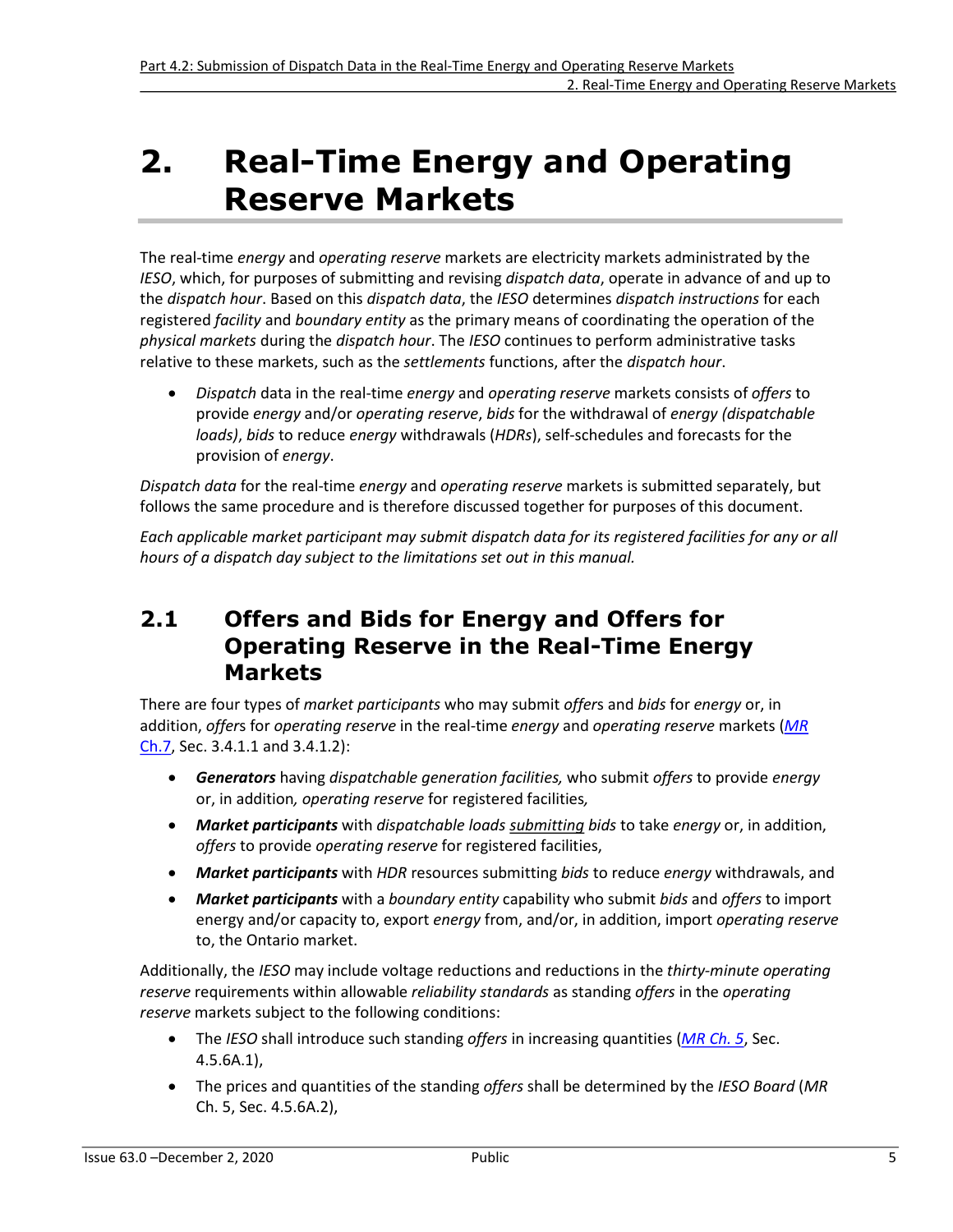- The *IESO Board* may specify the circumstances under which any one or more of the quantities may either be withdrawn or not introduced, and the manner in which any such withdrawal will be effected (*MR* Ch. 5, Sec. 4.5.6A.3), and
- The prices and quantities of the standing *offers* set by the *IESO Board* shall be monitored by the *IESO* to assess their impacts and so that any changes to the prices and quantities would be recommended to the *IESO Board* as necessary (*MR* Ch. 5, Sec. 4.5.6A.5).

*Market participants* may submit initial *offer*s to supply *energy* and *operating reserve*, *bids* to reduce *energy* withdrawals, or *bids* to take *energy*, for any or all *dispatch* hours of a *dispatch day*. *Dispatch data* is submitted using the web-based *market participant* interface. See the "Energy Market Graphical User Interface User's Guide" for detailed information as to how to operate this interface. In the event that the *Market Participant* Interface is unavailable, the *IESO* will follow a contingency plan for the submission of *dispatch data* (see Appendix C) (*MR* Ch. 7, Sec. 3.2.1).

A *market participan*t may submit only one *offer* to supply *energy*, or one *bid* to take *energy* or to reduce *energy* withdrawals, with respect to a given *registered facility* for any *dispatch hour*. If more than one *offer* or *bid* is submitted for a given *registered facility* in a given *dispatch hour*, only the latest valid and accepted *offer* or *bid* will be considered (*MR* Ch. 7, Sec. 3.5.1).

A *market participan*t must provide *dispatch data* to the *IESO* for all *registered facilities* for which *dispatch data* is required even if that *market participan*t has all sales or purchases of *energy* covered by a physical bilateral contract (*MR* Ch. 7, Sec. 3.3.1 and 3.3.12).

There are three classes of *operating reserve* that may be offered: 10-minute synchronized *operating reserve*, 10-minute non-synchronized *operating reserve*, and 30-minute *operating reserve*. Each *offer* to provide *operating reserve* must be accompanied by a corresponding *energy offer* or *energy bid* that covers the same megawatt (MW) range (*MR* Ch. 7, Sec. 3.6.3). The classes of *operating reserve* for which a *market participan*t can submit *dispatch data* with respect to a specific *registered facility*, other than a *boundary entity*, are established during the *market registration* process. Refer to Market Manual 1.5: Market Registration Procedures. *Boundary entities* are registered through the Participant Authorization process and are allowed to submit *dispatch data* for export/import of *energy* and import of non-synchronized *operating reserve*.

If the *dispatch data* provided for a *registered facility* for a given *trading day* of a *trading week* will not change from *trading week* to *trading week*, the *registered market participant* for that *registered facility* may submit standing *dispatch data* (i.e., standing *offer*s and standing *bids*) for that *registered facility* (*MR* Ch. 7, Sec. 3.3.9). Standing *dispatch data* must be submitted prior to 06.00 EST on the pre-*dispatch day* and include the *offer* or *bid* for each *dispatch hour* of each *dispatch day* being submitted.

Standing *dispatch data* will remain in effect until the day after the expiration date specified in the standing *dispatch data*, unless withdrawn earlier by the *market participant* or revised by the *market participant* (*MR* Ch. 7, Sec. 3.3.9.2):

- As standing *dispatch data* prior to 06:00 EST on the *pre-dispatch* day, or
- Through the process of submitting daily *dispatch data* described in this procedure.

*Generators* having *generation facilities* operable in *segregated mode of operation* are responsible for submitting requests for segregation and for making revisions, as required, to *dispatch data* within the specified timeframe (refer to *MR* Ch. 7, App*.* 7.7 as well as Section 2.5 of this manual).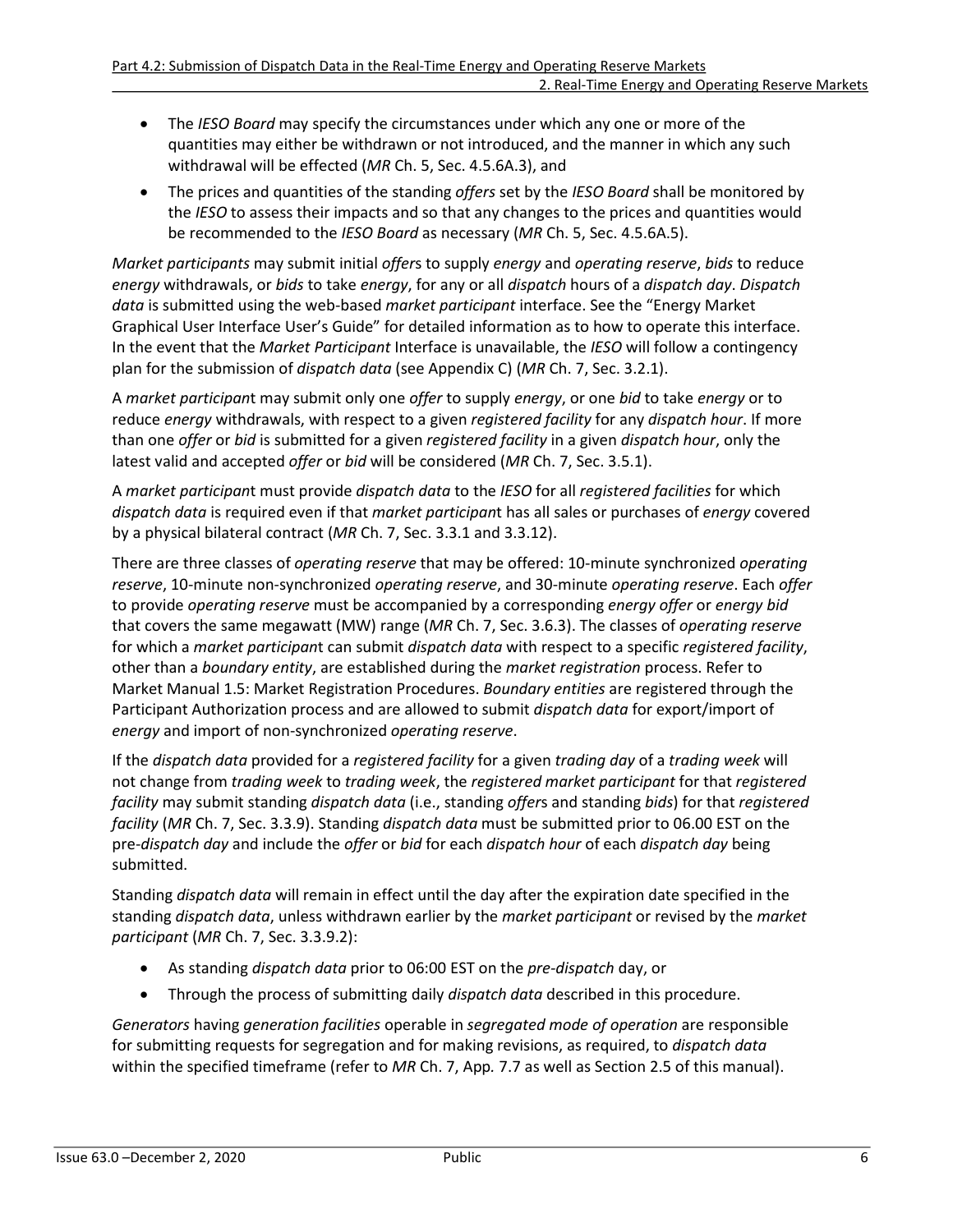# <span id="page-13-0"></span>**2.2 Energy Schedules and Forecasts**

There are four types of *market participants* who must submit *energy* schedules or *energy* forecasts in the real-time *energy* and *operating reserve* markets (*MR* Ch. 7, Sec. 3.4.1):

- *Generators* having self-scheduling *generation facilities* must submit *dispatch data* indicating the amount of *energy* to be provided by each self-scheduling *generation facility* in each *dispatc*h hour,
- *Generators* having *intermittent generators* must submit a forecast of the amount of *energy* that they expect to be injected in each *dispatch* hour,
- *Generators* having *variable generation* must submit *dispatch data* indicating the total *installed capacity* net any *derates* or *outages* in each *dispatch hour*, and
- *Generators* having *transitional scheduling generators* must submit *dispatch data* indicating the amount of *energy* to be provided by each *transitional scheduling generator* in each *dispatch* hour.

These *energy* schedules and forecasts are submitted through the schedule template in Appendix A.

### <span id="page-13-1"></span>**2.3 Timing of the Real-Time Energy and Operating Reserve Markets**

*Dispatch data* may be submitted, without restriction, from 06:00 EST on the *pre-dispatch day* until two hours prior to the *dispatch hour* for which the submitted data applies (*MR* Ch. 7, Sec. 3.3.1 and 3.3.3). *Market participants* may also submit standing *dispatch data* instructions to the *IESO* where these instructions will not change from *trading week* to *trading week* (*MR* Ch. 7, Sec. 3.3.9). The *IESO* will apply these instructions, for the duration specified by the *market participant*, without further instructions being required from the *market participant*.

Standing *dispatch data* for specified *dispatch hour*s of a *dispatch day* may be submitted at any time in advance of 06:00 EST on the pre-*dispatch day*. However, standing *dispatch data* submitted in advance will not be processed by the *IESO* until 06:00 EST on the pre-*dispatch day* (the day prior to the *dispatch day* to which the data applies). Revisions to initial *dispatch data* may be made without restriction until two hours prior to the start of the *dispatch hour* for which the *dispatch data* applies (*MR* Ch. 7, Sec. 3.3.9.2).

The procedure for submitting *dispatch data* and unrestricted changes is contained in Section 2.3.3 The timing of events is as set out below:

- 1. *Market participants* submit standing *dispatch data* without restriction in advance of the *dispatch* day.
- 2. At 06:00 EST on the *pre-dispatch* day, the *IESO* begins processing *dispatch data* for the *dispatch* day. At this time all valid *bids* and *offers* for the *dispatch day* (including valid standing *offers* and *bids* received prior to 06:00 EST on the *pre-dispatch* day) will be considered. *Market participants* may continue submitting *dispatch data* for use in the *dayahead commitment process (DACP)* until 10:00 EST (*MR* Ch. *7*, Sec. 3.3A).
- 3. After 10:00 EST, the *IESO* will begin the *DACP*. Refer to [Market Manual 9.2, Submitting](http://www.ieso.ca/-/media/files/ieso/document-library/market-rules-and-manuals-library/market-manuals/day-ahead-commitment/submittingoperationalandmarketdata.pdf) [Operational and Market Data for DACP,](http://www.ieso.ca/-/media/files/ieso/document-library/market-rules-and-manuals-library/market-manuals/day-ahead-commitment/submittingoperationalandmarketdata.pdf) for more information on restrictions that apply to the submission of *dispatch data* during *DACP* (10:00 EST to 14:00 EST).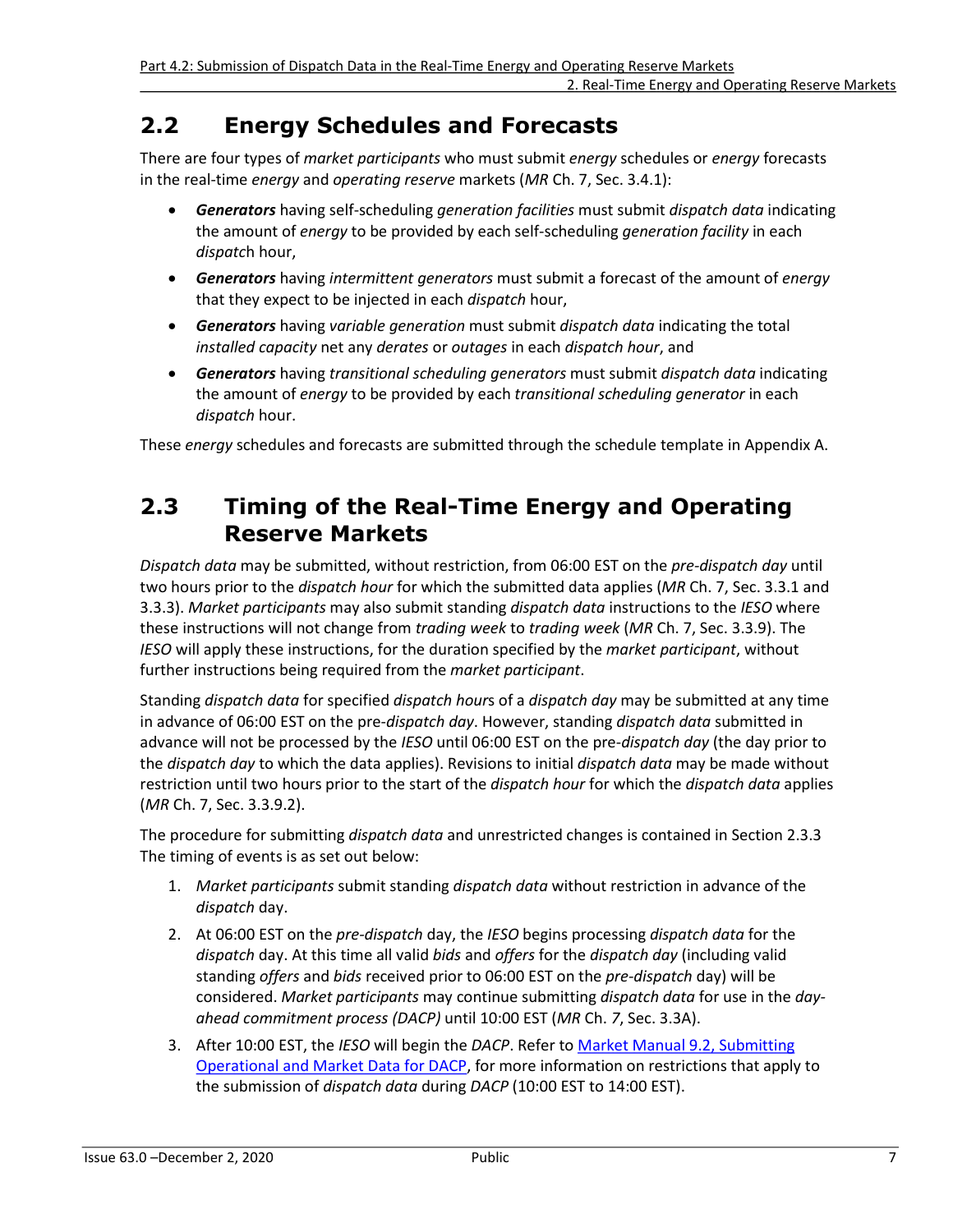- 4. After 14:00 EST, *market participants* may continue to submit *dispatch data* and revisions for any *dispatch* hour or hours in the *dispatch* day subject to the restrictions set out in this manual, until two hours prior to the dispatch hour for which the dispatch data or revision is being submitted (*MR* Ch. *7*, Sec. 3.3.3).
- 5. After 15:00 EST the *IESO* will begin the initial *pre-dispatch* process, which will be completed by 16:00 EST. All *dispatch data* that has been received and validated at this time will be used in the *pre-dispatch* process.
- 6. As revisions to the *dispatch data* are made, subsequent publications and releases of the *predispatch* schedule will be necessary to reflect their impact on the *pre-dispatch* results. Following each hour in which such revisions occur, the *IESO* will again initiate the *predispatch* process as necessary and provide any applicable notification and publication when appropriate based on material changes. This process will continue, with the *IESO* making subsequent publications and release of the pre-dispatch schedule, as revisions require<sup>[1](#page-14-0)</sup> (MR Ch. *7*, Sec. 3.5.1). (Refer to Appendix D for further information on the process for predispatch schedule production and publication.)
- <span id="page-14-2"></span>7. Following the initial publication and release of the *pre-dispatch* schedule, and then as appropriate on subsequent publications and releases based on material changes, the *IESO* will publish the associated projected *market prices* for *energy* and each class of *operating reserve* and the associated projected *market schedule* (*MR* Ch. *7*, Sec. 5.4). The *IESO* must release the *pre-dispatch* schedule for each individual *registered facility* only to the market participant who submitted the information for that facility (*MR* Ch. *7*, Sec. 5.5). Refer to Appendix D for further information on the process for *pre-dispatch* production and publication.

*Market participants* may make changes to their *dispatch data* if the following conditions are met (*MR* Ch. 7, Sec. 3.3).

- 8. From two hours prior to the *dispatch* hour until 60 minutes prior to commencement of the *dispatch* hour: a change to *bids* and *offers* relating to a *boundary entity* may be accepted by the *IESO* if the conditions of the *market rules* are met and if the change complies with the IESO Short Notice Change Criteria (see Appendix B)<sup>[2](#page-14-1)</sup>. Market mechanisms are to be used as much as possible to solve problems with the *pre-dispatch* schedule.
- <span id="page-14-3"></span>9. From two hours prior to the *dispatch* hour, until 10 minutes prior to the commencement of the *dispatch* hour: a change to *dispatch data* relating to a *registered facility,* other than a *boundary entity*, may be accepted by the *IESO* if the conditions of the *market rules* are met and the change complies with the *IESO Short Notice Change Criteria* (see Appendix B)*.*
- 10. Market mechanisms are to be used as much as possible to solve problems with the *predispatch* schedule*.*

The *IESO* may reject any *dispatch data* or revision to *dispatch data* submitted by a *market participant*, or may direct a *market participan*t to submit or resubmit a revision to the quantity element of its *dispatch data*, or both, if system *security* or *local area reliability* considerations

<span id="page-14-0"></span><sup>&</sup>lt;sup>[1](#page-14-2)</sup> The IESO intends to run pre-dispatch hourly to set the interchange schedules for interchange and the intention is to publish the results of each pre-dispatch run.

<span id="page-14-1"></span><sup>&</sup>lt;sup>[2](#page-14-3)</sup> The 60 minute cut-off reflects the fact that the interchange schedule is set by the last pre-dispatch schedule run for the hour before the dispatch hour.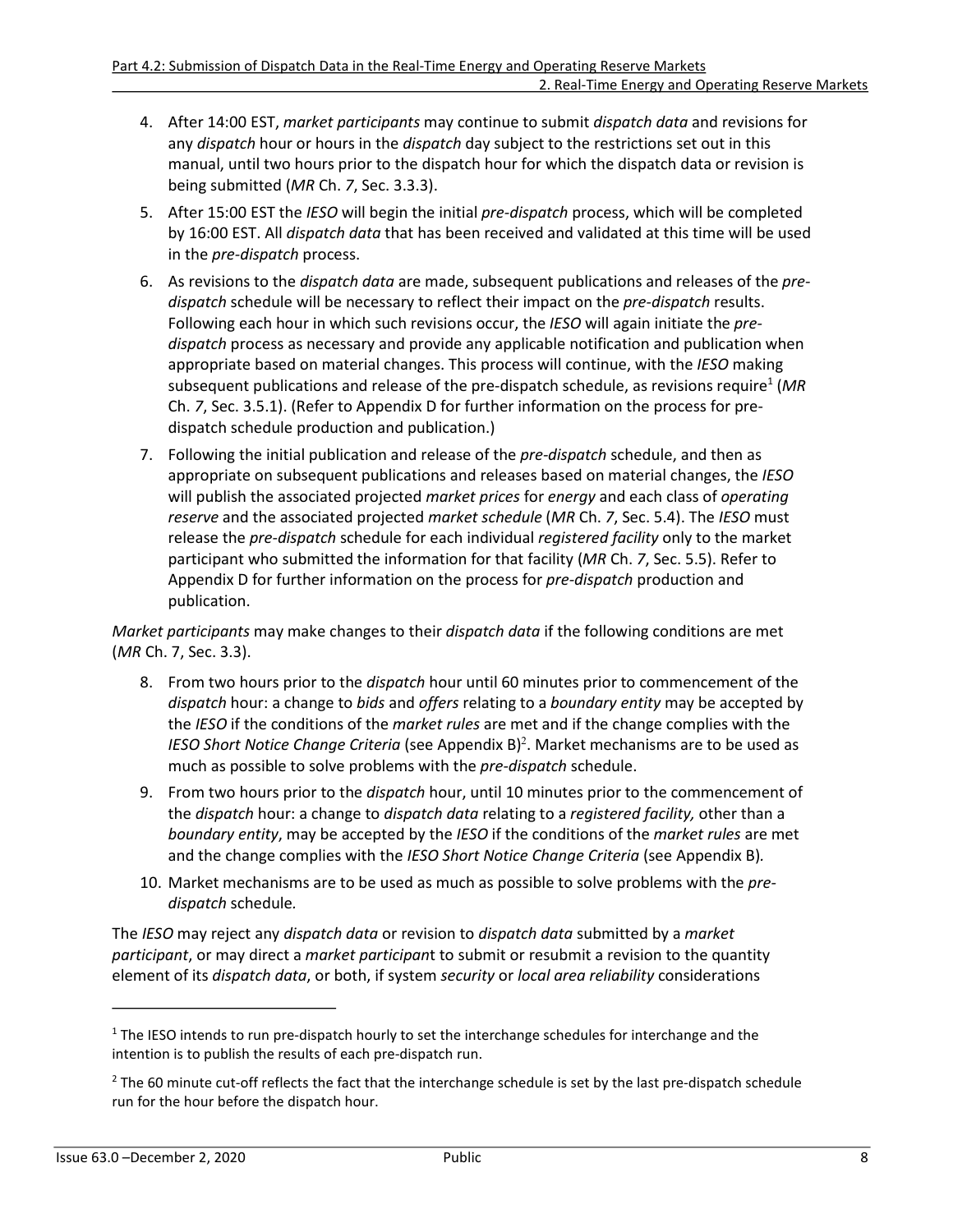require such an action (*MR* Ch. 7, Sec. 3.3.10, 3.3.12, and 3.3.13). *Market participants* should consult the advisory notice for any applicable advisories, warnings and problems.

A *market participan*t must submit revised *dispatch data* to the *IESO* as soon as practical for any of its *registered facilities* if, for any *dispatch hour* in the current *pre-dispatch schedule*, the quantity of any *physical service* scheduled for that *registered facility* differs from the quantity the *market participant* expects to be delivered or withdrawn by more than the greater of 2% of the *dispatch* instruction or 10 MW[3](#page-15-1) (*MR* Ch. 7, Sec. 3.3.8). *Dispatch data* revisions are not required for:

- <span id="page-15-2"></span>• The current hour,
- The next hour when it is less than 10 minutes to the start of the hour, and
- An hour when it is reasonably expected that the *dispatch data* deviation will be eliminated mid-hour because the limitation will end.

However, in such cases, the *market participant* is required to notify the *IESO* of such *dispatch data* deviation (refer to [Market Manual 4.3: Real Time Scheduling of the Physical Markets,](http://www.ieso.ca/-/media/files/ieso/document-library/market-rules-and-manuals-library/market-manuals/market-operations/mo-realtimescheduling.pdf) sections 7.1 and 7.5).

If the quantity of *demand response capacity* that can be delivered by an *HDR* resource differs from the submitted *demand response energy bid* by 5 MW for any *dispatch hour*, the *capacity market participan*t *(CMP)* must submit revised *dispatch data* to the *IESO* as soon as practical. The *CMP* must also notify the *IESO* via telephone as soon as practical of such *dispatch data* revisions when the *IESO* has issued an activation notice to the *CMP* for that *HDR* resource*.* 

### <span id="page-15-0"></span>**2.3.1 Generation Units with Start-Up Delays**

The current optimization algorithm for *pre-dispatch* does not take into account the inherent start-up delays of fossil *generation units* and may schedule these units without consideration to the time required to prepare and synchronize to the *IESO-controlled grid*.

If such *generation units* are scheduled by *pre-dispatch* within a timeframe that does not accommodate their start-up delay, *market participants* are obligated to withdraw the *dispatch data* for these units for the hours in which they are not able to synchronize to the *IESO-controlled grid*.

- If, for the foregoing reasons, *market participants* seek to withdraw *dispatch data*, the *IESO* will authorize a withdrawal of *dispatch data:*
	- $\circ$  In the mandatory window, if the units have a start-up delay of less than two hours, and
	- o If such withdrawal does not pose a risk in relation to the *reliability* or *security* of the *electricity system*.

For *generation units* with a start-up delay of more than two hours, *market participants* should withdraw *dispatch data* not less than two hours prior to the *dispatch hour*. The *IESO* will authorize withdrawal of *dispatch data* in the mandatory windows only if the withdrawal complies with the *IESO Short Notice Change Criteria* (see Appendix B).

<span id="page-15-1"></span>[<sup>3</sup>](#page-15-2) In some situations (e.g. when an *Emergency Operating State* is anticipated), the *IESO* may request that the *market participants* submit *dispatch data* that is more accurate than allowed by these criteria.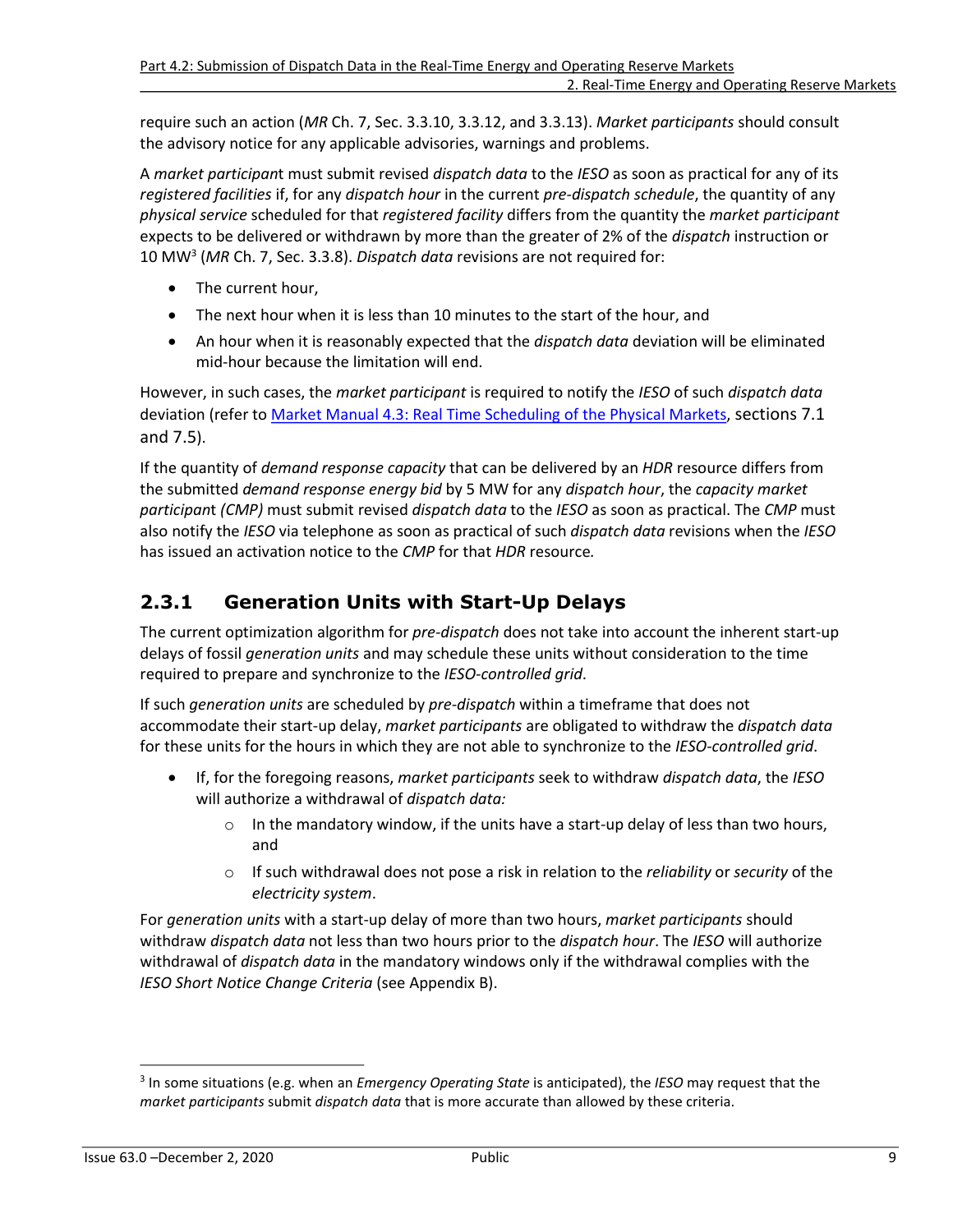### <span id="page-16-0"></span>**2.3.2 Replacement Energy Offers Program**

The Replacement Energy Offers program (*MR* Ch. 7, Sec. 3.3.4B and 3.3.4C) allows *registered market participants* whose hydroelectric *generation facility*, combined cycle *generation facility*, *enhanced combined cycle facility* or *cogeneration facility* experiences a *forced* or urgent *outage* to submit revised *dispatch data* for a related *generation facility*, with respect to any *dispatch hour* up until 10 minutes prior to the beginning of that *dispatch hour*. If the revised *dispatch data* is submitted less than 10 minutes prior to the beginning of that *dispatch hour*, the revised *dispatch data* will apply to the subsequent *dispatch hour*.

<span id="page-16-2"></span>**Note:** The Replacement Energy Offers program is not available for resources participating in capacity exports<sup>[4](#page-16-1)</sup>.

Related *generation facilities* are *generation facilities* that, in the case of a hydroelectric *generation facility*, can utilize the water of the *generation facility* experiencing the *forced* or urgent *outage* without delay. In the case of combined cycle *facilities*, *enhanced combined cycle facilities* or *cogeneration facilities*, related *generation facilities* are *generation facilities* that can make up the loss in steam production to the steam turbine unit that would otherwise have been produced by the gas turbine unit experiencing the *forced outage or* urgent outage*.* 

The submission of the revised *dispatch data* must take place no later than one hour after the *generation facility* experiences the *forced outage or* urgent outage and is limited to a maximum of the MW amount that had been offered by the generation facility experiencing the *forced outage or*  urgent outage.

The registered *market participant* must notify the *IESO* via telephone to report the *outage (*as per the *outage* process), and make a verbal request to participate in the *Replacement Energy Offers*  program. The *market participant* must then indicate which *generation facility* is expected to be unavailable, the affected MW amount and which *generation facility* will replace the unavailable MW. Where the related *generation facility* is not synchronized the *market participant* must notify the *IESO* of its intention to synchronize the related *generation facility.* 

**Note:** The Replacement Energy Offers program is not available for day-ahead production cost guarantees (DA-PCGs). It is available for real-time generation cost guarantees (RT-GCGs), as long as the replacement unit can meet the eligibility requirements of the original unit.

In the interim period, before the *dispatch data* is processed by the market tools, the *IESO* shall accept the replacement energy from the r elated *generation facility* for the facility that has been forced out, provided there is no adverse impact on the reliability of the *IESO-controlled grid*.

The related *generation facility* that is specified for replacement energy must have the same *metered market participant* as the *generation facility* experiencing the *forced outage or* urgent outage. In addition, both *generation facilities* must have the same *registered market participant*.

<span id="page-16-1"></span>[<sup>4</sup>](#page-16-2) For more information on capacity exports, see section 2.6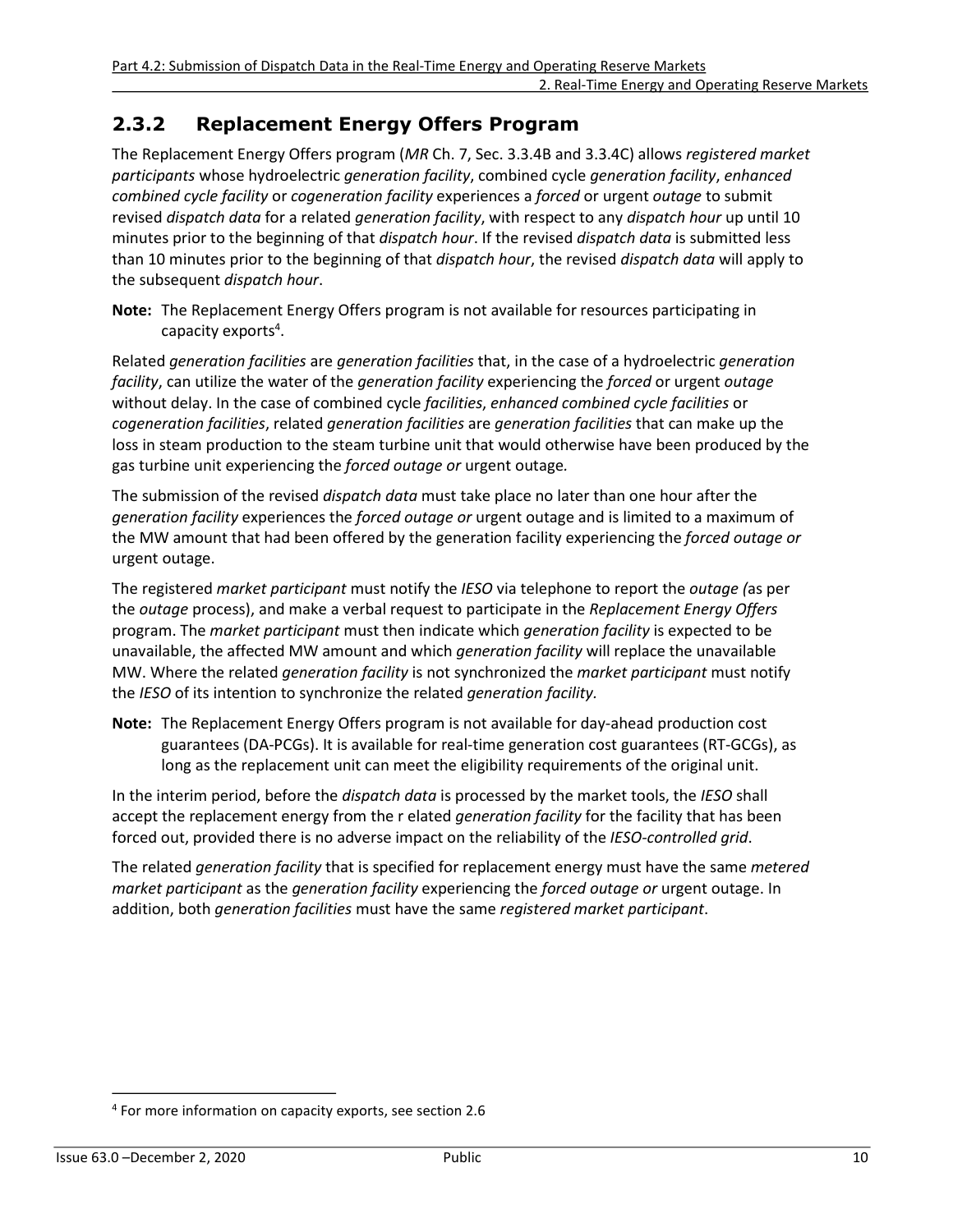### <span id="page-17-0"></span>**2.3.3 Procedural Steps for Submitting Dispatch Data and Revisions Until Two Hours Prior to the Dispatch Hour**

#### <span id="page-17-1"></span>**Table 2-1: Procedural Steps for Submitting Dispatch Data and Revisions Until Two Hours Prior to the Dispatch Hour**

| <b>Step</b>    | Completed by                                    | <b>Action</b>                                                                                                                                                                                                                                                                                                                                                                                                                                                                                                                                      |
|----------------|-------------------------------------------------|----------------------------------------------------------------------------------------------------------------------------------------------------------------------------------------------------------------------------------------------------------------------------------------------------------------------------------------------------------------------------------------------------------------------------------------------------------------------------------------------------------------------------------------------------|
| $\mathbf{1}$   | <b>Market</b><br>Participant                    | From 06:00 EST on the pre-dispatch day, submit energy and operating reserve<br>offers and/or energy bids (dispatchable generation, dispatchable load facilities,<br>HDR resources and/or boundary entities), self-schedules (self-scheduling<br>generation facilities and transitional scheduling generators), energy forecasts<br>(intermittent generators), installed capacity, net derates or outages (variable<br>generation) and requests for segregation for any of their registered facilities for<br>any or all hours of the dispatch day. |
|                |                                                 | Market participants may also submit standing dispatch data for future dispatch<br>days (or revisions to existing standing dispatch data) by identifying a dispatch day<br>type ('Mon.' through to 'Sun.' or 'All') in addition to the dispatch data.                                                                                                                                                                                                                                                                                               |
|                |                                                 | Note: Each offer to provide operating reserve must be accompanied by a<br>corresponding energy offer or energy bid that covers the same megawatt (MW)<br>range.                                                                                                                                                                                                                                                                                                                                                                                    |
|                |                                                 | Revisions to previously submitted dispatch data for any hour or hours may be<br>made as required.                                                                                                                                                                                                                                                                                                                                                                                                                                                  |
| $\overline{2}$ | <b>IESO</b>                                     | The IESO receives, timestamps, and performs a structural validity check on<br>dispatch data to confirm that the data format and structure is correct.                                                                                                                                                                                                                                                                                                                                                                                              |
|                |                                                 | If revisions are received within two hours of the dispatch hour, the process<br>described in Section 2.3.4 is applied.                                                                                                                                                                                                                                                                                                                                                                                                                             |
| 3              | <b>IESO</b>                                     | The IESO sends market participant a message indicating that the dispatch data is<br>structurally invalid (if applicable).                                                                                                                                                                                                                                                                                                                                                                                                                          |
| 4              | <b>Market</b><br><b>Participant</b>             | Receive a structural invalidity message (if applicable).                                                                                                                                                                                                                                                                                                                                                                                                                                                                                           |
| 5              | <b>Market</b><br><b>Participant</b>             | Correct the dispatch data and resubmit (if applicable).                                                                                                                                                                                                                                                                                                                                                                                                                                                                                            |
| 6              | <b>IESO</b>                                     | The IESO confirms receipt of the submitted dispatch data if structurally valid.                                                                                                                                                                                                                                                                                                                                                                                                                                                                    |
| 7              | <b>Market</b><br><b>Participant</b>             | Receive from the IESO confirmation of dispatch data receipt by the IESO.                                                                                                                                                                                                                                                                                                                                                                                                                                                                           |
| 8              | <b>Market</b><br><b>Participant</b>             | Immediately contact the IESO if confirmation is not received.                                                                                                                                                                                                                                                                                                                                                                                                                                                                                      |
| 9              | <b>Market</b><br><b>Participant</b><br>and IESO | The IESO and market participant resolve the status of submitted dispatch data or<br>revision.                                                                                                                                                                                                                                                                                                                                                                                                                                                      |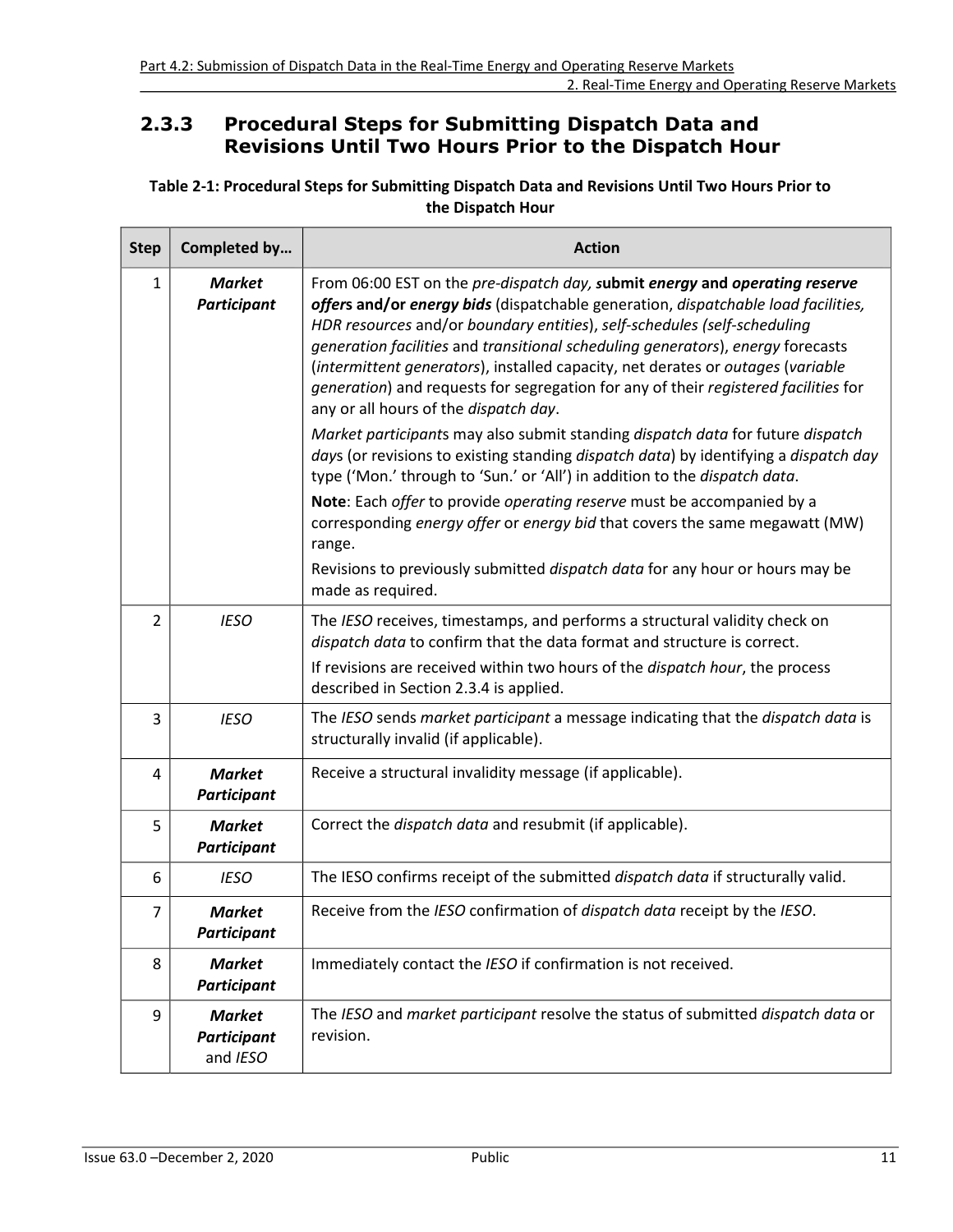| <b>Step</b> | Completed by                        | <b>Action</b>                                                                                                                                                                                                                                                                                                                                                          |
|-------------|-------------------------------------|------------------------------------------------------------------------------------------------------------------------------------------------------------------------------------------------------------------------------------------------------------------------------------------------------------------------------------------------------------------------|
| 10          | <b>IESO</b>                         | The IESO determines if the dispatch data is for the current dispatch day being<br>processed, or a future dispatch day (in case of standing dispatch data).                                                                                                                                                                                                             |
| 11          | <b>IESO</b>                         | The IESO registers standing dispatch data and does not consider such data for the<br>dispatch day currently being processed.                                                                                                                                                                                                                                           |
| 12          | <b>IESO</b>                         | The IESO registers data not previously registered as standing and validates<br>current dispatch data.                                                                                                                                                                                                                                                                  |
| 13          | <b>IESO</b>                         | If the dispatch data is invalid, the IESO notifies the market participant via a<br>rejection message.                                                                                                                                                                                                                                                                  |
| 14          | <b>Market</b><br><b>Participant</b> | Receive rejection of invalid dispatch data (if applicable).                                                                                                                                                                                                                                                                                                            |
| 15          | <b>Market</b><br><b>Participant</b> | Correct and resubmit the invalid dispatch data (via step 1).                                                                                                                                                                                                                                                                                                           |
| 16          | <b>IESO</b>                         | The IESO updates dispatch data set with current valid offers, bids, schedules, and<br>forecasts in preparation for running the pre-dispatch process.                                                                                                                                                                                                                   |
| 17          | <b>IESO</b>                         | The IESO runs the pre-dispatch process and determines the pre-dispatch<br>schedules based on offers, bids, schedules and forecasts for energy and operating<br>reserve. It also confirms intertie schedules and requests for segregation with<br>other control area operators.                                                                                         |
| 18          | <b>IESO</b>                         | Other control area operators confirm with the IESO intertie schedules and<br>requests for segregation.                                                                                                                                                                                                                                                                 |
| 19          | <b>IESO</b>                         | The IESO publishes advisory notices, which will notify market participants of any<br>advisories, warnings, and problems.                                                                                                                                                                                                                                               |
| 20          | <b>IESO</b>                         | The IESO may reject dispatch data previously accepted or require specific market<br>participants to submit or resubmit a revision to the quantity element of dispatch<br>data, or both, based on the results of the pre-dispatch process. Such rejections,<br>submissions or changes are based on the need to maintain the reliability of the<br>IESO-controlled grid. |
| 21          | <b>Market</b><br><b>Participant</b> | Specific market participants receive a rejection of previously accepted data or a<br>requirement to submit or resubmit a revision to the quantity element of<br>dispatch data, or both, due to a reliability issue on the IESO controlled grid.                                                                                                                        |
| 22          | <b>IESO</b>                         | The IESO notifies each individual market participant of pre-dispatch schedules and<br>decision on their request for segregation.                                                                                                                                                                                                                                       |
|             |                                     | All market participants are notified of aggregate data.                                                                                                                                                                                                                                                                                                                |
| 23          | <b>Market</b><br><b>Participant</b> | Market participants receive notification of energy and operating reserve pre-<br>dispatch schedules, including market prices and quantities for their own<br>individual facilities.                                                                                                                                                                                    |
|             |                                     | All market participants receive notice of aggregate data.                                                                                                                                                                                                                                                                                                              |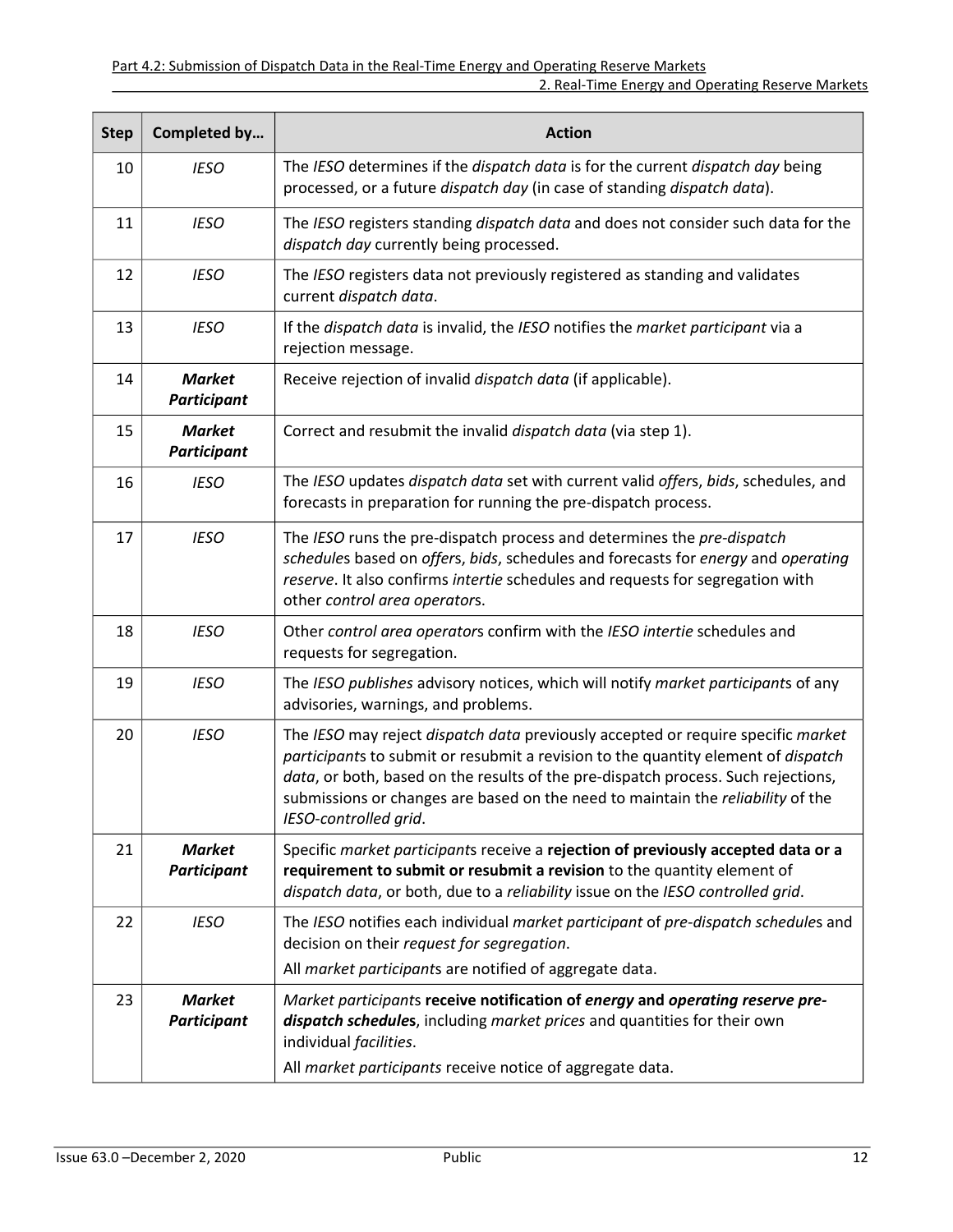| <b>Step</b> | Completed by | <b>Action</b>                                                                                     |
|-------------|--------------|---------------------------------------------------------------------------------------------------|
|             |              | Market participants receive notification of approval/denial of their requests for<br>segregation. |
|             |              | See Appendix D: Pre-dispatch Schedule Production and Publication.                                 |
|             |              | Appendix A provides information on where to find examples of:                                     |
|             |              | Pre-dispatch energy results,                                                                      |
|             |              | Pre-dispatch operating reserve results,                                                           |
|             |              | Public results,                                                                                   |
|             |              | The totals report,                                                                                |
|             |              | Market clearing prices,                                                                           |
|             |              | Security constraints, and                                                                         |
|             |              | Regional constraints.                                                                             |

### <span id="page-19-0"></span>**2.3.4 Procedural Steps for Submitting Dispatch Data and Revisions Within Two Hours of the Dispatch Hour**

#### <span id="page-19-1"></span>**Table 2-2: Procedural Steps for Submitting Dispatch Data and Revisions Within Two Hours of the Dispatch Hour**

| <b>Step</b>    | Completed by                        | <b>Action</b>                                                                                                                                                     |
|----------------|-------------------------------------|-------------------------------------------------------------------------------------------------------------------------------------------------------------------|
| $\mathbf{1}$   | <b>Market</b><br><b>Participant</b> | Submit revisions to dispatch data for any of their registered facilities.<br>Submissions are required                                                             |
|                |                                     | Within two hours of the actual <i>dispatch hour</i> but at least 10 minutes prior to<br>the dispatch hour for registered facilities other than boundary entities. |
|                |                                     | Within two hours of the actual dispatch hour but at least 60 minutes prior to<br>the dispatch hour for boundary entities.                                         |
| $\overline{2}$ | <b>IESO</b>                         | The IESO receives, timestamps, and performs a structural validity check on<br>dispatch data revisions.                                                            |
| 3              | <b>IESO</b>                         | The IESO sends market participant a message indicating that the dispatch data<br>revision is structurally invalid (if applicable).                                |
| 4              | <b>Market</b><br><b>Participant</b> | Receive a structural invalidity message (if applicable).                                                                                                          |
| 5              | <b>Market</b><br><b>Participant</b> | Correct the <i>dispatch data</i> revision and resubmit (if applicable).                                                                                           |
| 6              | <b>IESO</b>                         | The IESO confirms receipt of the submitted <i>dispatch data</i> revision if structurally<br>valid.                                                                |
| 7              | <b>Market</b><br><b>Participant</b> | Receive from the IESO confirmation of dispatch data revision receipt by the IESO.                                                                                 |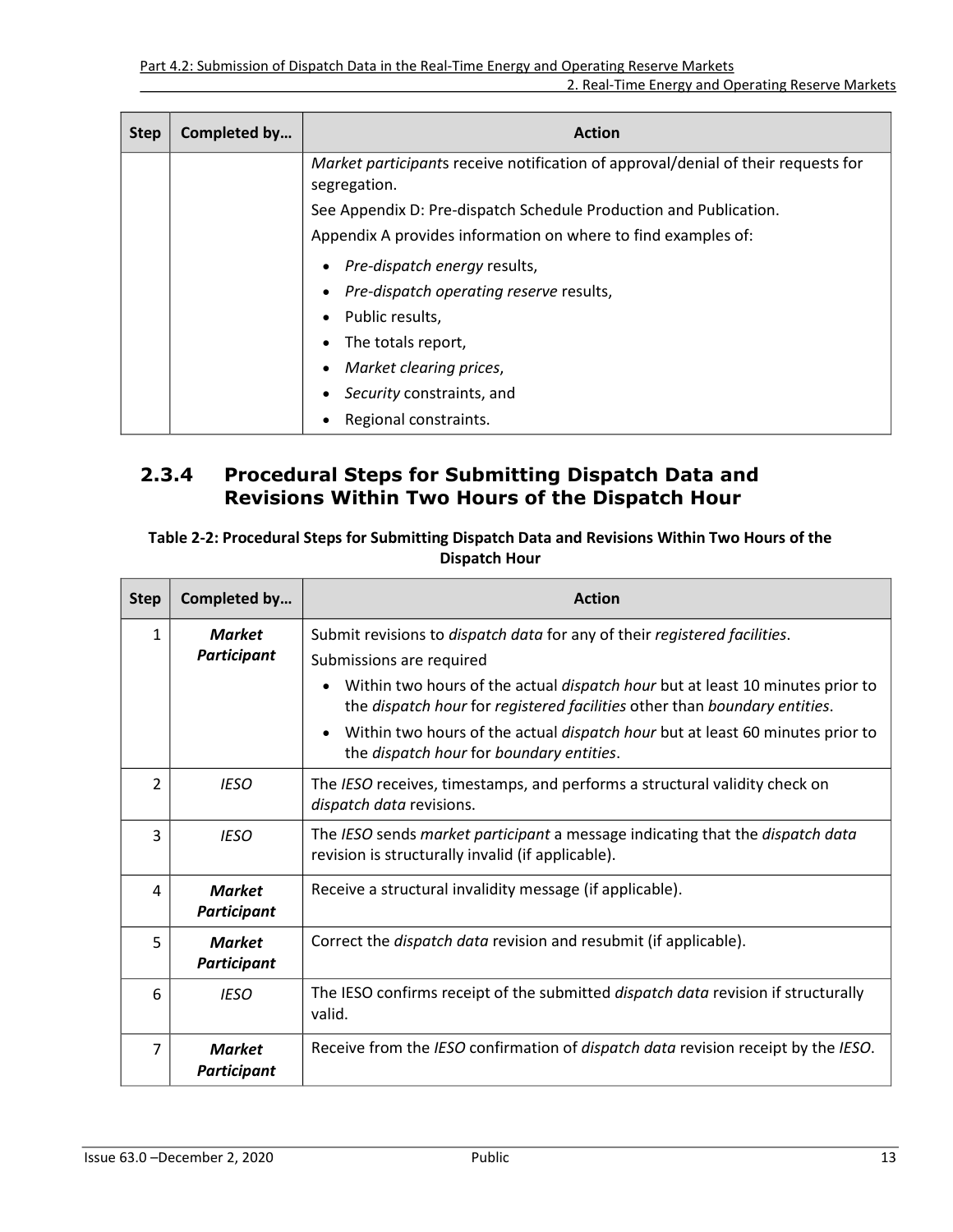| <b>Step</b> | Completed by                             | <b>Action</b>                                                                                                                                                                                                                                                                                                                                                  |
|-------------|------------------------------------------|----------------------------------------------------------------------------------------------------------------------------------------------------------------------------------------------------------------------------------------------------------------------------------------------------------------------------------------------------------------|
| 8           | <b>Market</b><br><b>Participant</b>      | Immediately contact the IESO if confirmation is not received.                                                                                                                                                                                                                                                                                                  |
| 9           | <b>Market</b><br>Participant<br>and IESO | The IESO and market participant resolve the status of submitted dispatch data<br>revision.                                                                                                                                                                                                                                                                     |
| 10          | <b>IESO</b>                              | The IESO registers and validates the dispatch data revision.                                                                                                                                                                                                                                                                                                   |
| 11          | <b>IESO</b>                              | If the dispatch data revision is invalid, the IESO notifies the market participant via<br>a rejection message.                                                                                                                                                                                                                                                 |
| 12          | <b>Market</b><br><b>Participant</b>      | Receive rejection of invalid dispatch data revision (if applicable).                                                                                                                                                                                                                                                                                           |
| 13          | <b>Market</b><br><b>Participant</b>      | Correct and resubmit the invalid dispatch data revision (via step 1).                                                                                                                                                                                                                                                                                          |
| 14          | <b>IESO</b>                              | The IESO determines if the change passes the IESO Short Notice Change Criteria<br>for the two hour window.<br>See Appendix B for the IESO Short Notice Change Criteria.                                                                                                                                                                                        |
| 15          | <b>IESO</b>                              | The IESO sends a rejection message to the market participant if the dispatch data<br>revision does not pass the Dispatch data Revision Acceptance Criteria.                                                                                                                                                                                                    |
| 16          | <b>Market</b><br><b>Participant</b>      | Receive a rejection message from the IESO if the dispatch data revision does not<br>pass the Dispatch data Revision Acceptance Criteria.                                                                                                                                                                                                                       |
| 17          | <b>IESO</b>                              | The IESO updates dispatch data set with current valid offers, bids, schedules and<br>forecasts in preparation for running the pre-dispatch process.                                                                                                                                                                                                            |
| 18          | <b>IESO</b>                              | The IESO runs the pre-dispatch process and determines the pre-dispatch<br>schedules based on offers, bids, schedules and forecasts for energy and operating<br>reserve. It also confirms intertie schedules and requests for segregation with<br>other control area operators.                                                                                 |
| 19          | <b>IESO</b>                              | Other control area operators confirm with the IESO intertie schedules and<br>requests for segregation.                                                                                                                                                                                                                                                         |
| 20          | <b>IESO</b>                              | The IESO publishes advisory notices, which will notify market participants of any<br>advisories, warnings and problems.                                                                                                                                                                                                                                        |
| 21          | <b>IESO</b>                              | The IESO may reject dispatch data previously accepted or require specific market<br>participants to submit or resubmit a revision to the quantity element of dispatch<br>data, or both, based on the results of the pre-dispatch process. Such rejections,<br>submissions or changes are based on maintaining the reliability of the IESO-<br>controlled grid. |
| 22          | <b>Market</b><br><b>Participant</b>      | Specific market participants receive a rejection of previously accepted data or a<br>requirement to submit or resubmit a revision to the quantity element of <i>dispatch</i><br>data, or both, due to a reliability issue on the IESO controlled grid.                                                                                                         |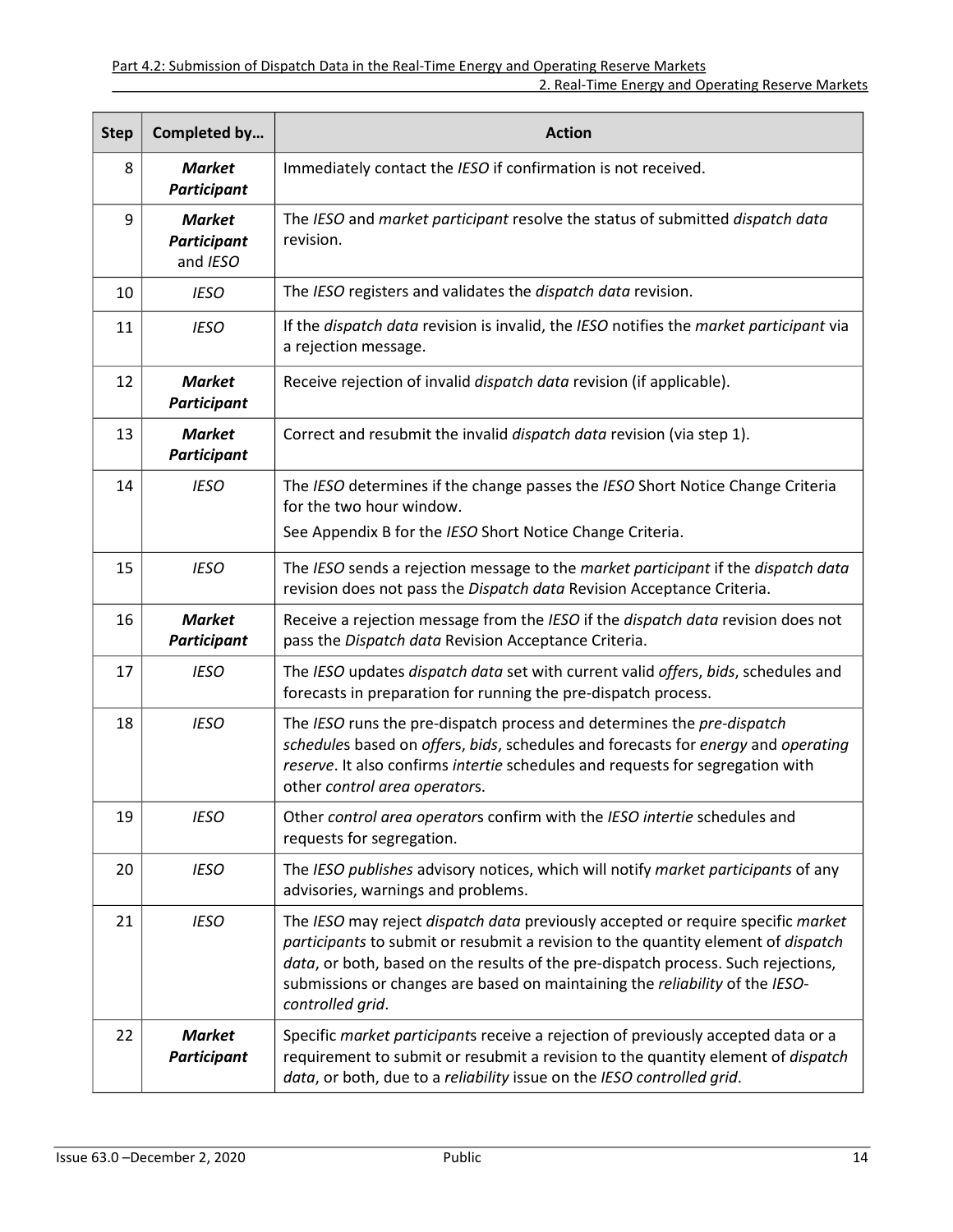| <b>Step</b>                                                         | Completed by | <b>Action</b>                                                                                                                                                      |
|---------------------------------------------------------------------|--------------|--------------------------------------------------------------------------------------------------------------------------------------------------------------------|
| 23                                                                  | <b>IESO</b>  | The IESO notifies each individual market participant of pre-dispatch schedules and<br>decision on their requests for segregation.                                  |
|                                                                     |              | All market participants are notified of aggregate data.                                                                                                            |
| 24<br><b>Market</b><br><b>Participant</b><br>individual facilities. |              | Receive notification from the IESO of energy and operating reserve pre-dispatch<br>schedules including market clearing prices and cleared quantities for their own |
|                                                                     |              | All market participants are notified of aggregate data and decision on their<br>requests for segregation.                                                          |
|                                                                     |              | See Appendix D: Pre-dispatch Information Release and Publication.                                                                                                  |

# <span id="page-21-0"></span>**2.4 The Structure of Dispatch Data**

### <span id="page-21-1"></span>**2.4.1 Energy Offers and Bids**

Each *energy offer* and *energy bid* for real time must contain at least two and may contain up to 20 *price-quantity pair*s for each *dispatch hour*. Price is to be expressed in dollars and whole cents per megawatt-hour (MWh), and the quantity in megawatts (MW) per hour.

For *generation facilities* that have registered *forbidden regions* with the *IESO*, *price-quantity pairs* for each *dispatch hour* must respect these regions, such that the submitted *price quantity pairs* must include a quantity equal to each of the lower and upper limits of each *forbidden region* within the offer range. *Dispatch data* submissions that do not respect such information will be rejected by the *IESO* for the affected *generation facility* and for the affected *dispatch hour(s)* (*MR* Ch. 7, Sec. 2.2.6A). Should a *market participant* wish to operate a *facility* below its registered *minimum loading point* (PMIN) an *outage* request is to be submitted to derate the *facility* to the output desired two hours prior to the derate. This is to be done in conjunction with and at the same time as submission of *offers* to economically schedule the *facility* to this desired output. *Operating reserve* is unavailable when a *generation facility* operates below its *minimum loading point*.

**Note:** The *outage* start and end times corresponds to the period of time the *market participant* wishes the *facility* to operate below PMIN.

In the case of *generation facilities* participating in the Real-Time Generation Cost Guarantee (RT-GCG) program (also known as Spare Generation On Line or SGOL), the *offer price* in the *pricequantity pairs* corresponding to the *minimum loading point* for all hours of the *minimum generation block run-time* must be the same until after the IESO has constrained on the generation facility*.*

*Offers* reflecting *flexible nuclear generation* are to be submitted when the nuclear *generator*  determines, at its own discretion, that the unit has such capability under normal operations without requiring a unit shutdown and while respecting safety, equipment, environmental and regulatory restrictions. For nuclear *generation facilities,* the *offer price* in the *price-quantity pair* corresponding to *flexible nuclear generation*, when available, must be no less than -\$5/MWh.

*Offers* in respect of *variable generation* are to be submitted in the following manner: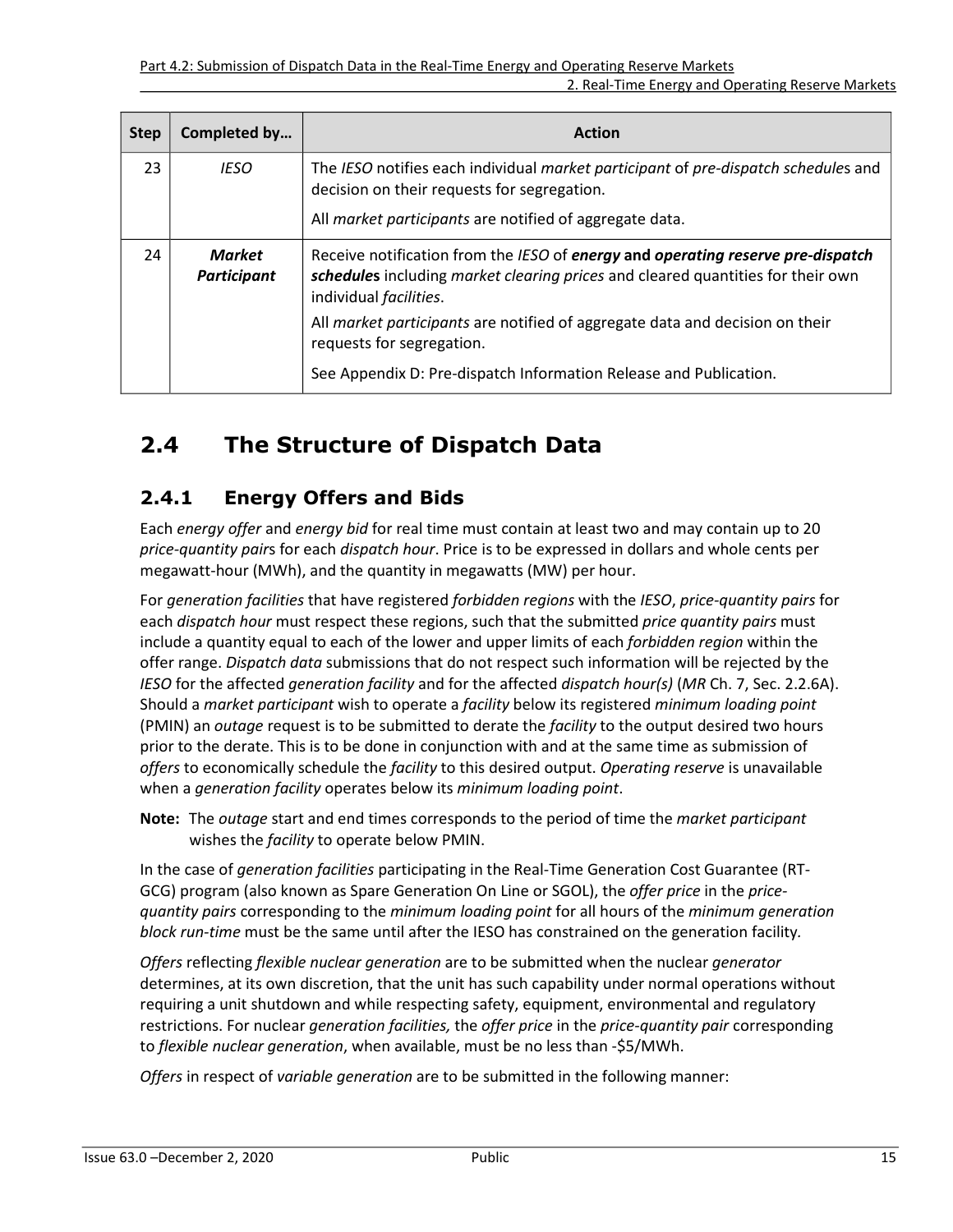The *offer price* in the *price-quantity pair* corresponding to Solar and Wind resources (excluding the last 10% of the available capacity of a wind *facility*) must be no less than -\$3/MWh.

The *offer price* in the *price-quantity pair* corresponding to the last 10% of the available capacity of a wind *facility* must be no less than -\$15/MWh.

The *IESO* will attempt to provide *market participants* with flexibility for all IESO-approved planned testing, provided:

- There are no reliability concerns, and
- The scope of the test (including the scope of any potential changes to the test plan) has been identified by the market participant at the time of the original submission.

Normally, dispatchable generators are expected to *offer* at an appropriate price to be scheduled for the full capability of the test unit, and to use *outage* requests to derate the test unit to the required test output levels.

To ensure full capability for the test, the offer price in the price-quantity pair corresponding to solar and wind resources during an IESO-approved planned test may be less than -\$15/MWh for the duration of the test.

The quantity in the case of *a registered facility* other than a *boundary entity,* must be expressed in MW (or MWh/hour) to one decimal place and not be less than 0.0 MW (or 0.0 MWh/hour). In the case of a *registered facility* that is a *boundary entity*, quantities must be expressed in whole MW (or MWh/hour) and not be less than 0 MW (or 0 MWh/hour). The quantity in the first *price-quantity pair* within each *bid* must be set at 0.0 MW or 0 MW as applicable (*MR* Ch. 7, Sec. 3.5.3).

Prices may be negative with such negative prices meaning (*MR* Ch. 7, Sec. 3.5.4):

- In an *energy offer,* that the registered *market participant* is willing to pay up to that price for each MWh of *energy* it injects rather than reduce its output (*MR* Ch. *7,* Sec. 3.5.4.1), and
- In an *energy bid,* that the registered *market participant* is willing to take or dispose of excess *energy,* but only if paid at least that price for each excess MWh taken or disposed of (*MR* Ch. *7,* Sec. 3.5.4.2)*.*

Each *energy offer* or *energy bid* for a *registered facility*, other than a *boundary entity*, may contain up to five sets of ramp quantity and ramp up/ramp down values for each *dispatch hour*. Each *energy offer* or *energy bid* for a *boundary entity* does not have to specify a ramp rate. The ramp quantity in each set must specify the maximum MW quantity at which the corresponding ramp rate values apply. The ramp quantities must be expressed in megawatts (MW) to one decimal place and must be greater than 0.0 MW. The ramp up and ramp down values must be expressed in MW/minute and must be greater than 0.0 MW/minute. The laminations corresponding to such sets may be different from those of the *price-quantity pair*s contained in the *energy bid* or *energy offer* (*MR* Ch. 7, Sec. 3.5.5).

Participants, who are registered for Compliance Aggregation, have further requirements with respect to their offered ramp rates. These requirements are discussed in Market Manual 4.3, Section 1.12.

*CMPs* must submit ramp up and ramp down values for each *HDR* resource that is equal to the *demand response capacity* of the *HDR* resource. For example, an *HDR* resource with a *demand response capacity* of 10 MW would submit ramp up and ramp down values of 10 MW/minute.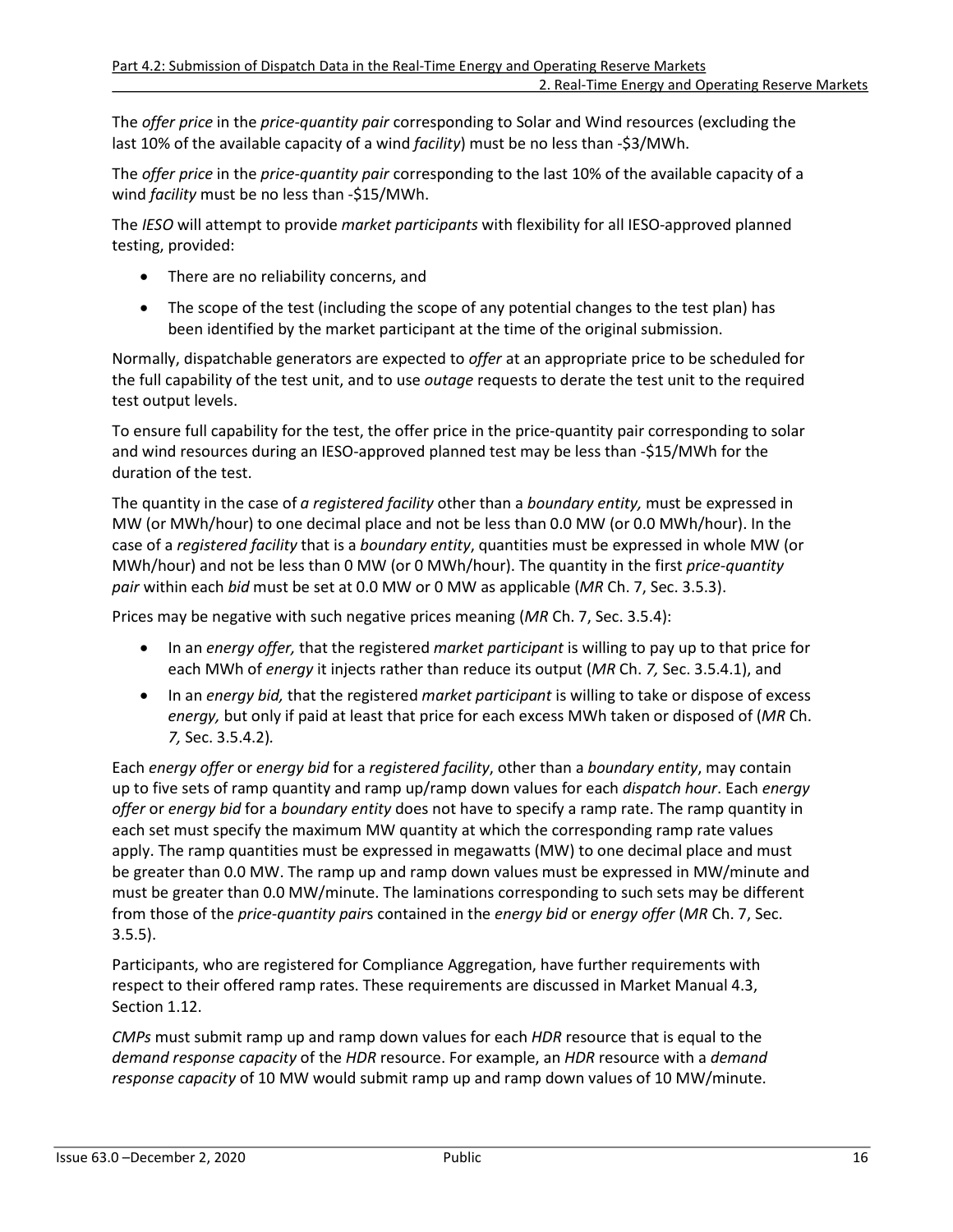The largest quantity in any *energy offer* or *energy bid* for any *dispatch hour* must be at least 1 MWh but must not exceed the lesser of (*MR* Ch. 7, Sec. 3.5.6):

- *The maximum output of energy in an hour indicated in the registration information for the relevant registered facility,*
- *The maximum quantity of energy that can be supplied (for an energy offer), reduced (for a bid to reduce energy withdrawals) or taken (for an energy bid) in that dispatch hour by the registered facility, as estimated by the registered market participant for that registered facility, or*
- *The maximum allowed injection (for an energy offer) or withdrawal (for an energy bid) in that dispatch hour through the relevant connection point, as limited by the lesser of:*
	- o The capacity of any radial line connecting the *registered facility* to the *connection point*,
	- o The maximum injection or withdrawal as specified in the *connection agreement* applicable to the *registered facility*, or
	- o The maximum injection or withdrawal permitted by the relevant *transmitter*.

A *registered market participan*t offering *energy* may submit *dispatch data* for a specified *registered facility* specifying a maximum amount of *energy* that can be scheduled by the *IESO* for that *registered facility* over a *dispatch day* (referred to as the Daily E*nergy* Limit or DEL). Such a limit shall be used in the day-ahead commitment process and the *pre-dispatch schedule* and only for the purpose of providing information that the *registered market participan*t may use as a basis to revise its *energy offer*s in subsequent submissions (*MR* Ch. 7, Sec. 3.5.7).

The submission of the DEL by the *market participant* is voluntary*.* If a *market participant* does not wish to submit a DEL, leave the field blank and the tool will assume an infinite amount of energy available for scheduling. If a *market participant* chooses to submit a DEL, it must accurately reflect the capability of the facility for the given day. If the value input is no longer accurate, the *market participant* must revise the DEL, as soon as practical, to an accurate value or remove it. Once input, the only way a *market participant* can remove the value is by deleting the existing value, leaving the DEL blank. A value of 0 does not remove the DEL and will result in inaccurate data. A value of 0 indicates that the *generation facility* has no *energy* that can be scheduled.

Every submission of *dispatch data* with respect to a *generation facility* (including a *self-scheduling generation facility*, an *intermittent generator* or a *transitional scheduling generator*) or a *boundary entity* shall specify a *market price* of *energy*, in \$/MWh, at and below which the *IESO* may instruct the *facility* to reduce its *energy* output to zero. Such price may be zero or negative but may not be less than negative *MMCP* (*MR* Ch. 7, Sec. 3.4.4).

Every submission of *dispatch data* with respect to a *dispatchable load facility* or a *boundary entity* shall specify a *market price* of *energy*, in \$/MWh, at and above which the *IESO* may instruct the *facility* to reduce its *energy* withdrawals to zero. Such price shall not be greater than *MMCP* (*MR* Ch. 7, Sec. 3.4.5).

Every submission of *dispatch data* with respect to a *bid* to reduce *energy* withdrawals shall specify a *market price* of *energy*, in \$/MWh, at and above which the *IESO* may instruct the *facility* to reduce its *energy* withdrawals by the total offered quantity. Such price shall not be greater than *MMCP.* (*MR* Ch. 7, Sec. 3.4.5)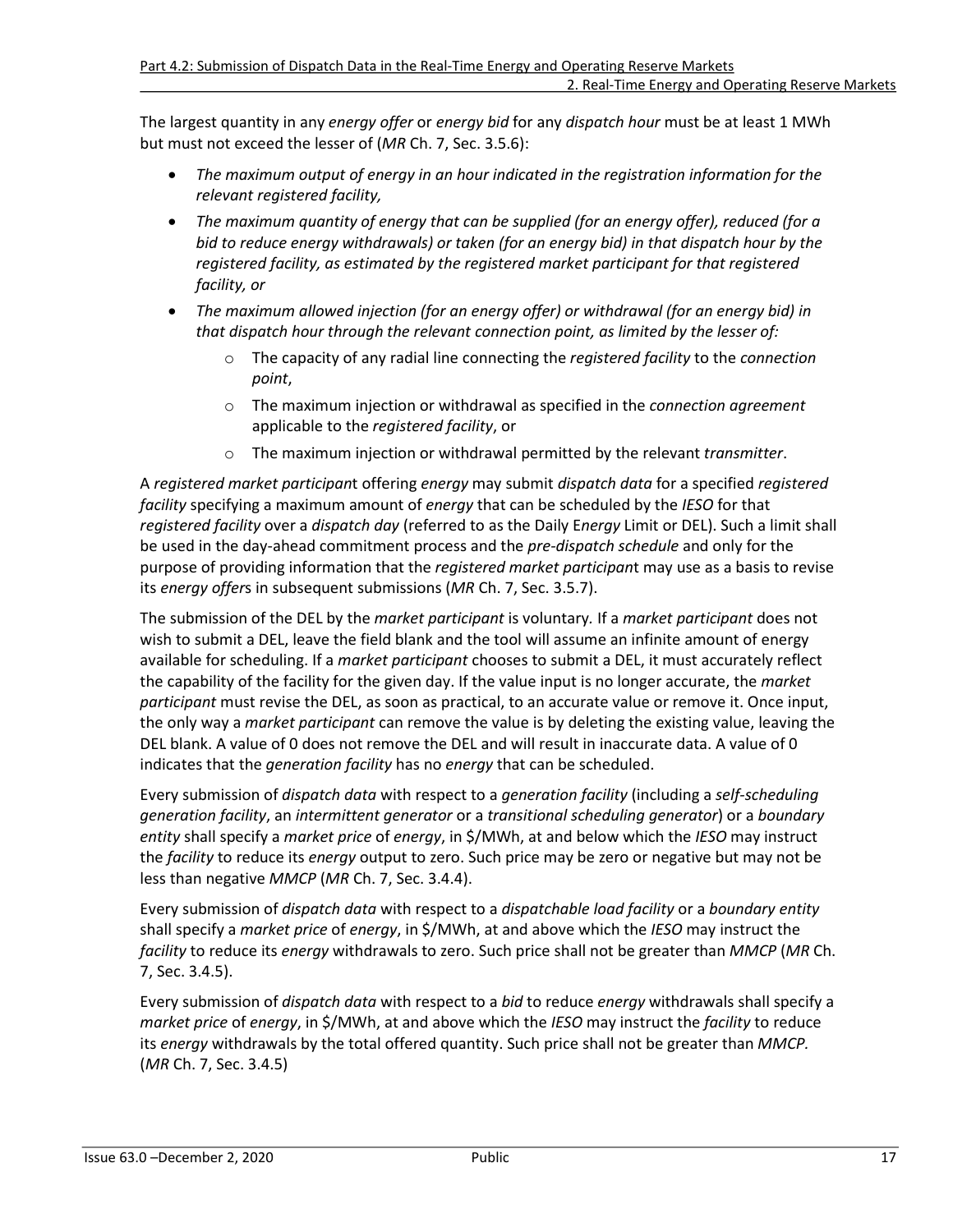A *demand response energy bid* is a *bid* greater than the *demand response bid* price threshold and less than the *MMCP*. The *demand response bid* price threshold is \$100/MWh. A *CMP* wanting to meet its *capacity obligation* must submit a *demand response energy bid* equal to the *capacity obligation* for either a(n):

- *Dispatchable load,*
- *HDR* resource, or
- Combination of both,

for all hours of the *availability window* of the *obligation period* (as specified in Market Manual 12: Capacity Auctions).

A *registered market participant* may, for any one or more of its *registered facilities* that is a *dispatchable load facility*, identify all or a portion of the consumption at such *registered facilities* as *non-dispatchable load* by submitting *dispatch data* for the non-dispatchable portion at the *maximum market clearing price* (*MMCP*) (*MR* Ch. 7, Sec. 3.3.18). A *dispatchable load* that needs to change its load status, in whole, may also identify its consumption as non-dispatchable by removing all *bids* for the hours in which it wishes to be considered non-dispatchable. If the *dispatchable load*  cannot assume this process without changes to its current tools or processes, it may continue to identify its whole consumption as non-dispatchable by bidding its consumption at the *maximum market clearing price* (*MMCP*).

If *dispatch data* changes are required during the mandatory window to effect a change to or from *dispatchable* status by removing *bids*, the *dispatchable load* is required to contact the *IESO* to indicate the reason for its load status change. The *dispatchable load* will automatically be *dispatched*  to 0 MW in the first interval (Interval 1) of the first hour that does not have *dispatch data.* The *dispatchable load* is required to ignore this 0 MW *dispatch instruction* to confirm its intention to becoming non-dispatchable. The *IESO* will consider the load as non-dispatchable until new *bids* are submitted, resulting in a new *dispatch instruction* (see also Appendix B.2.2: Mandatory Window Submission).

The quantity in any *dispatch hour,* for a *bid* from a *dispatchable load* that expects to be withdrawing *energy* for only part of that *dispatch hour,* shall reflect its average value at normal production, when up and its *operating reserve offer* shall reflect its minimum dispatchable consumption during the *dispatch hour,* or zero if bidding its entire *energy bid* at *MMCP*.

A *dispatchable load is* expected to follow the *dispatch* instructions associated with *the dispatchable*  portion of the *bid.* See [Market Manual 4.3: Real-Time Scheduling of the Physical Markets](http://www.ieso.ca/-/media/files/ieso/document-library/market-rules-and-manuals-library/market-manuals/market-operations/mo-realtimescheduling.pdf) for more details.

<span id="page-24-1"></span>When a *market participant* whose *generation facility* is expected to undergo a test<sup>[5](#page-24-0)</sup> submits *dispatch data* for any hour of the test, the *market participant* must offer an amount that equals the expected hourly average *energy* delivery of that *generating facility*. Where the test is instantly recallable, these *generation facilities* are allowed to participate in the *operating reserve market*. This is acceptable as long as the *market participant* ensures that the sum between the maximum *energy* expected to be produced during the hour and the *operating reserve* offered during the hour does not exceed the maximum amount that the unit can produce that hour.

<span id="page-24-0"></span>[<sup>5</sup>](#page-24-1) For more on *dispatch data* submission for *generator* tests with immediate recall, refer to Market Manual 7.3: Outage Management, Section 4.1.2.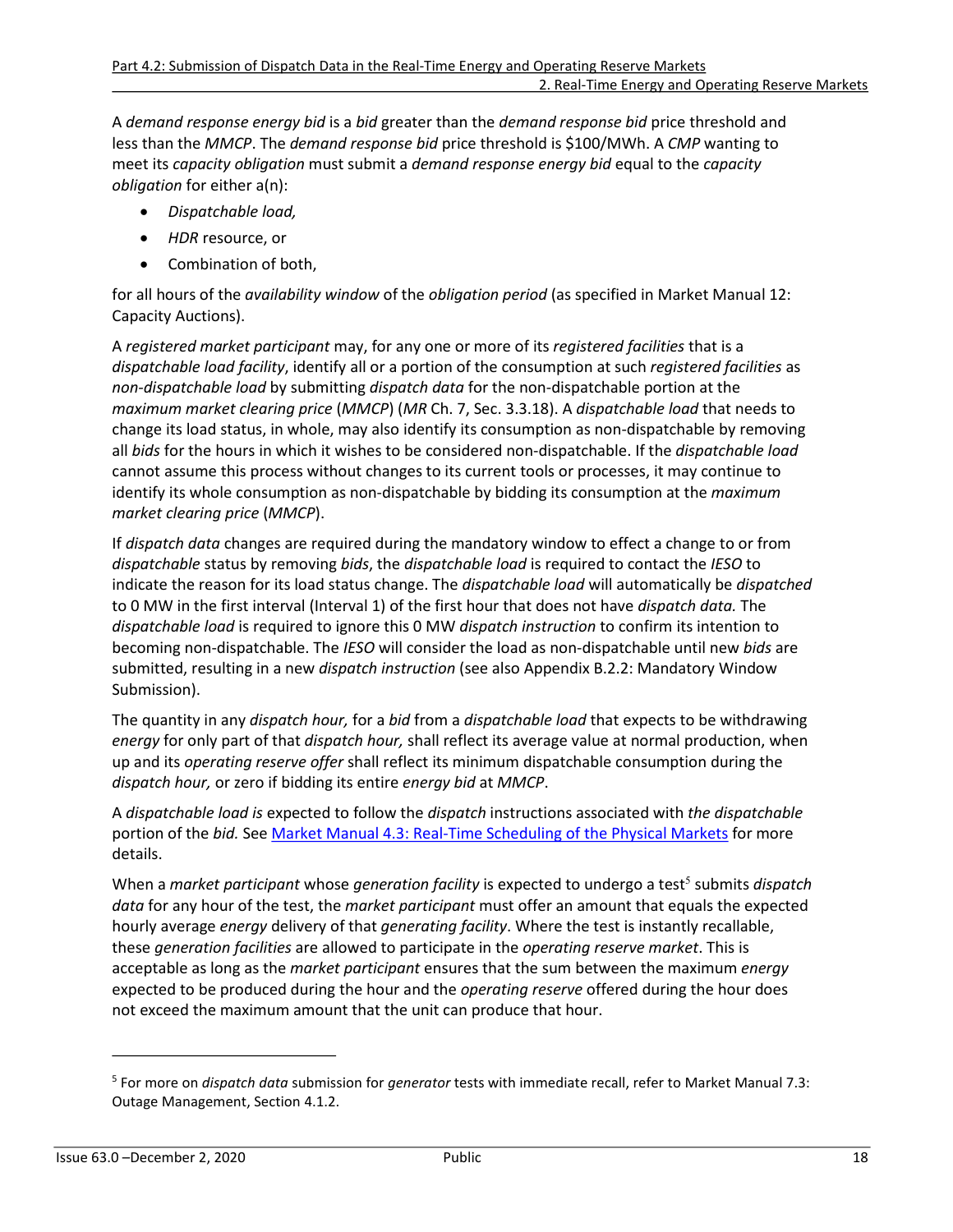See Appendix A for content requirements of *dispatch data.* 

### <span id="page-25-0"></span>**2.4.2 OR Offers**

A *registered market participan*t may not submit, for any *registered facility*, more than one *offer* to provide each class of *operating reserve* in any *dispatch hour* (*MR* Ch. 7, Sec. 3.6.1). Additionally, if a *registered* facility determines that it will be operating below its reserve loading point for the entire *dispatch hour*, it shall not submit *offers* to provide *operating reserve* for the *dispatch hour*, and if it already has submitted any such *offers*, it shall revise its *dispatch data* by withdrawing them (*MR* Ch. 7, Sec. 3.3.8 and Ch. 7, App. 7.3, Sec. 1.1.4).

An *offer* to provide *operating reserve* must contain at least 2 and may contain up to five *pricequantity pair*s for each class of *operating reserve* for each *dispatch hour*. The quantity in each *pricequantity pair* in the case of a *registered facility* other than a *boundary entity* shall be expressed in MW to one decimal place and shall not be less than 0.0 MW, and, in the case of a *registered facility* that is a *boundary entity*, must be expressed in whole MW and must not be less than 0 MW. The price in each *price-quantity pair* shall be expressed in \$ and whole cents/MW and shall be not more than the *Maximum Operating Reserve Price* (*MORP*) and not less than 0.00 \$/MW. The quantity in the first *price-quantity pair* within each offer must be set at 0.0 MW or 0 MW (or 0.0 MWh/hour or 0 MWh/hour) as applicable (*MR* Ch. 7, Sec. 3.6.2).

Each *offer* to provide *operating reserve* shall be accompanied by a corresponding *energy offer* or *energy bid* that covers the same MW range (*MR* Ch. 7, Sec. 3.6.3).

*See Appendix A for content requirements of dispatch data.* 

### <span id="page-25-1"></span>**2.4.3 Energy Schedules and Forecasts**

A *registered market participan*t must submit the following *dispatch data* for each *self-scheduling generation facility*, *transitional schedulin*g *generator*, and *intermittent generator* that it has registered with the *IESO* detailing (*MR* Ch. 7, Sec. 3.7, 3.8, and 3.8A) either:

- o The amount of *energy* (in MWh) that it reasonably expects to be provided by the *selfscheduling generation facility* and the *transitional scheduling generator* for each *dispatch hour*, or
- o Its best forecast of the amount of *energy* (in MWh) that the *intermittent generator* will inject in each *dispatch hour*, or
- o The total installed capacity of the *variable generation,* net any derates or *outages* that have been submitted through the outage process, and
- <span id="page-25-3"></span> $\circ$  The price for energy (in \$/MWh) below which it reasonably expects to reduce the energy output of the *self-scheduling generation facility*, *intermittent generator*, or *transitional scheduling generator* to zero[6](#page-25-2) (*MR* Ch. 7, Sec. 3.4.4A).

See Appendix A for content requirements of *dispatch data*.

<span id="page-25-2"></span>[<sup>6</sup>](#page-25-3) This price may not be less than negative MMCP. A price must be provided, otherwise *dispatch data* will be rejected.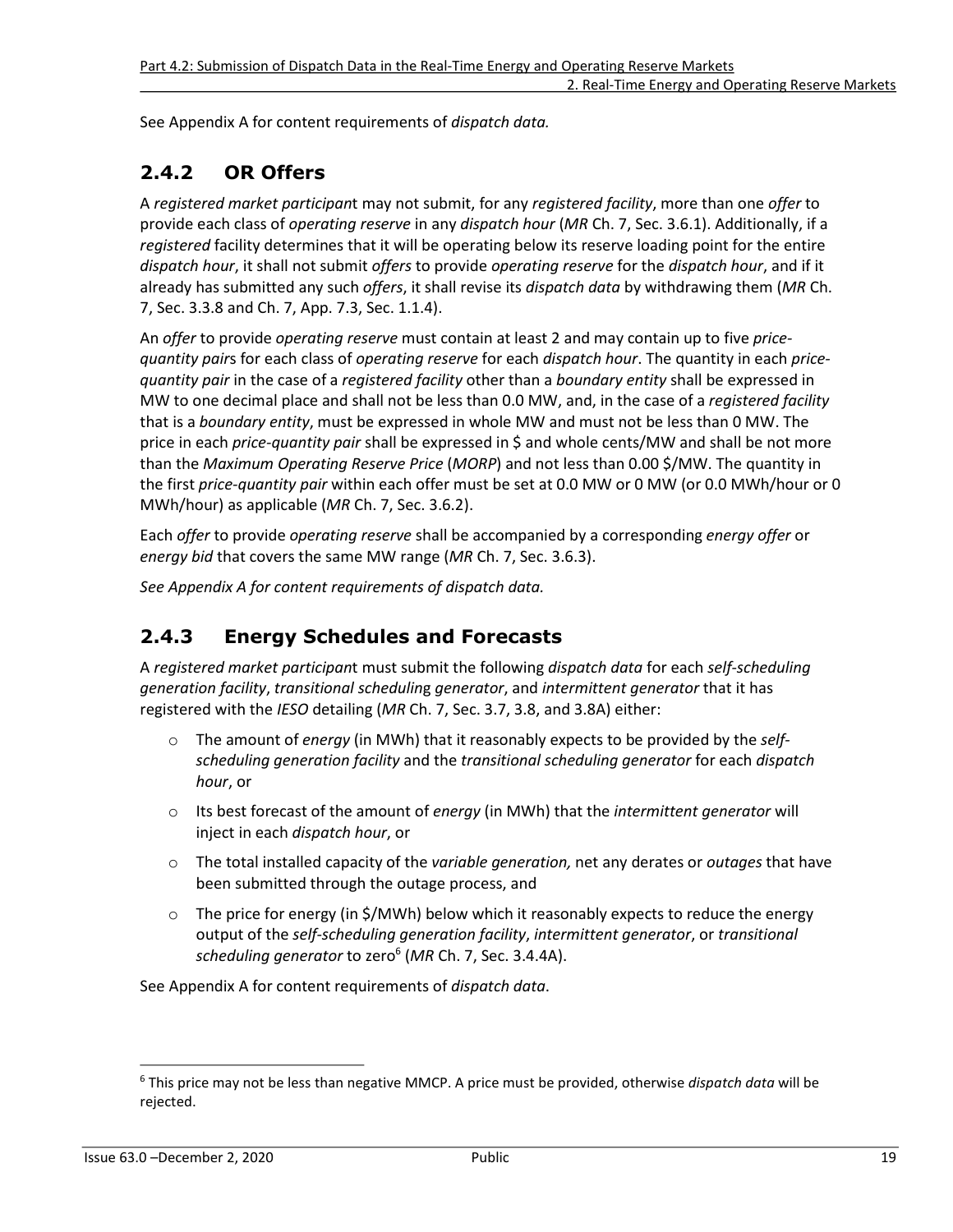### <span id="page-26-0"></span>**2.4.4 Standing Dispatch Data**

In addition to the items noted above for *energy offer*s and *bids* and *operating reserve offer*s, standing *dispatch data* submitted to the *IESO* may specify an expiration date. This is the last date the standing *dispatch data* will be processed by the *IESO*, unless earlier withdrawn or revised by the *registered market participant.* This standing *dispatch data* will be processed at 06:00 EST on the expiration date and will be available to the market for another day, the next day (*MR* Ch. 7, Sec. 3.3.9)*.* 

<span id="page-26-1"></span>See Appendix A for content requirements of *dispatch data*.

### **2.5 Dispatch Data for Importing and Exporting Energy and Importing Operating Reserve**

*Dispatch data* submitted for the purposes of trading between the *IESO*-*administered* real-time *energy* and *operating rese*rve markets and other jurisdictions shall broadly follow the same process as that used to submit *dispatch data* for the real-time *energy* and *operating reserve* markets within Ontario. A *market participan*t can *offer* (import) *energy* into the Ontario market and *bid* (export) *energy* from the Ontario market. However, a *market participant* can only *offer* (import) *operating reserve* into the Ontario market – it cannot *bid* (export) *operating reserve* out of the Ontario market. *Market participants* can export *energy* to the United States only if they have a valid Canada Energy Regulator[7](#page-26-3) export authorization (*MR* Ch. 7, Sec. 2.2.7).

<span id="page-26-4"></span>*Market participants* wishing to import *energy* and/or *operating reserve* into, or export *energy* from, the Ontario market must register the capability to so with the *IESO* as part of the participant authorization process. The *IESO* records this capability once the *market participant* is authorized and will validate any *bids* or *offer*s received from a *market participant* against this initial registration information (or any subsequent updates). Refer to Market Manual 1.5: Market Registration Procedures.

### <span id="page-26-2"></span>**2.5.1 Boundary Entity Resources**

With all import/export *interchange schedules*, data submissions with respect to imports or exports must be associated with one of the *boundary entity* resources that have been established in the *IESO*'s market systems for this purpose. This is in contrast to intra-Ontario trading, which uses resources created as part of the Market entry process.

The *IESO* has established a list of *boundary entity* resources for which *dispatch data* can be submitted to facilitate import and export *interchange schedules*. The number of resources created reflects the maximum expected number of *interchange schedules* that any one participant would initiate between Ontario and the *control area* the *boundary entity* resource represents. Each *boundary entity* resource allows at least 2 and up to 20 *price-quantity pairs* for *bids* and *offer*s for *energy* and at least 2 and up to 5 *price-quantity pairs* for *operating reserve*.

For each *bid* or *offer*, the *market participant* must specify the tie point and (*boundary entity*) resource for the *interchange schedule*. Both operation considerations (such as the radial nature of the Quebec *interties*) and commercial considerations (including the appropriate treatment of taxes)

<span id="page-26-3"></span><sup>&</sup>lt;sup>[7](#page-26-4)</sup> For more information please visit the **Canada Energy Regulator web page**.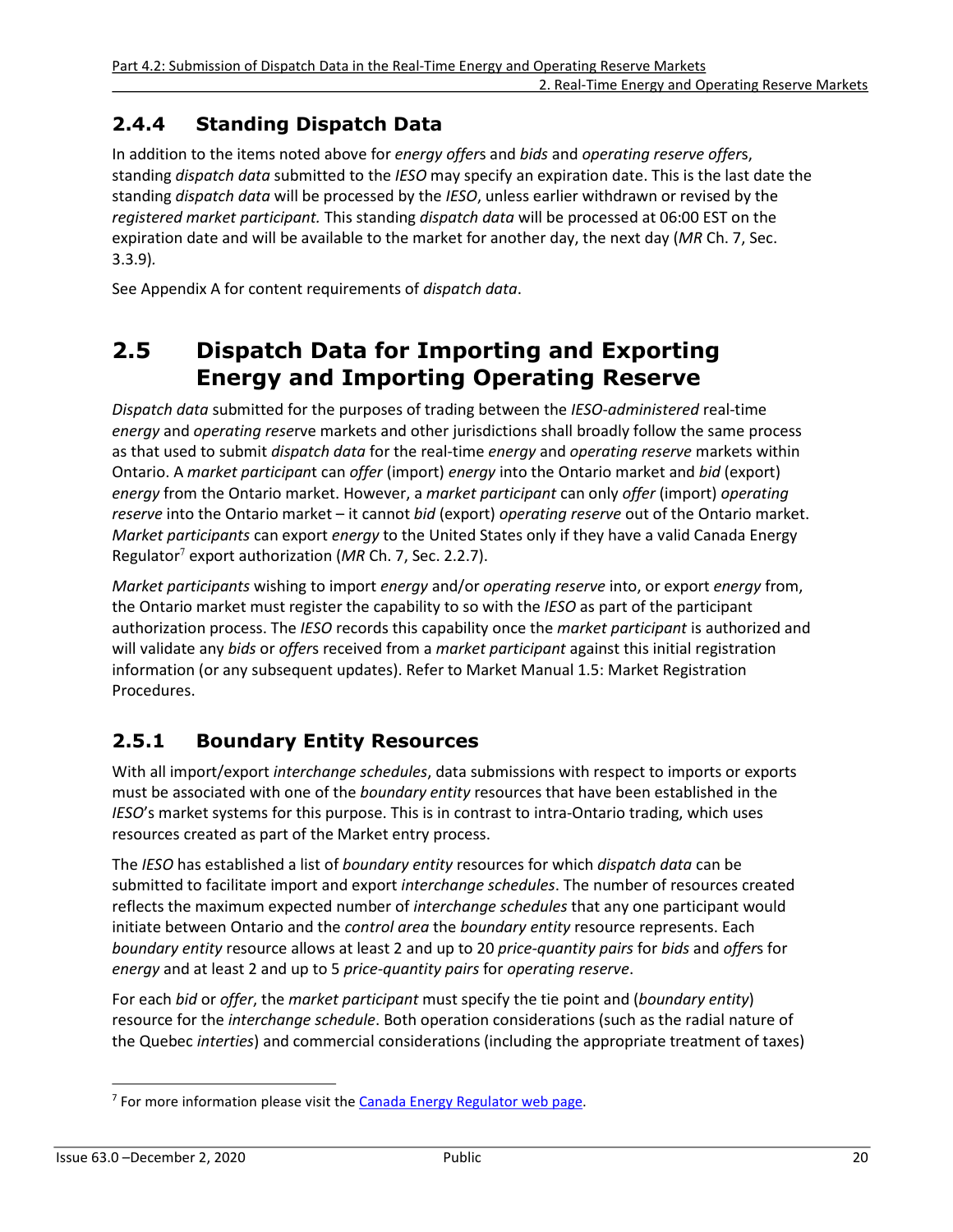mean that the resources created at specific representations are intended to support specific *interchange schedule* types between Ontario and other *control area*s. Appendix E lists the available *boundary entity* resources that should be used when submitting *bids* and *offer*s for *intertie interchange schedules*. *Energy* imports should use *boundary entity* resources identified as "Source", while *energy* exports should use *boundary entity* resources identified as "Sink". *Operating reserve* imports may use *boundary entities* identified as either "Source" or "Sink", depending on whether the associated *energy interchange schedule* is an import or an export.

The *boundary entity* resources detailed in Appendix E are available to all *market participants* who have registered the capability to import or export *energy* and import *operating reserve*. Each of these *market participants* can associate a *bid* or *offer* to import or export *energy* and *operating reserve* against any of these *boundary entity* resources. For example, different *market participants* who wished to export *energy* to Michigan could choose to use the same MI.LUDINGTON.SINK.1 *boundary entity* resource and specify the Michigan tie point. Similarly, different *market participants* who wished to import *energy* into Ontario may choose to use the same *boundary entity* resource (e.g. NY.ROSETON.SOURCE.2 for imports from New York). The *market participant* name associated with the *dispatch data* will uniquely identify *intertie interchange schedules* that use the same *boundary entity* resource.

All *capacity import resources* must be offered on the designated *boundary entity* associated with the *control area* for which the *capacity import resource* originates.

<span id="page-27-4"></span>Due to scheduling restrictions<sup>[8](#page-27-2)</sup> imposed by the *IESO, market participants* scheduling imports on the Beauharnois interface are required to use only the *boundary entity* resources PQ.BEAUHARNOIS.SOURCE.01-10.

### <span id="page-27-0"></span>**2.5.2 Ramp Rates**

*Market participants* do not need to specify ramp rates for any of their *bid* or *offer* associated with a *boundary entity* resource.

### <span id="page-27-1"></span>**2.5.3 e-Tagging**

<span id="page-27-5"></span>An e-Tag ID<sup>[9](#page-27-3)</sup> must be submitted with each *bid* or *offer* and the e-Tag must be submitted through the e-tagging system in accordance with *NERC* reliability standards (*MR* Ch. 7, App. 7.1, Sec. 1.2.11). Operation in segregated mode with Hydro Quebec also requires submission of e-Tags in accordance with *IESO* requirements.

System backed capacity imports will be required to include the letters "SCAP" in between the Balancing Authority identification.

Appendix F comprises some Ontario specific requirements for e-Tags.

<span id="page-27-2"></span><sup>&</sup>lt;sup>[8](#page-27-4)</sup> The restrictions are a result of operating circuits B31L and B5D in the "bi-directional" mode, which means that the *IESO* will simultaneously schedule segregated mode of operation exports on B31L and imports on B5D.

<span id="page-27-3"></span><sup>&</sup>lt;sup>[9](#page-27-5)</sup> The Transaction ID is not the tag itself rather the unique ID # that will be used when an e-Tag is submitted through the e-Tag system.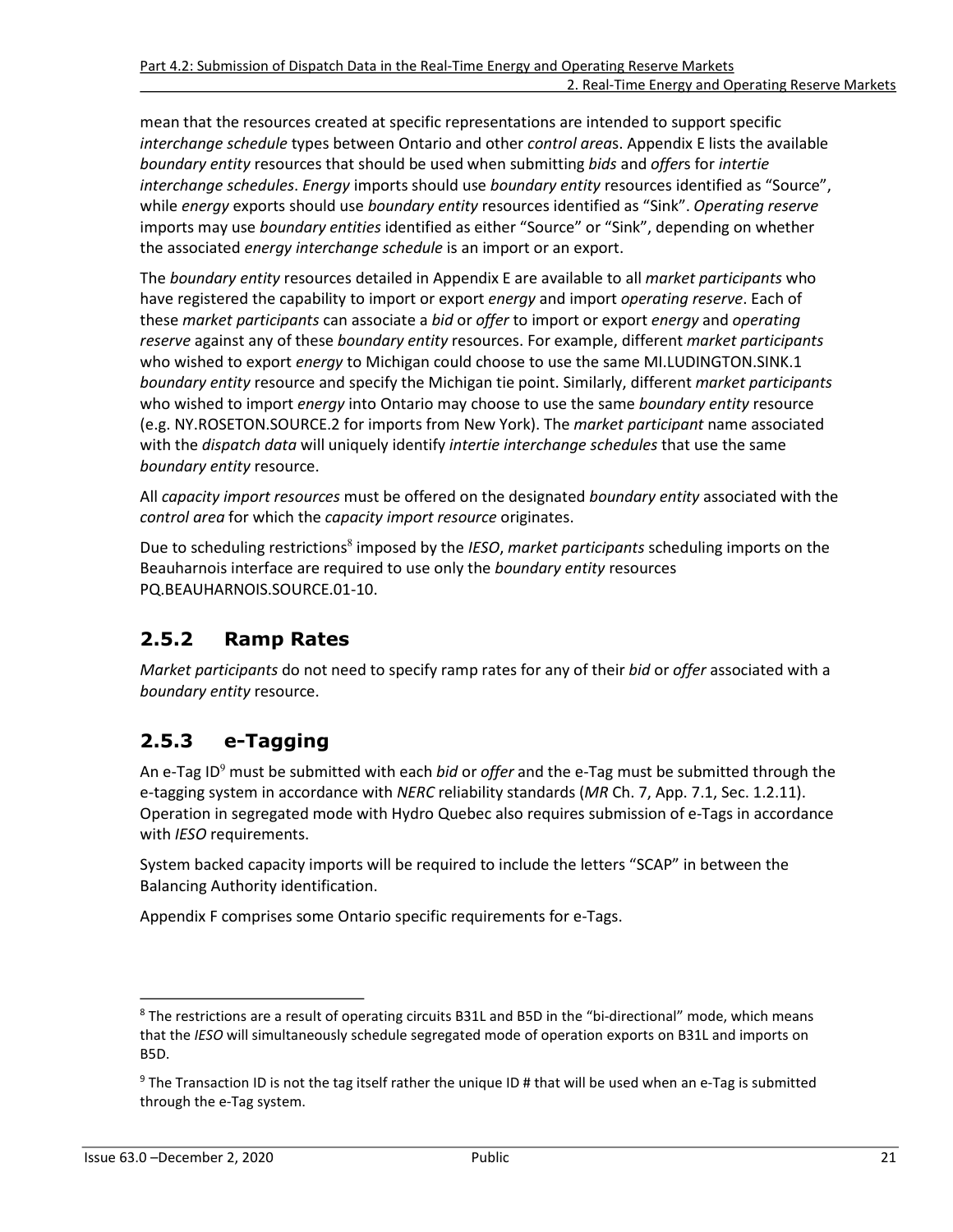<span id="page-28-3"></span>*e-Tag*s must be submitted at least 32 minutes[10](#page-28-0) prior to *dispatch hour*. However, *market participants* are encouraged to submit e-Tags as soon as possible after submitting their *bid* or *offer* to support the validation processes described below.

Early submission will provide the *IESO* with the greatest opportunity to validate *bids* and *offer*s and notify *market participants* of the outcome. *Market participants* cannot revise the resource to which a *bid* or *offer* has been associated to reflect a e-Tag replacement within the 2 hour window prior to dispatch without *IESO* approval. Refer to Market Manual 4.3: Real-Time Scheduling of the Physical Markets for more information on the e*-*Tag submission process.

Normally*, registered market participants* submitting *dispatch data* associated with a *boundary entity* are required to submit all *offers* or *bids* by two hours prior to the *dispatch hour* through EMI (**Energy Market Interface)**.

*Market participants*, however, may make short notice changes, if necessary, to the *e-Tag* ID via EMI up to 32 minutes prior to dispatch hour as specified in Appendix B.2.3.

<span id="page-28-4"></span>Furthermore, *market participants* are required to submit the e-Tag(s) corresponding to the above *dispatch data* (same e-Tag ID) and scheduled MW quantity[11](#page-28-1) (*dispatch* instruction) to the e-Tag system at least 32 minutes prior to the *dispatch* hour. The above is based on the *pre-dispatch* schedule short report being available to *market participants* 45 minutes prior to the *di*spatch hour. Should the pre-dispatch short report fail or run late, the *IES*O will allow comparable latitude with the IESO's 32-minute e-Tag submission timeline. However, in such situations the *IESO* encourages the *market participants* to submit the e-Tag 32 minutes prior to the *dispatch* hour based on the *interchange schedule* expectation, then making necessary changes as may be required.

With respect to *interchange schedules* with NYISO and notwithstanding the obligation in footnote 11, *market participants* shall not update their e-Tag MW schedule according to the *IESO predispatch schedule* short report. To ensure that any required e-Tag MW schedule changes are not rejected by the NYISO, the sink *control area* will make these adjustments on behalf of *market participants*.

Missing or late *e-Tag*s not required for *reliability* reasons will be treated as a breach of the *market rules* and the *interchange schedule(s)* will be treated as failed. The *IESO* will notify the *market participant* by **automated e-mail**[12](#page-28-2) with the following reason: missing *e-Tag*. If an *e-Tag* is:

- <span id="page-28-5"></span>• Submitted late,
- Has incorrect data (MW quantity does not match *dispatch instruction*), or
- Has yet to be submitted after 32 minutes prior to the *dispatch hour*,

but,

<span id="page-28-0"></span>[<sup>10</sup>](#page-28-3)*Market Participants* are responsible for submitting or adjusting impacted *e-Tag*s early enough for the tags to be in the IDC database by 35 minutes prior to the *dispatch hour* when a Transmission Loading Relief (TLR) procedure has been activated.

<span id="page-28-1"></span>[<sup>11</sup>](#page-28-4) The obligation to adjust the scheduled MW quantity on the e-Tag, to ensure it corresponds to the d*ispatch instruction,* lies with the *market participants.* Failure to do so will be deemed a breach of the *market rules.* 

<span id="page-28-2"></span>[<sup>12</sup>](#page-28-5) Should the *market participants* e-mail system become unavailable for any reason, they must notify the *IESO* as soon as possible. Once notified, the *IESO* will revert to notifying the *market participant* of e-Tag adjustments by telephone.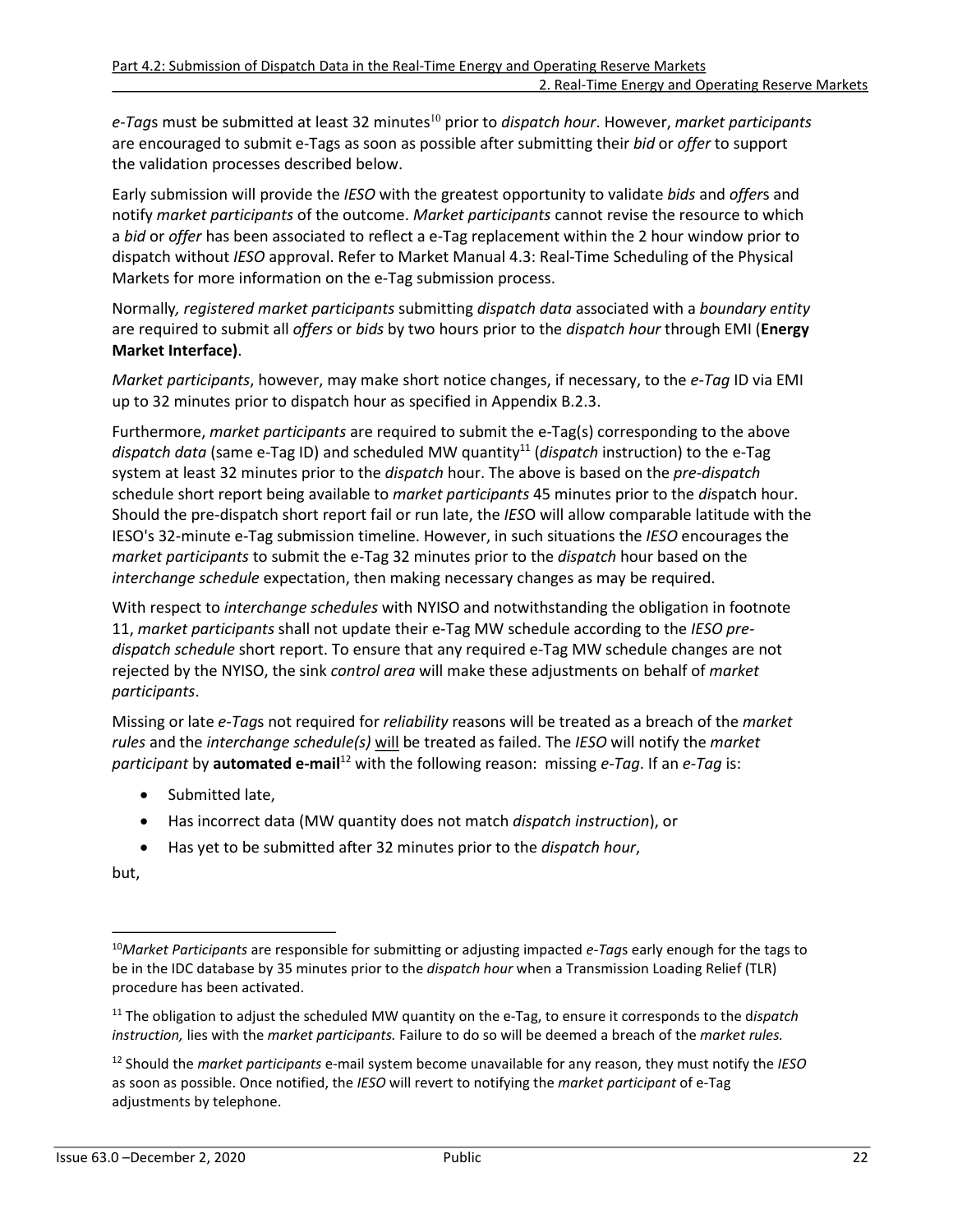<span id="page-29-2"></span>• Is required by the *IESO,* due to internal *reliability* reasons,

the interchange schedule may be approved on a reasonable effort basis. $^{13}$  $^{13}$  $^{13}$ 

Where required for reliability reasons:

- In the case of a missing or late *e-Tag* (no *e-Tag* corresponding to the *dispatch data* (*e-Tag* ID) or no *e-Tag* submitted by 32 minutes prior to the *dispatch hour*), the *IESO* will notify the *market participant* of the required change by **telephone** identifying that the *market participant* must identify the correct e-Tag, submit or enter the corrections into the *e-*Tag system to ensure the *interchange schedule* will flow<sup>[14](#page-29-1)</sup> and notify the *IESO* when complete,
- <span id="page-29-3"></span>• In the case of a missing *e-Tag* ID, the *IESO* will, provided it is identified by the *market participant*, link the correct *e-Tag*, in the market tools, and
- In the case of incorrect *e-Tag* data (MW quantity does not match *dispatch instruction*, or the *interchange schedule* is curtailed), the *IESO* will adjust the *e-Tag* to coincide with the *dispatch instruction* or the curtailed *interchange schedule*, as the case may be, and, except for MW quantity mismatches, notify the *market participant* of the change by automated email and the reason as being one of the following (in such cases no CMSC payments will apply):
	- o External curtailment (e.g. external *control area* TLR),
	- o Internal curtailment, or
	- o Scheduling disagreement, and
	- o In the case of the MW quantity mismatches, notifications for *e-Tag* MW quantity adjustments made by the *IESO* to match the *dispatch instruction* are automatically issued via the *e-*Tag system with the following reason: *IESO* Market Results.

If, however, the *e-Tag* data and *dispatch instruction* agree and the *interchange schedule* is constrained down due to *reliability* reasons within the *IESO-controlled grid*, the *IESO* will enter the adjusted MW quantity into the e-Tag system on behalf of the *market participant*. The *IESO* will notify the *market participant* of the adjusted amount by automated e-mail with the following reason: internal curtailment.

CMSC payments will apply.

- If the *market participant* is unable to flow the *interchange schedule* as adjusted by the *IESO*, then a further change to the *interchange schedule* may be considered by the *IESO*. If this is not feasible, then the *interchange schedule* will be deemed to have failed. CMSC payments will apply.
- Also, if the *interchange schedule* is denied by another *control area* as a result of the change due to the *IESO reliability* concerns, then the *interchange schedule* will be recorded as having failed, but CMSC payments will apply. However, if failed by another *control area* for other reasons such as a TLR, then CMSC will not apply. The *IESO* will notify the *market*

<span id="page-29-0"></span>[<sup>13</sup>](#page-29-2) Although the *interchange schedule* may be approved for *reliability* reasons after 32 minutes prior to the *dispatch hour*, it is still deemed a breach of the *market rules* and no CMSC payments will apply.

<span id="page-29-1"></span>[<sup>14</sup>](#page-29-3) If the e-Tag is denied by another *control area* the *interchange schedule* will be removed and no CMSC payments will apply.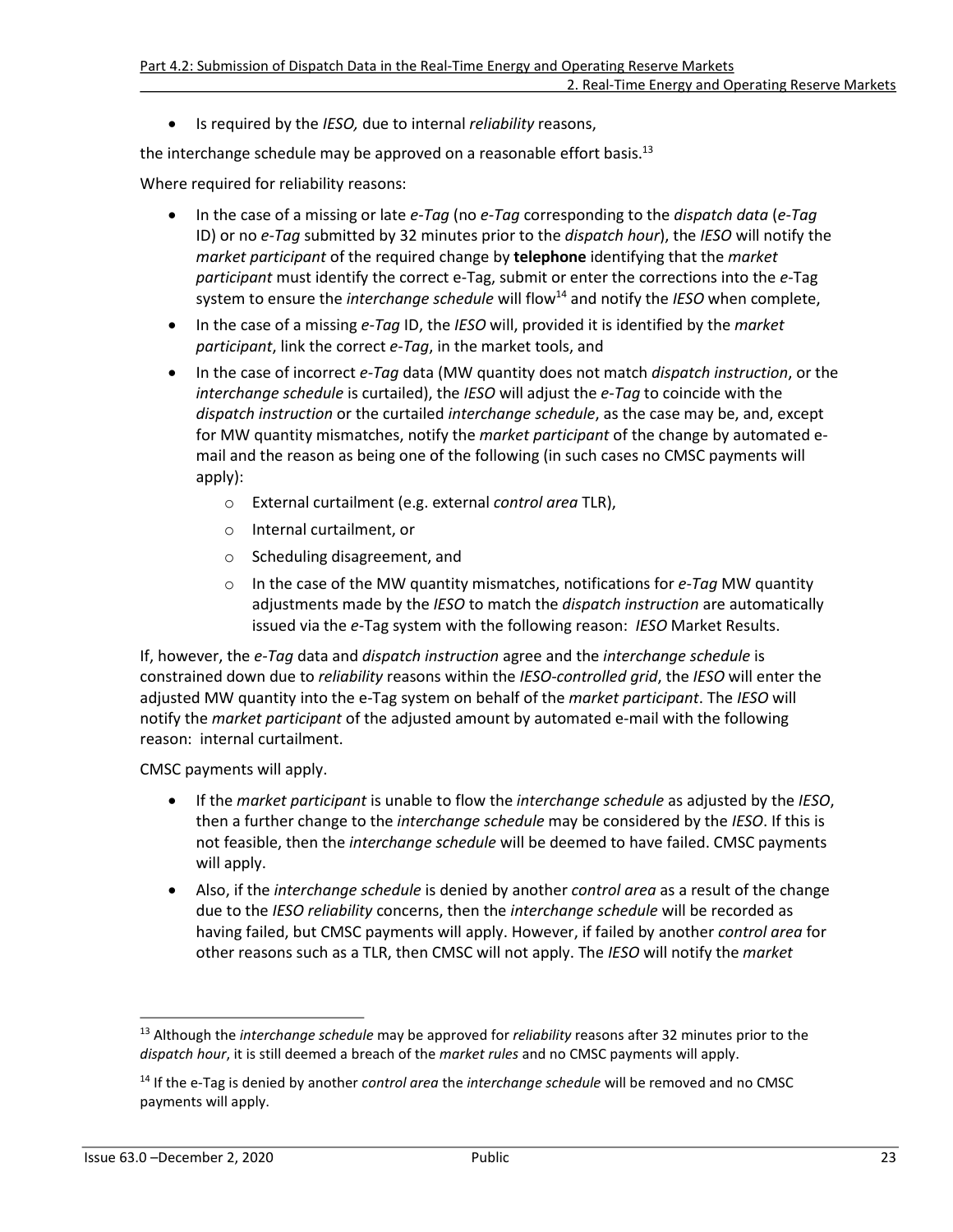*participant* of the change by **automated e-mail** with one of the following reasons for the change, as appropriate:

- o Internal curtailment, or
- o External curtailment (e.g., external control area TLR).

### <span id="page-30-0"></span>**2.5.4 Wheeling Through Interchange Schedules**

In the case of wheeling through *interchange schedules*, *market participants* having *boundary entities* must submit:

- An *interchange offer* (for the import into the *Ontario market*), and
- An *interchange bid (*for the export out of the *Ontario market).*

Normally, wheeling *interchange schedules* will be handled as two separate *interchange schedules*, the same as any import and export. In this case, the *dispatch data* for the interchange *offer* must be accompanied by the unique *e-Tag* ID for the import, where Ontario would be designated in the *e-Tag* as the sink *control area*. The *dispatch data* for the interchange *bid* must be accompanied by a separate *e-Tag* ID for the export, where Ontario would be designated in the *e-Tag* as the source *control area*. This implies that, when the *IESO*-*controlled grid* is generation deficient, the export may not be scheduled or may be manually curtailed as a means to balance the load and generation within Ontario. *Market participants* may consider that scheduling of the import portion of the wheeling through *interchange schedule* while curtailing the export portion as an inappropriate redirection of *energy* from its intended customer, but still an acceptable risk for the potential savings/profits offered by the spot market.

*Risk adverse market participants, however, have the option to protect their wheeling through interchange schedule by:* 

- *Bidding* the export portion at +MMCP,
- *Offering* the import portion between -\$50 and –MMCP, and
- As an additional protective measure, they can also submit the same *e-Tag* ID with the *dispatch data* for both the import *offer* and the export *bid* to indicate that the two *interchange schedules* are linked and part of the same wheeling through *interchange schedule*.

The *IESO* will consider that an import and an export are linked *interchange schedules* of the same wheeling through *interchange schedule* if: the export is bid at +*MMCP*, the import is offered between -\$50 and –*MMCP*, and the associated *e-Tag* IDs submitted by *market participants* along with their *dispatch data* have been edited to follow this formatting convention:

- For the import: **WI\_SourceCA…SinkCA**,
- For the export: **WX\_SourceCA…SinkCA**,

where:

• "SourceCA…SinkCA" is the unique e-Tag ID obtained from the *e-Tag* system for the wheeling *interchange schedule*, for wheeling through *interchange schedules* treated in this manner, Ontario would not be listed as a source CA or as the sink CA in the e-Tag ID, but would be included in the e-Tag as part of the transmission path,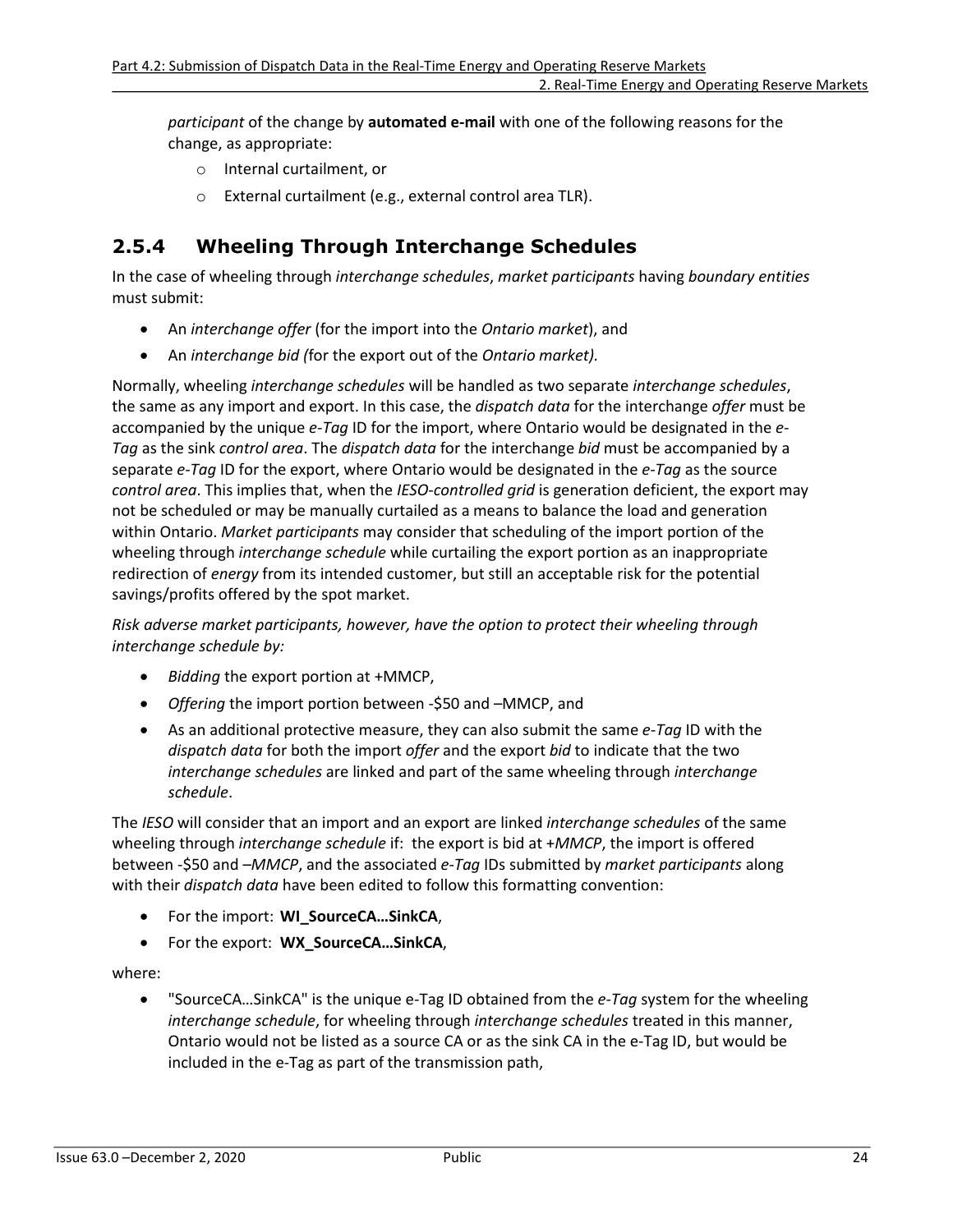- WI is a delimiter indicating that the *interchange schedule* is the import leg of a wheel, the delimiter is added by the *market participant* to the e-Tag ID submitted to the *IESO* as *dispatch data* for the import, and
- WX is a delimiter indicating that the *interchange schedule* is the export leg of a wheel, the delimiter is added by the *market participant* to the e-Tag ID submitted to the *IESO* as *dispatch data* for the export.

Appendix F shows a tagging example (Example 1) of a linked wheel through transaction.

Notes regarding *linked wheel* through *interchange schedules*:

- To receive this treatment, the *market participant* must *offer* the import between -\$50 and *-MMCP* and bid the export at *+MMCP*, and
- The *IESO's* scheduling algorithm does not consider the separate submissions of *dispatch data* for the import leg *offer* and the export leg *bid* of the wheel through *interchange schedule* to be linked, therefore, the scheduling algorithm may prepare schedules for these two *interchange schedules* with different quantities (it is the *market participant's* responsibility to revise the common *e-Tag* to the lowest quantity of the import/export *interchange schedules*).

By doing so, *market participants* indicate that they are willing to have both *interchange schedules*  curtailed at the same time when the *IESO*-*controlled grid* is generation deficient (*MR* Ch. 7, Sec. 3.5.8).

However, for a linked wheel through *interchange schedule* involving the Hydro Quebec TransEnergie (HQT) *control area*, the *e-Tag* must identify HQT as being the SOURCE, the SINK or intermediate *control area*, otherwise, the *IESO* will deny the *e-Tag*.

Appendix F has a tagging example (Example 2) of a linked wheel through transaction involving Hydro Quebec TransEnergie *control area*.

### <span id="page-31-0"></span>**2.5.5 Validation**

*Bids* and *offer*s to import or export *energy* will be validated by the *IESO* to ensure that:

- *Bids* and *offers* are submitted in accordance with the intentions declared during the boundary entity registration process (or any subsequent updates),
- The *market participant* has the necessary licenses and authorizations,
- The *e-Tag* source/sink corresponds with the boundary entity resource, as set out in Appendix E,
- The *e-Tag* is consistent with the tie point identified in the *dispatch data* submission,
- The *e-Tag* IDs submitted for linked wheeling through interchange schedules are correctly formatted,
- The *market participant* has navigated successfully intermediary markets as well as the Ontario markets, and
- There are no external or internal transmission constraints or other mitigating limitations.

The *IESO* expects to undertake this validation between 1 and two hours prior to the *dispatch hour* but will seek to undertake validation on a reasonable effort basis prior to the start of the two-hour window. This may prevent a *market participant* from resubmitting their *bid* or *offer*, depending on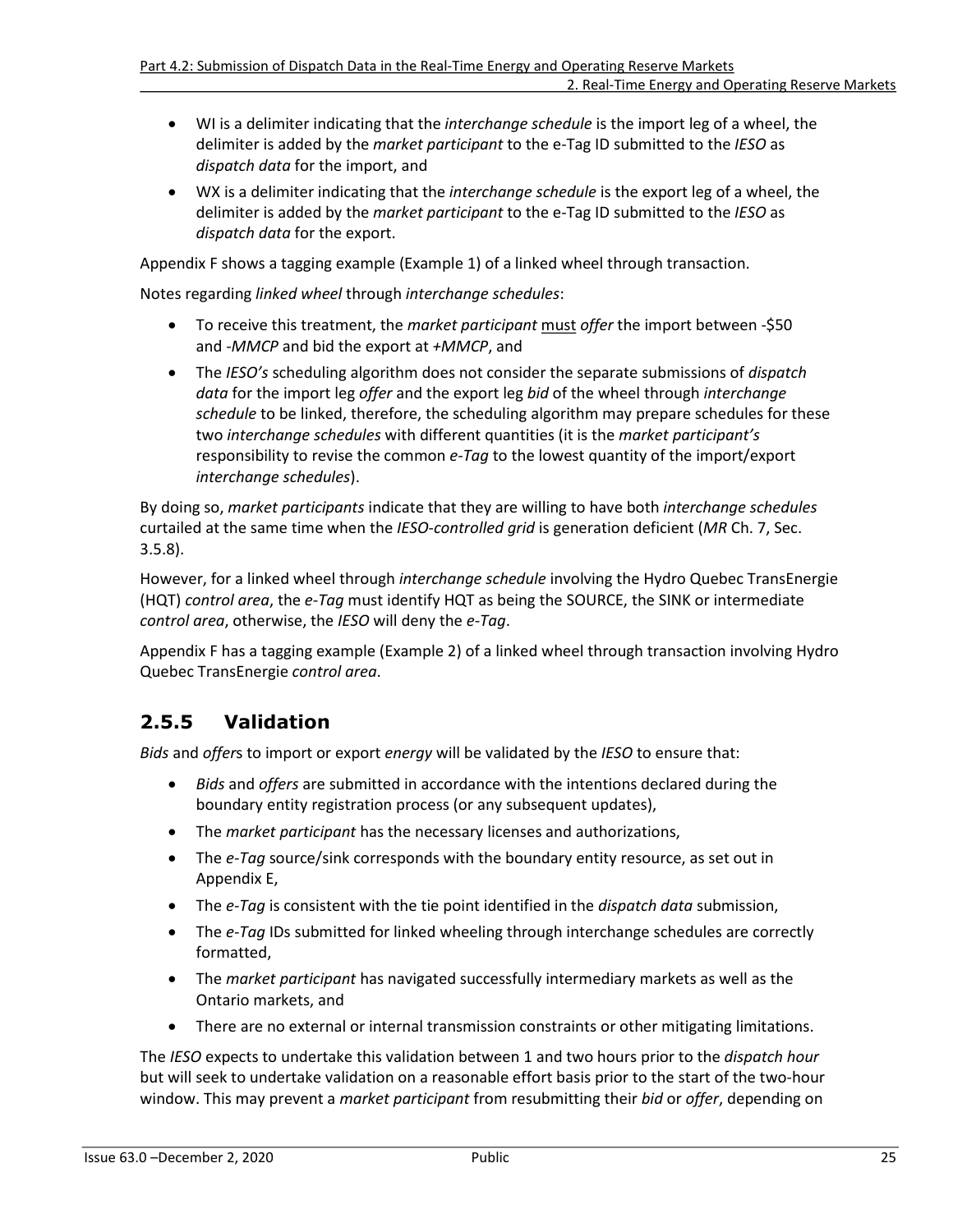the nature of the change that is required to address the validation failure<sup>19</sup>. The results of all validation will be provided to *market participants* in the form of a revised *pre-dispatch schedule*. However, the *IESO* will also seek to notify *market participant*s directly of validation failures on a reasonable effort basis.

<span id="page-32-4"></span>• The manual nature of much of this validation process means that it is important that all *bids* and *offers* to import or export *energy*, or import *operating reserve*, conform to the relationships set out in Appendix E. In addition, *market participants* should ensure that they have the appropriate e-Tags within the required timeframe.

# <span id="page-32-0"></span>**2.6 Capacity Exports**

*Market participants* with Ontario-based generation capacity may be eligible to export capacity to designated external *control areas* during specified periods of time, subject to IESO pre-approval<sup>[15](#page-32-2)</sup>.

When a resource has committed its capacity to an external *control area*, the delivery of the *energy* associated with the committed capacity will be in the form of an energy export to that external *control area*. Capacity exports differ from other energy exports with respect to eligibility requirements (see Market Manual 13.1), real-time *dispatch* data requirements (described below) and real-time scheduling and curtailment (see [Market Manual 4.3,](http://www.ieso.ca/-/media/files/ieso/document-library/market-rules-and-manuals-library/market-manuals/market-operations/mo-realtimescheduling.pdf) Section 6.7: Capacity Export Scheduling and Curtailment).

### <span id="page-32-1"></span>**2.6.1 Dispatch Data Requirements for Scheduling a Called Capacity Export**

When the owner of a Capacity Resource has committed capacity from the resource to an external *control area*, it assumes the responsibility of responding to capacity calls by that external *control area*.

In order to receive export curtailment treatment as a *called capacity export* the Capacity Seller is required to:

- <span id="page-32-5"></span>• Submit an *energy* export for delivery to the external *control area* for the duration of the capacity call by *bidding* at *MMCP* prior to the closing of the mandatory window for the *dispatch hour*[16](#page-32-3), where, in addition to normal export *bidding*, the export *bid* submission must contain the following:
	- o B*id* quantity must be in a single lamination and shall not exceed the called export MW quantity,

<span id="page-32-2"></span><sup>&</sup>lt;sup>[15](#page-32-4)</sup> Capitalized terms in this section are defined in Market Manual 13.1: Capacity Export Requests, Appendix A: Glossary of Capacity Export Terms. Also, see Market Manual 13.1 for an explanation of capacity export eligibility and approval requirements.

<span id="page-32-3"></span>[<sup>16</sup>](#page-32-5) External *control areas* will not call on committed capacity after 135 minutes prior to the start of the dispatch hour. This provides *market participants* sufficient time to update their *bids* and *offers*. External *control areas* and *market participants* are also required to respect the mandatory window requirements outlined within this manual, as they pertain to changes/updates to the capacity call (e.g., changes in end times, MW quantities etc.).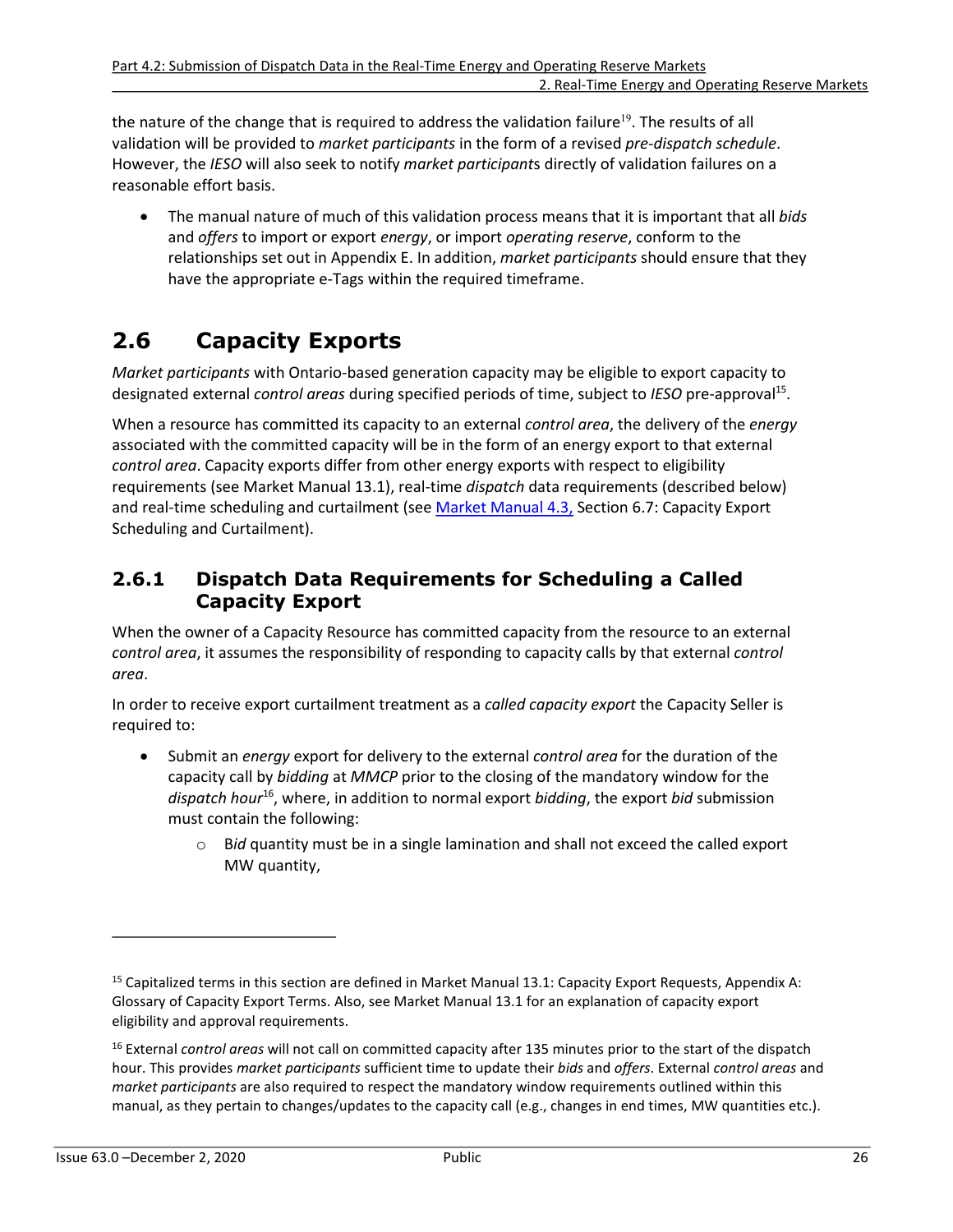#### 2. Real-Time Energy and Operating Reserve Markets

- $\circ$  "Other Reason" field must include a six-digit resource ID (format #######) identifying the Capacity Resource that has committed capacity,
- o "Tie Point ID" must be selected in the direction of the calling external *control area*, and
- o "Delivery Date" and "Delivery Hour" shall span the period (between start and end date) of the call as stipulated by the calling jurisdiction
- $\circ$  "NERC Tag ID" field must include the correct tag naming convention as described below
- Submit an e-Tag which contains "ICAP" in the e-Tag ID number and the registered resource name of the Capacity Resource that is the subject of the capacity call in the Comments section.
- Telephone the *IESO* Control Room and indicate the e-Tag ID number of the export, the Capacity Resource, and the expected duration of the capacity call during which the export is to be treated as a *called capacity export*.
- **Note:** Capacity Resources may still offer *operating reserve* in the *IESO-administered markets*. Capacity Sellers must manage any *operating reserve offers* from their resource for the duration of capacity call to ensure that there is sufficient capacity and *energy* available to supply the energy to support the *called capacity export* and to fully respond to any *operating reserve* activations.

### <span id="page-33-0"></span>**2.6.2 Changes/Updates to Called Capacity Exports or Capacity Resources**

The *market participant* must also telephone the *IESO* Control Room:

- If the quantity of energy called changes or if the expected duration of the capacity call changes,
- If the Capacity Resource becomes unavailable at any time throughout the duration of the capacity call, and/or
- When the end time of the capacity call is confirmed to the Capacity Seller by the external *control area*.

# <span id="page-33-1"></span>**2.7 Requests for Segregated Mode of Operation**

To operate in *segregated mode of operation (SMO)*, generators must:

- Submit a request to the *IESO* to operate their facility in *SMO*,
- Submit *dispatch data* for their *generation facilities* to allow *dispatch* in Ontario should *SMO* be recalled,
- Submit an *outage* request for the period that the *facility* will operate in *SMO*, and
- Submit *e-Tags* as detailed below.

*Generators* may submit requests to operate their *generation facilities* in a *segregated mode of operation* on the *pre-dispatch day* and no later than two hours prior to the start of the first *dispatch hour,* unless otherwise agreed by the *IESO* (*MR* Ch. 7, App. 7.7, Sec. 1.3). *Generators* that wish to have their *generation facilities* scheduled in a *segregated mode of operation* in the day-ahead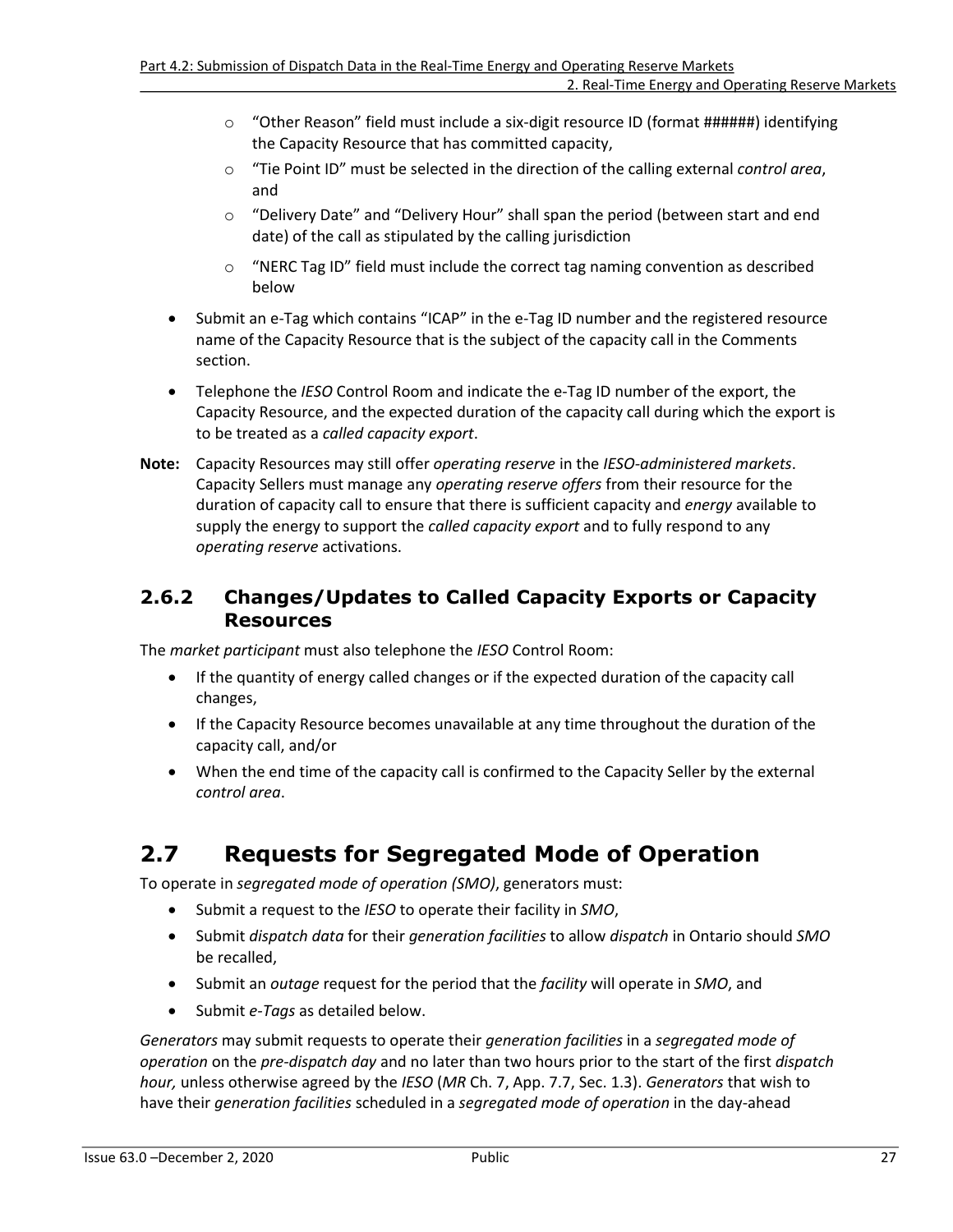commitment process (DACP) must submit their request by 09:00 in order to be included in the first run of DACP. *SMO* requests submitted before 09:00 will be assessed by the *IESO*. *SMO* requests received after 09:00 and before 10:00 will be assessed on a reasonable effort basis. *Market participants* are required to have *offers* in the Ontario market for their *SMO generation facilities* prior to 10:00 day-ahead.

A request for segregation shall include, but not be limited to:

- The start time of the *SMO*,
- The expiry time (duration) of the *SMO*,
- A list of the registered *generation facilities* that are intended to operate in the *SMO*, and
- An hourly schedule.

*Market participants* must submit *e-Tag*s for the *interchange schedules* in segregated mode with Hydro Quebec.

<span id="page-34-1"></span>Knowing that *SMO* can be recalled at any time for *reliability*, a *market participant* who intends for a *registered facility* to operate in an *SMO* shall continue to provide *dispatch data* and an *outage* request<sup>[17](#page-34-0)</sup> for that *registered facility* for each *dispatch hour* during which a *registered facility* will or is intended to operate in *SMO*.

When submitting requests for *SMO*, *market participants* will use the *outage* process described in [Market Manual 7.3: Outage Management.](http://www.ieso.ca/-/media/files/ieso/document-library/market-rules-and-manuals-library/market-manuals/system-operations/so-outagemanagement.pdf) Along with submitting an *outage* request for the *facilities* that are intended to operate in *segregated mode*, *market participants* are required to notify the *IESO* by phone of the request submitted.

The *IESO* shall make a decision regarding the request for segregation and notify the relevant *generator* of such decision as soon as practicable but no later than such time that allows the *transmitter* a minimum of 90 minutes (or such lesser time as agreed to by the *transmitter*) to switch any applicable equipment or facilities required to permit implementation of the *SMO* (*MR* Ch. 7, App. 7.7, Sec. 1.3.4).

If the *SMO* request is approved, the IESO shall:

- Direct the relevant *transmitter* on the switching of applicable equipment to permit the intended operation of the segregated *generation* at the start time,
- Direct the relevant *transmitter* on the switching of applicable equipment to cease the *SMO* and reconnect the segregated *transmission* and *generation facilities* to the *IESO-controlled grid* at the expiry time, and
- Coordinate and confirm with the applicable *control area* operator the switching to be effected by the *transmitter* and the names of the *registered facilities* that will operate in an *SMO*.

The *IESO* may at any time revoke its approval to operate a *registered facility* in an *SMO* (*MR* Ch. 7, App. 7.7, Sec. 1.3.6). In this case, the *IESO* shall notify the relevant *generator* and revoke any direction issued to affect the *SMO* for the relevant *registered facility*.

<span id="page-34-0"></span>[<sup>17</sup>](#page-34-1) The submission of the *outage* request will fulfill the obligations with respect to the submission of *dispatch data* as set out in *MR* Ch. 7, App. 7.7.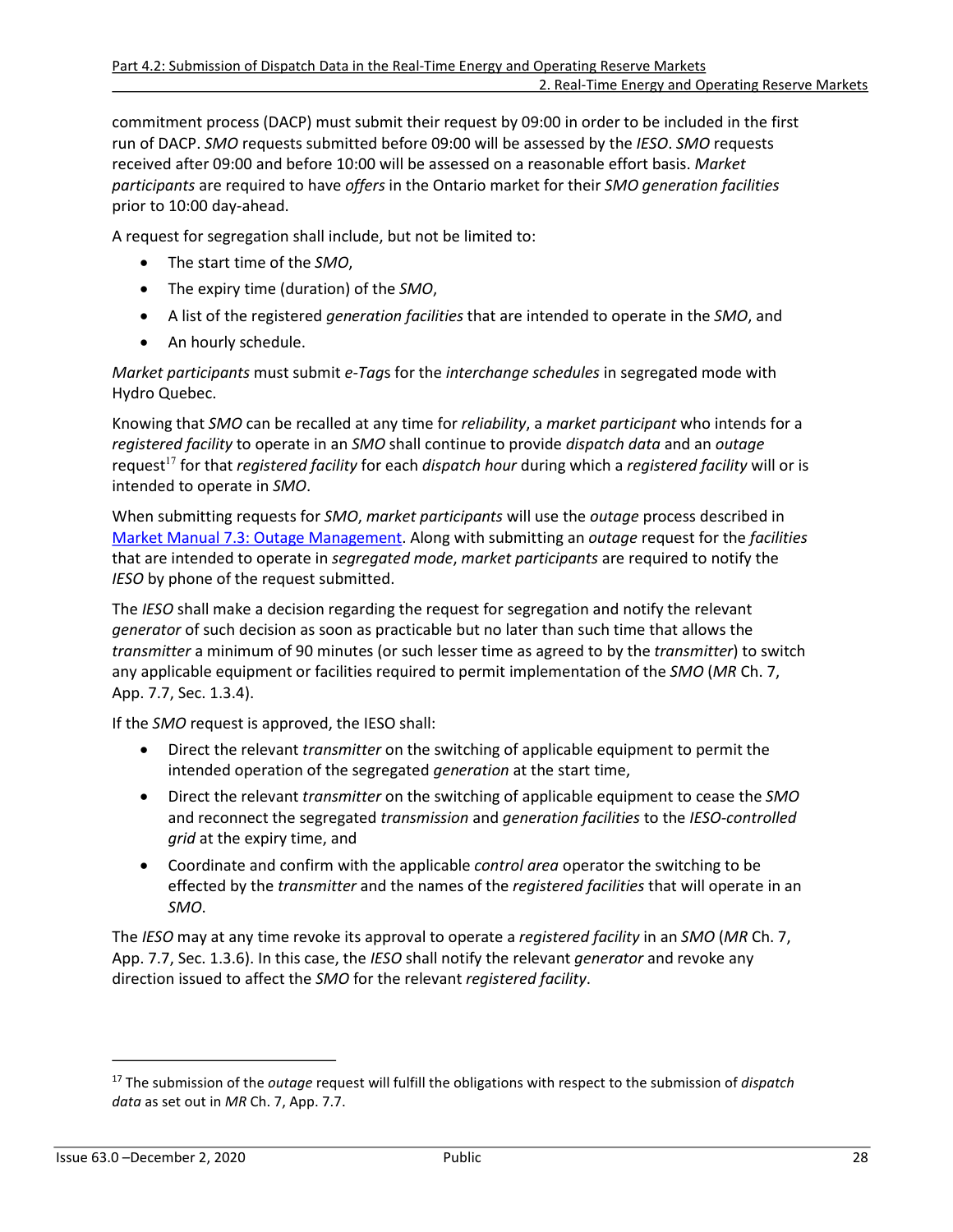The *IESO* may at any time terminate the operation of a *registered facility* in an *SMO* (*MR* Ch. 7, App. 7.7, Sec. 1.3.6)*. In this case, the IESO shall:* 

- Notify the relevant *generator*,
- Direct the relevant *transmitte*r on the switching of applicable equipment or facilities required to cease implementation of the *SMO*, and
- Coordinate and confirm with the applicable *control area* operator the switching to be effected by the *transmitter* and the names of the *registered facilities* that will cease to operate in *SMO*.

### <span id="page-35-0"></span>**2.7.1 Segregated Mode of Operation Inadvertent Accounting**

The *IESO* will calculate and confirm inadvertent accumulation with neighbouring *control areas* at the end of each *dispatch day*. All reconciliations will include adjustments due to differences in time zones.

Where the interconnection, for which the inadvertent accumulation applies, is comprised of one or more *interties* capable of operating in an *SMO*, the *IESO* will:

- Confirm the *SMO* schedules with the appropriate *market participant(s)* and compare these schedules with the corresponding *interchange schedule(s)* for purposes of determining the export transmission service charges and inadvertent amounts,
- Determine and distinguish on an hourly granularity the inadvertent accumulation in both the *SMO* and non-SMO in relation to individual *intertie SMO* inadvertent accumulation,
- Differentiate the "on" and "off" peak inadvertent accumulation in accordance with the *NERC* definition of "on" and "off" peak in relation to individual *intertie SMO* inadvertent accumulation,
- Keep an ongoing daily record of the total *non-SMO* and *SMO* inadvertent accumulation,
- On a weekly basis, provide applicable market participants individual *intertie SMO* inadvertent accumulation data regarding hourly, peak, off peak, and daily totals,
- Track total inadvertent accumulation with the neighbouring *control areas*.

*Market participants* shall be responsible for arranging payback of *SMO* inadvertent accumulation, by scheduling imports/exports from/to the applicable neighbouring *control area* into/out of Ontario, unless otherwise mutually agreed to between the *market participant(s)* and the applicable *control area* operator.

By the sixth (6th) *calendar day* of each month, *market participants* shall report to the *IESO* the quantities of inadvertent accumulation paid back so that the *IESO* may maintain an accurate and upto-date running balance.

# <span id="page-35-1"></span>**2.8 Publication of Pre-dispatch Schedules**

The *IESO* must determine, *publish* and release *pre-dispatch schedule*s in order to provide itself and *market participants* with advance information and projections necessary to plan the physical operation of the *electricity system*. The *IESO* must determine an initial *pre-dispatch schedule* for the 24 *dispatch hour*s of each *dispatch day* no later than 16:00 EST on the pre-*dispatch day* (*MR* Ch. 7, Sec. 5.5). Valid *dispatch data* provided by *market participants* are used to help determine the *pre-*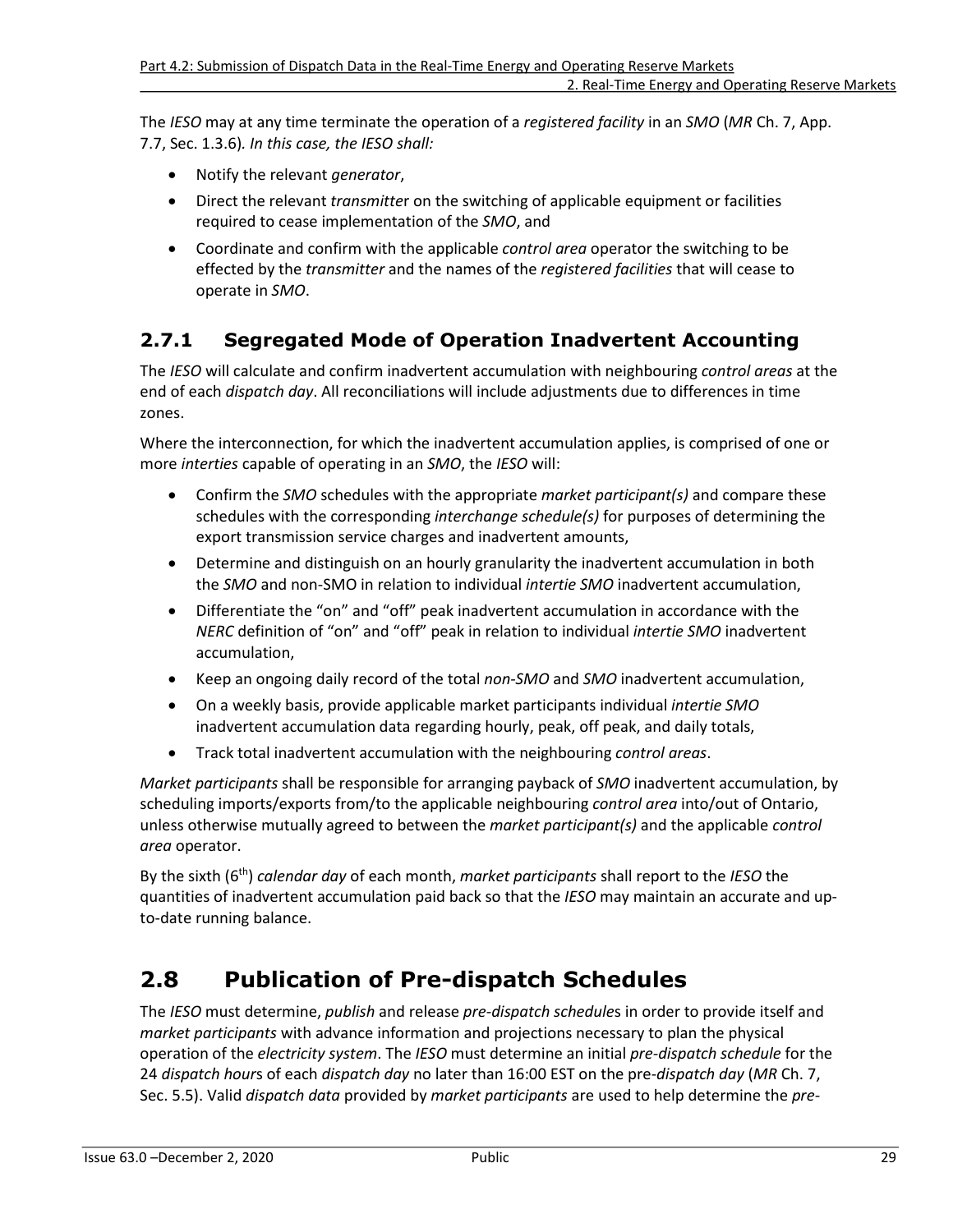*dispatch schedule*. Appendix D provides further background information on the process that the *IESO* undertakes to develop and *publish* the *pre-dispatch schedule*.

The schedules and forecasts provided by *self-scheduling generation facilities*, *transitional scheduling generators,* and *intermittent generators*, are used by the *IESO* to develop its own forecast of intermittent generation and self-scheduled generation to be used in the pre-dispatch process. For *variable generation*, the *IESO* uses forecasts provided by a *forecasting entity*[18](#page-36-0) *.*The pre-dispatch process then optimizes the *energy* and *operating reserve* recognizing projected constraints on the *IESO*-*controlled grid* and *interties*. The output includes the prices and cleared quantities of *energy* and each class of *operating reserve* for individual *facilities* and in aggregate.

Following each pre-dispatch run, the *IESO* assesses the *security* and *adequacy* of the results. The two considerations that impact the assessment of pre-dispatch *security* and *adequacy* are listed below.

- <span id="page-36-1"></span>• The *pre-dispatch* output is not the first assessment of *security* and *adequacy*, assessments will have been made a number of times for a *dispatch* hour or day before the first *predispatch* runs are prepared such that, consequently, the assessments for *pre-dispatch* benefit from the information gathered in previous assessments. In particular, the *IESO* will focus upon the near term *security* and *adequacy* assessments provided up to day 34. The assessments are located in the Adequacy Report, Transmission Facility All in Service Limits Report, and the Transmission Facility Outage Limits Report.
- Since *bids* and *offers* can be changed without limits up to two hours prior to the *dispatch* hour, *pre-dispatch* schedules will be more stable as the *dispatc*h hour approaches. Pre*dispatch s*chedules for 5+ hours out may be totally different from the final schedule for these hours.

Once these assessments are complete, the *IESO* evaluates to find the best integrated solution based on the results of these assessments. Where *security* & *adequacy* concerns are identified, the *IESO* will undertake remedial action that may include (but is not restricted to) the following (*MR* Ch. 7, Sec. 3.3.12):

- Sending out an advisory notice requesting *offers/bids* to relieve local area inadequacies (MW, MVAR), these requests should provide cold units sufficient lead-time to start if necessary (e.g., 12 hours before the dispatch hour for thermal units), and/or
- Sending out directives requesting *offers/bids* to relieve local area inadequacies (MW or MVAR)*,* directives would be targeted specifically to relevant *generators/loads* in the areas expected to experience local area inadequacies (*MR* Ch. *7, Sec.* 3.3.13, and they would instruct market participants (to the full extent of the market rules) to submit offers/bids (this would occur at the discretion of the IESO, but probably within 12 hours of the dispatch hour).

**– End of Section –**

<span id="page-36-0"></span>[<sup>18</sup>](#page-36-1) At the discretion of the *IESO,* we may manually adjust the *variable generation* forecast provided by the *forecasting entity* to account for conditions such as, but not limited to, actual weather that differs from forecast weather.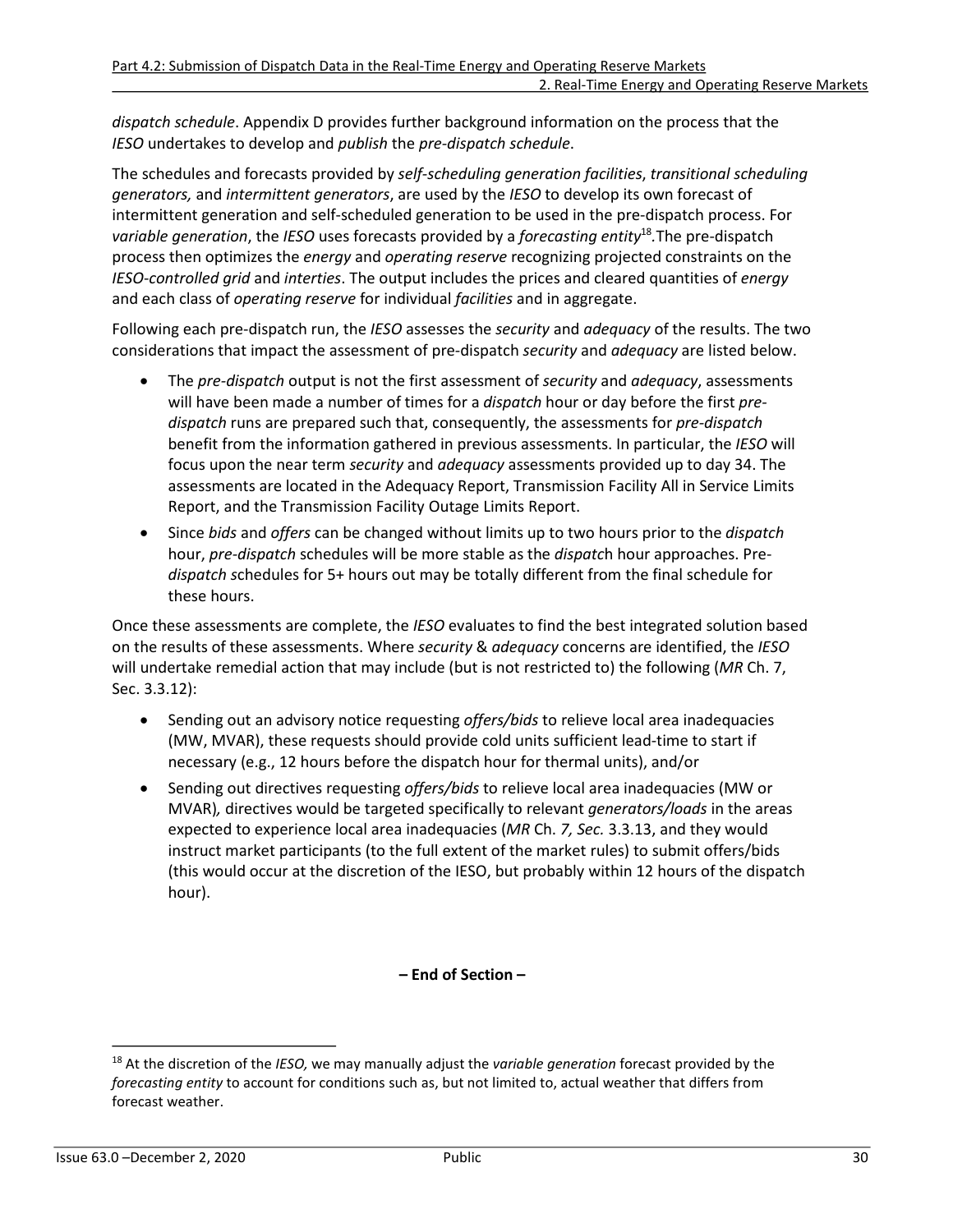# <span id="page-37-0"></span>**Appendix A: Content of Dispatch Data**

This appendix provides references to the *IESO* documentation that describes the standards that *market participants* have to follow when submitting *dispatch data* to the *IESO*-administered realtime *energy* and *operating reserve* markets.

# **A.1 Bid/Offer Data Requirements**

Refer to the "Energy Market Graphical User Interface User's Guide" for web-based *Market Participant* Interface screens. Examples of the following template files can be found in the "Market Participant Submissions" section of the Technical Interfaces page on the *IESO* public website [\(www.ieso.ca\)](http://www.ieso.ca/)[.](http://www.ieso.ca/) Bid/offer data requirements include:

- *Energy offers* & *bids* (including imports, exports, and requests for the *segregated mode of operation*),
- Standing energy *offers* & *bid*s,
- *OR offers* (including imports),
- Standing *operating reserve offers* & *bids*,
- *Energy market* schedules (for self-scheduling *generation facilities*, transitional scheduling *generators*, and intermittent *generators*),
- Total installed capacity net *outages* and derates (for variable generation) and
- *Bids* to reduce *energy* withdrawals.

# **A.2 Schedules and Forecasts**

Refer to the "Energy Market Graphical User Interface User's Guide" for web-based *Market Participant* Interface screens. Examples of various schedules, forecasts and assessment data files can be found on the Technical Interfaces page on the *IESO* public websit[e \(www.ieso.ca\)](http://www.ieso.ca/)[.](http://www.ieso.ca/)

**– End of Section –**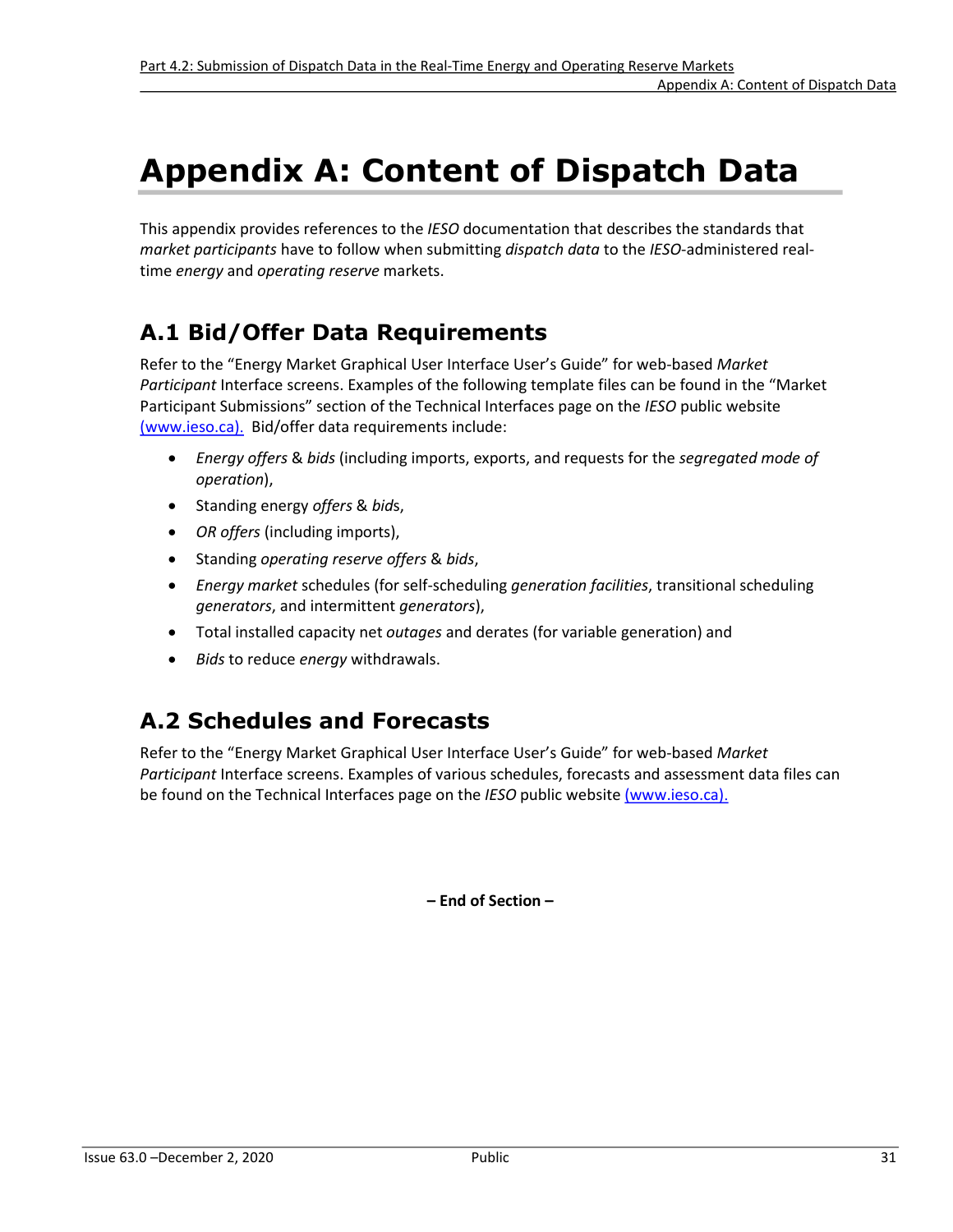# <span id="page-38-0"></span>**Appendix B: Short Notice Change Criteria**

# **B.1 Introduction**

A short notice submission (submission - includes *bids* or *offer*s) is defined as any real-time *dispatch data* submission which occurs within two hours, of the start of a *dispatch hour* identified in the submission.



#### **Figure B-1: Short Notice Submission Window**

<span id="page-38-1"></span>All new and revised dispatch data submitted within two hours in advance of the *dispatch hour* must be manually approved by the *IESO*. Criteria for manual acceptance of new and revised *dispatch data* for this window is summarized in Appendix B.3.

*The market rules provide some guidance regarding IESO manual approval for short notice dispatch data submissions. The IESO will approve such changes and authorize the submission of new or revised dispatch data if:* 

- The revision is considered a replacement energy offer,
- *The revision, in the case of a dispatchable load, relates to:*
	- $\circ$  Changing its load status, in whole or in part, either to or from dispatchable, by bidding at or changing from *MMCP*, or
	- o A request to restore its *operating reserve offers* after a *forced outage* or urgent outage, or
	- o The revision reflects changes in the operational status of the *generation facility* or the *dispatchable load facility* to prevent violation of any *applicable law*, endangering the safety of any person, or damage to property or the environment.
- *The IESO will also approve the submission of new or revised dispatch data in the mandatory window if the revision relates solely to the quantity element of the dispatch data, and the change results from one or more of the following:*
	- o Direction from the *IESO* to submit *dispatch data* for *reliability* reasons,
	- o Changes in the operational status of the *generation facility* or the *dispatchable load facility* to prevent violation of any *applicable law*, endangering the safety of any person, or damage to property or the environment,
	- o The *market participant* recognizes that the quantity of any p*hysical service* scheduled in the current *pre-dispatch schedule* for the *facility* differs from the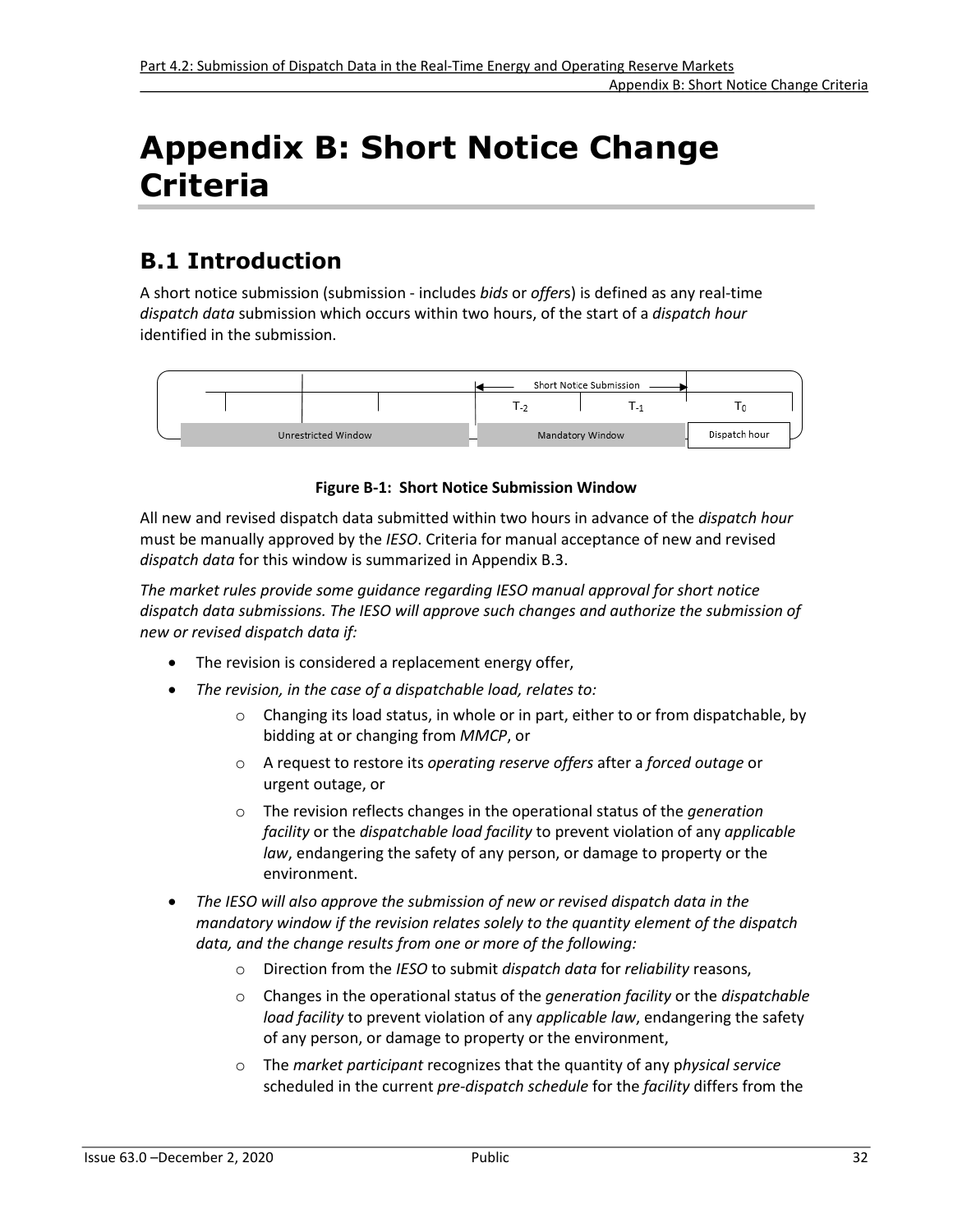quantity the *market participant* reasonably expects to be delivered or withdrawn by more than the greater of 2% or 10 MW,

- o Is associated with an *HDR* resource,
- o The *IESO* denies a request for segregation,
- o The IESO revokes its approval to operate a registered facility in a segregated mode of operation,
- o The IESO terminates the operation of a registered facility in a segregated mode of operation,
- o A System Advisory for under-generation has been issued, and the new or revised *dispatch data* increases *offer*s or decreases *bids* of *energy*,
- <span id="page-39-2"></span>o A System Advisory for over-generation (i.e., a Minimum Generation Alert or Event)[19](#page-39-0) has been issued, and the new or revised *dispatch data* decreases *offer*s or increases *bids* of *energy*, or
- o A System Advisory for an *operating reserve* shortfall has been issued, and the new or revised *dispatch data* increases *offer*s of *operating reserve*.

# **B.2 Submission Criteria**

### **B.2.1 Intentionally Left Blank**

### **B.2.2 Mandatory Window Submission**

The mandatory window is the period less than two hours before the start of the *dispatch hour*  and closing at least 10 minutes prior to the start of the *dispatch hour*.

There is no automatic acceptance of *dispatch data* submissions in the mandatory window. *IESO* approval to accept the change into the market is contingent upon manually reviewing the actual submission.

<span id="page-39-3"></span>Submissions in this window must include an associated reason for change. Those submissions that do not include a reason for change will not pass validation and hence will not be eligible for manual review<sup>[20](#page-39-1)</sup>. IESO approval for the *market participant* to submit the new or revised *dispatch data* (i.e. validation of the submission) does not imply approval for inclusion in the real-time *energy* or *operating reserve markets*. The *IESO* may initiate a direct conversation with the *market participant* to clarify the reason(s) provided. The intention is not to accept submission revisions made for economic reasons within this window.

Except for a *dispatchable load* changing its load status, either in whole or in part, to or from dispatchable, manual approval of submission price changes will not be allowed within the mandatory window. The *IESO* will reject these submissions unless the *IESO* has directed the *market participant* to make an additional (i.e., new, not revised) submission or as permitted in

<span id="page-39-0"></span><sup>&</sup>lt;sup>[19](#page-39-2)</sup> Refer to [Market Manual 7.2: Near Term Assessments and Reports,](http://www.ieso.ca/-/media/files/ieso/document-library/market-rules-and-manuals-library/market-manuals/system-operations/so-neartermassessreport.pdf) section 4.3 for information regarding Minimum Generation states.

<span id="page-39-1"></span><sup>&</sup>lt;sup>[20](#page-39-3)</sup> See the Energy Market Graphical User Interface User's Guide for detailed descriptions of the standard reasons for change that are available.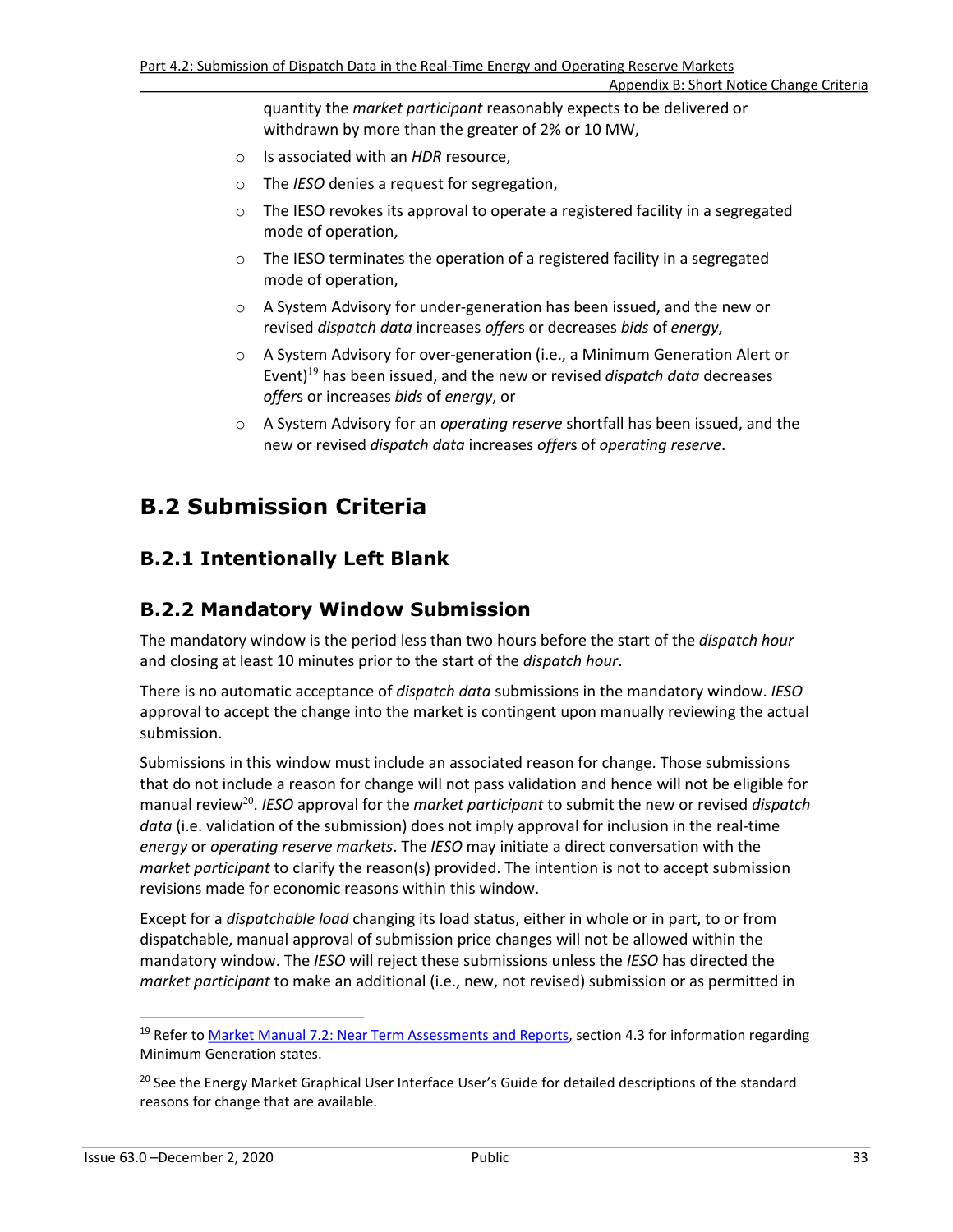*response* to a System Advisory for under-generation, over-generation or an *operating reserve* shortfall. The reason should be specified in the submission. A d*ispatchable load* that needs to change its load status, either in whole or in part, to or from dispatchable within the mandatory window can do so by changing the price point of the largest *bid* quantity to *MMCP* (from its original *bid* price), or vice versa. In addition, a *dispatchable load* that needs to change its load status, in whole, may identify its consumption as non-dispatchable by removing all *bids* for the hours in which it wishes to be considered non-dispatchable. When *dispatch data* changes are required during the mandatory window to effect a change to or from *dispatchable* status, the *dispatchable load* is required to contact the *IESO* to indicate the reason for its load status change.

The *IESO* will automatically *dispatch* the load to 0 MW in the first interval (Interval 1) of the first hour that does not have *dispatch data.* The *dispatchable load* is required to ignore the 0 MW *dispatch instruction* to confirm its intention to becoming non-dispatchable. The *IESO* will consider the load as non-dispatchable until new *bids* are submitted, resulting in a new *dispatch instruction*. If the *dispatchable load* cannot assume this process without significant changes to its current tools or processes, it may continue to identify its whole consumption as nondispatchable by bidding its consumption at the *maximum market clearing price* (*MMCP*) until its tools and processes are updated.

Acceptance of mandatory window submissions into the market will occur only when a *facility* is experiencing an operational situation which precludes it from physically or legally being able to satisfy its current *pre-dispatch schedule* (equipment malfunction, worker or public safety situation, legal requirement, property damage, environmental *regulations*). In addition, the *IESO* will not sanction or support the violation of any law or statute by *market participants* through its market dispatch and *dispatch instructions*, and will approve any submission that clearly indicates such a violation will occur if changes are not approved.

In the case of *generation facilities* participating in the Real-Time Generation Cost Guarantee (RT-GCG) program, the *IESO* will not authorise increases to *offer prices* in the *price-quantity pairs* corresponding to the *generation facility's minimum loading point* for the *minimum generation block run time* after the time of the *publication* of the *pre-dispatch schedule* determined three hours prior to the *dispatch hour*.

### **B.2.3 Short Notice Submission - Boundary Entities**

Changes to *price* and *quantity* for *registered boundary entities* are subject to same submission restrictions as *dispatch data* received from non-*boundary entities* (refer to criteria listed in section B.2.2: Mandatory Window Submissions). Quantity changes to *dispatch data* resulting from changes in an external *control area* will, however, be accepted until 60 minutes prior to the *dispatch hour*. For example, an interchange schedule may have been scheduled for a lesser quantity in the external *control area*. (Refer to Market Manual 4.3, Section 7.3: Boundary Entities).

By two hours prior to the dispatch hour, *market participants* must submit new *dispatch data* to reflect the correct e-Tag IDs; failure to do so will be treated as a breach of the market rules

*Market participants* may submit revisions to e-Tag IDs up to 32 minutes prior to the start of the dispatch hour, i.e. prior to the opening of the e-Tag ID mandatory window, for automatic acceptance. The e-Tag ID mandatory window is the period less than 32 minutes before the start of the *dispatch hour* and closing at least 10 minutes prior to the start of the *dispatch hour*.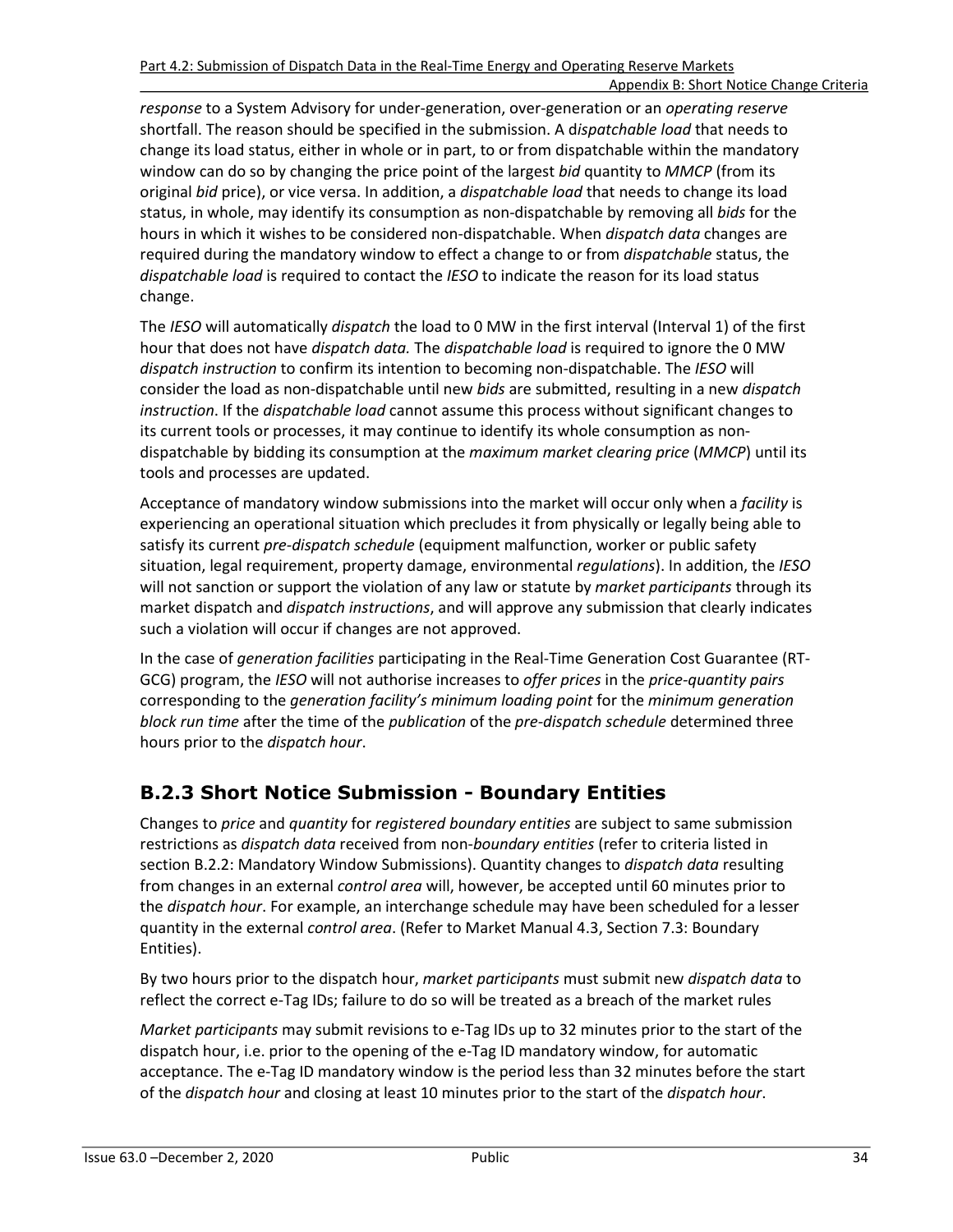There is no automatic acceptance of the e-Tag ID in the e-Tag ID mandatory window. Submissions in this window must include an associated reason for change. Those submissions that do not include a reason for change will not pass validation and hence will not be eligible for manual review. The *IESO* will manually review the submitted e-Tag ID and associated reason(s) before approval to accept the change.

The *IESO* may initiate a direct conversation with the *market participant* to clarify the reason(s) provided.

For clarity, if boundary entities submit changes to dispatch data and e-Tag ID for approval more than 1 hour prior to dispatch hour, outside of the e-Tag ID mandatory window, then changes to dispatch data require approval from the IESO, and changes to e-Tag ID are automatically accepted without IESO approval.

### **B.2.4 Short Notice Submission - Reliability**

The *IESO* will allow the *offers* to be submitted for a brief period only for those stations where a hydraulic unit is required to run to maintain system *reliability* and which may result in spill to be caused at other affected stations on the same river system.

<span id="page-41-1"></span>• A modified criterion is established under which the IESO will consider approving changes to offers and bids within the mandatory window.

The *IESO* will open the bidding window **for a minimum of one hour or until the** *reliability* **concern is resolved** to allow *bids*/*offers* to be modified within the short notice submission window when the *IESO* has or is about to initiate EEA2<sup>[21](#page-41-0)</sup> (*energy emergency* alert 2) procedures.

- **Note:** The intent of opening the bidding window in the above situation is strictly to assist in alleviating/mitigating *reliability* or *security* concerns of the *IESO-controlled grid* (e.g., encourage *market participants* to submit additional *offers* or *bids* that will assist in alleviating an *adequacy* deficiency) and, as such, the bidding window will only be open to accept the following:
	- *All new offers, and*
	- *Those modified existing offers where price remains the same or is lower (a price increase on an existing offer is not allowed).*
- **Note:** The bidding window will still remain closed for any changes to an *intertie scheduling limit* or to an operating *security limit.*

All other changes submitted by *market participants* in the mandatory window, if opened, will only be approved by the *IESO* in accordance with *MR* Ch 7. Sec. 3.3.6, where the revision relates solely to generating and the revision is required in order to reflect a proposed change in the operating status of the *registered facility* designed solely "to prevent the *registered facility* from operating in a manner that would violate any *applicable law*, endanger the safety of any person or damage property or the environment."

<span id="page-41-0"></span>[<sup>21</sup>](#page-41-1) EEA2 - *NERC* Emergency Energy Alert 2: Implement emergency procedures up to but not including interrupting firm load.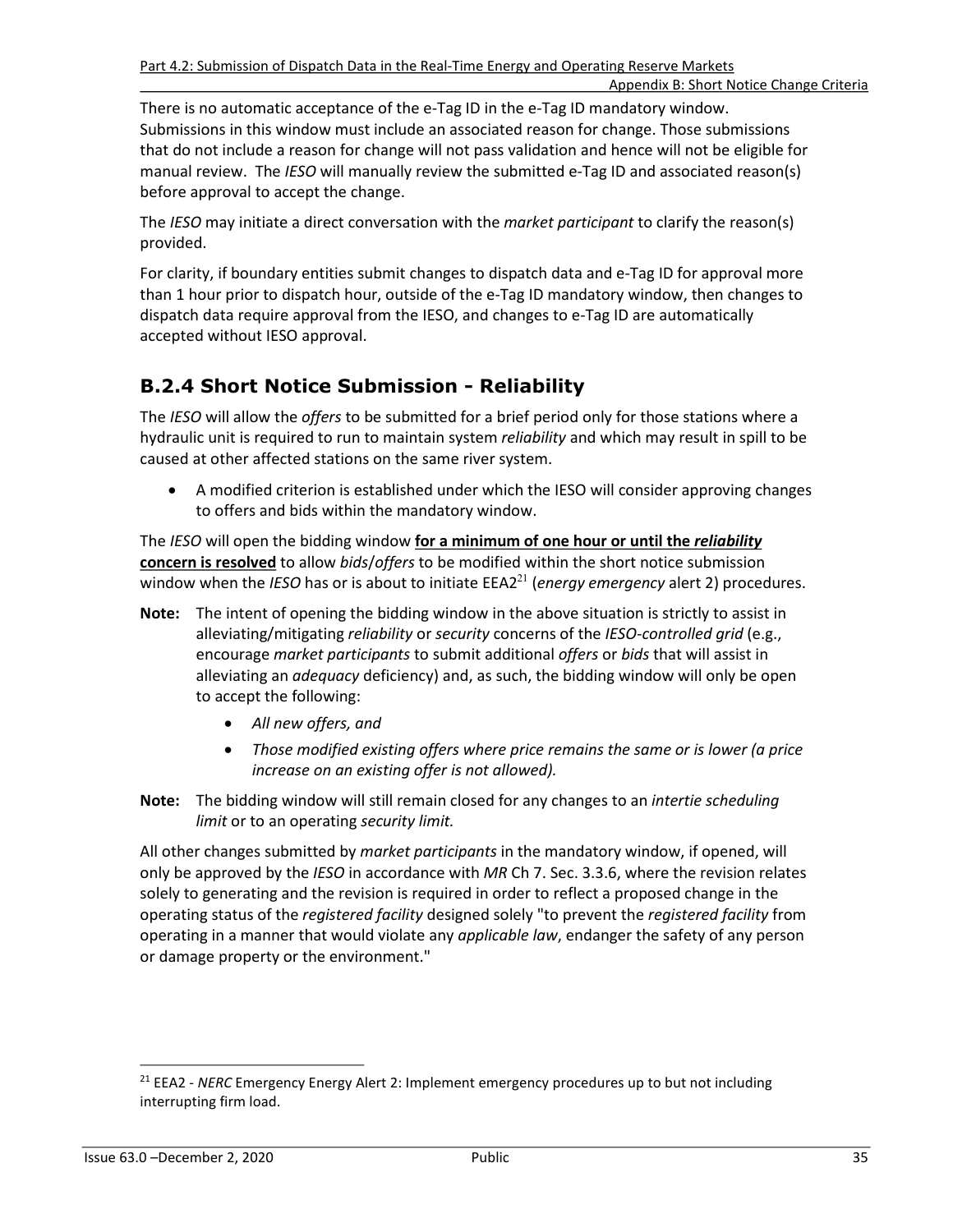# **B.3 Summary of Allowable Dispatch Data Changes**

<span id="page-42-0"></span>

| <b>Reason for Bid/Offer Change</b>                    | <b>Changes Allowed</b>                  |                                                                                                  |                              |  |
|-------------------------------------------------------|-----------------------------------------|--------------------------------------------------------------------------------------------------|------------------------------|--|
|                                                       | 2 hours+                                | 2-0 Hours                                                                                        | <b>Market Rule Reference</b> |  |
| Market-based changes                                  | Unrestricted changes                    | None                                                                                             | Chapter 7                    |  |
|                                                       | to dispatch data                        |                                                                                                  | Section 3.3.3, 3.3.10        |  |
| Forced outages or urgent outages, generation unit or  | except where                            | Offers do not need to be revised as long as an                                                   | Chapter 7                    |  |
| dispatchable load limitations: > the greater of 2% or | reliability issue                       | outage request is entered into the outage                                                        | Section 3.3.8                |  |
| 10 MW                                                 | identified in pre-<br>dispatch schedule | management system to reflect actual capability as                                                |                              |  |
|                                                       |                                         | long as derating does not last more than two hours.                                              |                              |  |
|                                                       |                                         | Bids need to be revised to:                                                                      |                              |  |
|                                                       |                                         | reflect what the dispatchable load reasonably<br>$\circ$                                         |                              |  |
|                                                       |                                         | expects to withdraw,                                                                             |                              |  |
|                                                       |                                         | indicate if their status changes to or from<br>$\circ$<br>being dispatchable <sup>22</sup> , and |                              |  |
|                                                       |                                         | identify when operating reserve capability is<br>$\circ$<br>restored following the outage.       |                              |  |
| <b>HDR</b> resources                                  |                                         | Reflect what the HDR resource reasonably expects                                                 |                              |  |
|                                                       |                                         | to withdraw.                                                                                     |                              |  |
| Personnel/Public Safety                               |                                         | Quantity and price changes to reflect actual                                                     | Chapter 7                    |  |
| <b>Property Damage</b>                                |                                         | capability                                                                                       | Section 3.3.6                |  |
| Legal requirement                                     |                                         |                                                                                                  |                              |  |
| <b>Environmental Regulation</b>                       |                                         |                                                                                                  |                              |  |

<span id="page-42-2"></span>**Table B-1: Summary of Allowable Dispatch Data Changes** 

<span id="page-42-1"></span><sup>&</sup>lt;sup>[22](#page-42-2)</sup> A *dispatchable load* indicates a status change of part of its load by bidding at *MMCP*. A status change of its whole load is indicated by either not bidding for its consumption for that hour (refer to Appendix B.2.2 for additional information), or by bidding its whole consumption at *MMCP*.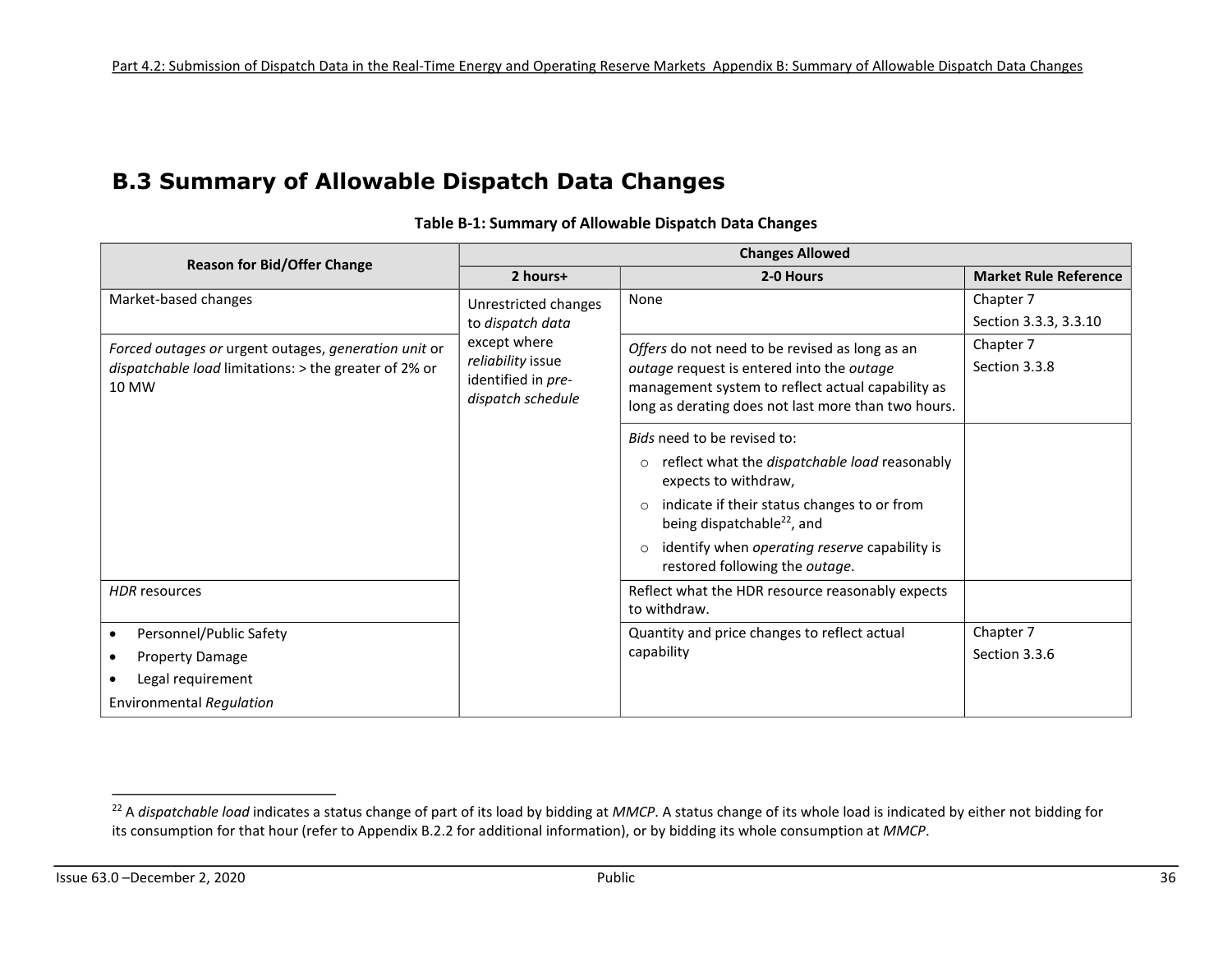|                                                                                                                                                                           | <b>Changes Allowed</b> |                                                                                                                                                                                             |                              |  |  |
|---------------------------------------------------------------------------------------------------------------------------------------------------------------------------|------------------------|---------------------------------------------------------------------------------------------------------------------------------------------------------------------------------------------|------------------------------|--|--|
| <b>Reason for Bid/Offer Change</b>                                                                                                                                        | 2 hours+               | 2-0 Hours                                                                                                                                                                                   | <b>Market Rule Reference</b> |  |  |
| Offers/bids created or revised in response to a System<br>Advisory issued by the IESO for under-generation                                                                |                        | Increased quantities in existing energy offers<br>(generators, wholesale sellers)<br>Decreased quantities in existing load bids<br>(dispatchable loads)<br>New offers from generators.      | Chapter 7 Section 12.2       |  |  |
| Offers/bids created or revised in response to a System<br>Advisory issued by the IESO for over-generation                                                                 |                        | Decreased quantities in existing energy offers<br>(generators, wholesale sellers)<br>Increased quantities in existing load bids<br>(dispatchable loads)<br>New bids from dispatchable loads | Chapter 7 Section 12.2       |  |  |
| Offers created or revised in response to a System<br>Advisory issued by the IESO for an operating reserve<br>shortfall                                                    |                        | Increased quantities in existing operating reserve<br>offers<br>New operating reserve offers                                                                                                | Chapter 7 Section 12.2       |  |  |
| When IESO has directed a market participant to<br>bid/offer for reliability reasons identified in pre-<br>dispatch schedule (includes High-Risk Operating<br>Conditions). |                        | Increased quantities in existing offers<br>New offers                                                                                                                                       | Chapter 7<br>Section 3.3.13  |  |  |
| When IESO has directed a market participant to<br>bid/offer under terms of a Reliability Must Run<br>Contract.                                                            |                        | Increased quantities in existing offers<br>New offers                                                                                                                                       | Chapter 5<br>Section 4.8     |  |  |
| Where IESO refuses a request for Segregated Mode of<br>Operation                                                                                                          |                        | Increased quantities in existing offers<br>New offers                                                                                                                                       | Appendix 7.7<br>Section 1.2  |  |  |
| Where IESO refuses request by generator for<br>de-synchronization from the IESO-controlled grid                                                                           |                        | Increased quantities in existing offers<br>New offers                                                                                                                                       | Chapter 7<br>Section 11.2.3  |  |  |
| Interchange schedule - Quantity Changes                                                                                                                                   |                        | Quantity reductions allowed up to 60 minutes prior<br>to the dispatch hour, due to external control area<br>schedules                                                                       |                              |  |  |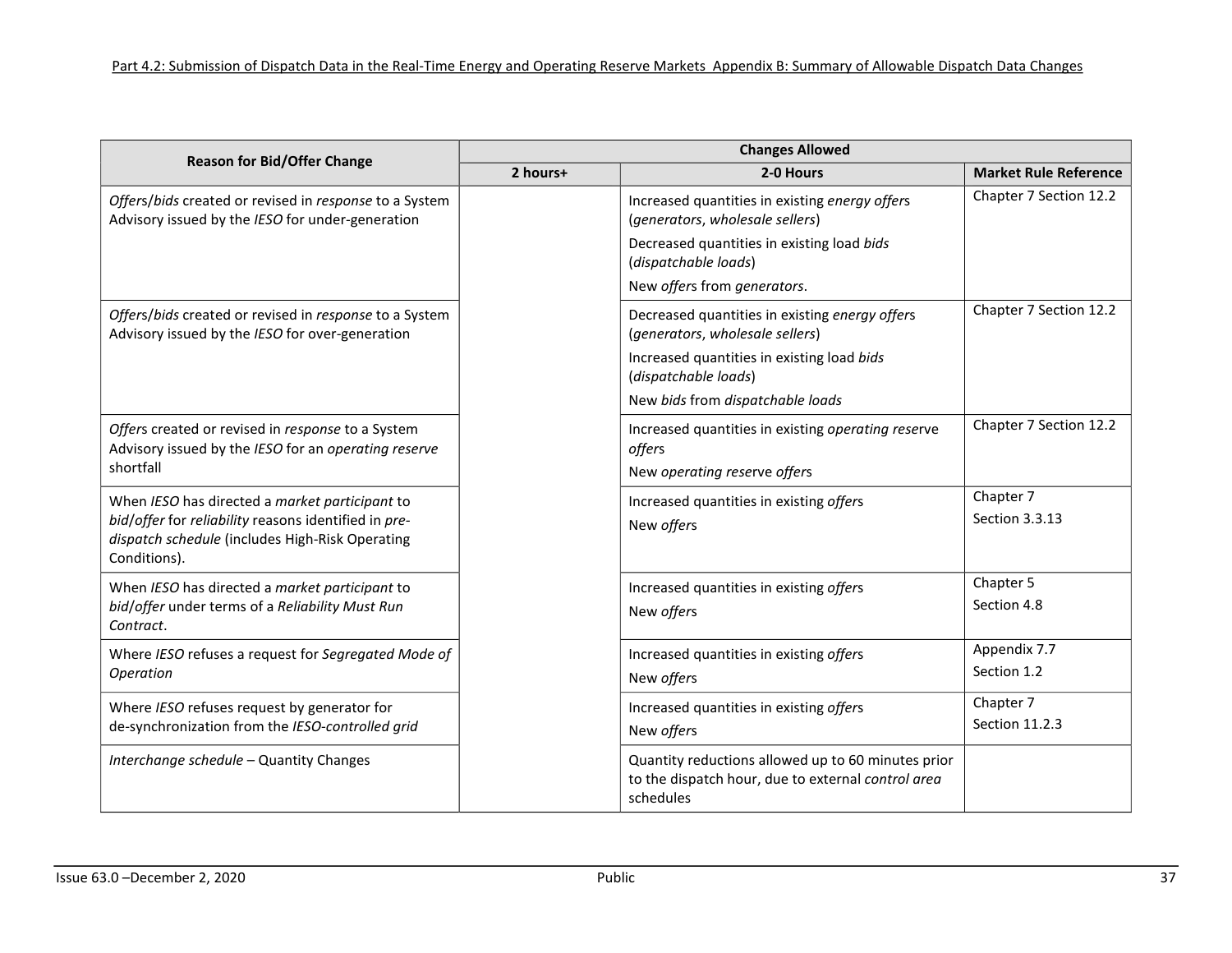| <b>Reason for Bid/Offer Change</b>                                                                                                                           | <b>Changes Allowed</b> |                                                                                     |                              |  |  |  |
|--------------------------------------------------------------------------------------------------------------------------------------------------------------|------------------------|-------------------------------------------------------------------------------------|------------------------------|--|--|--|
|                                                                                                                                                              | 2 hours+               | 2-0 Hours                                                                           | <b>Market Rule Reference</b> |  |  |  |
| Interchange schedule $-$ e-Tag ID changes                                                                                                                    |                        | e-Tag identification changes allowed up to 32<br>minutes prior to the dispatch hour |                              |  |  |  |
| Where IESO directs the Ancillary Services Provider to<br>change the regulation requirements with less than 5<br>hours notice                                 |                        | Increased quantities in existing offers<br>New <i>offers</i>                        |                              |  |  |  |
| Where the Ancillary Services Provider must change<br>the regulation requirements due to a forced outage<br>or urgent outage or a de-rating to its equipment. |                        | Increased quantities in existing offers<br>New <i>offers</i>                        |                              |  |  |  |
| Where the market participant submits a replacement<br>energy offer due to a forced outage or urgent outage                                                   |                        | Revised dispatch data for a related generation<br>facility                          | Chapter 7 Section 3.3        |  |  |  |

**– End of Section –**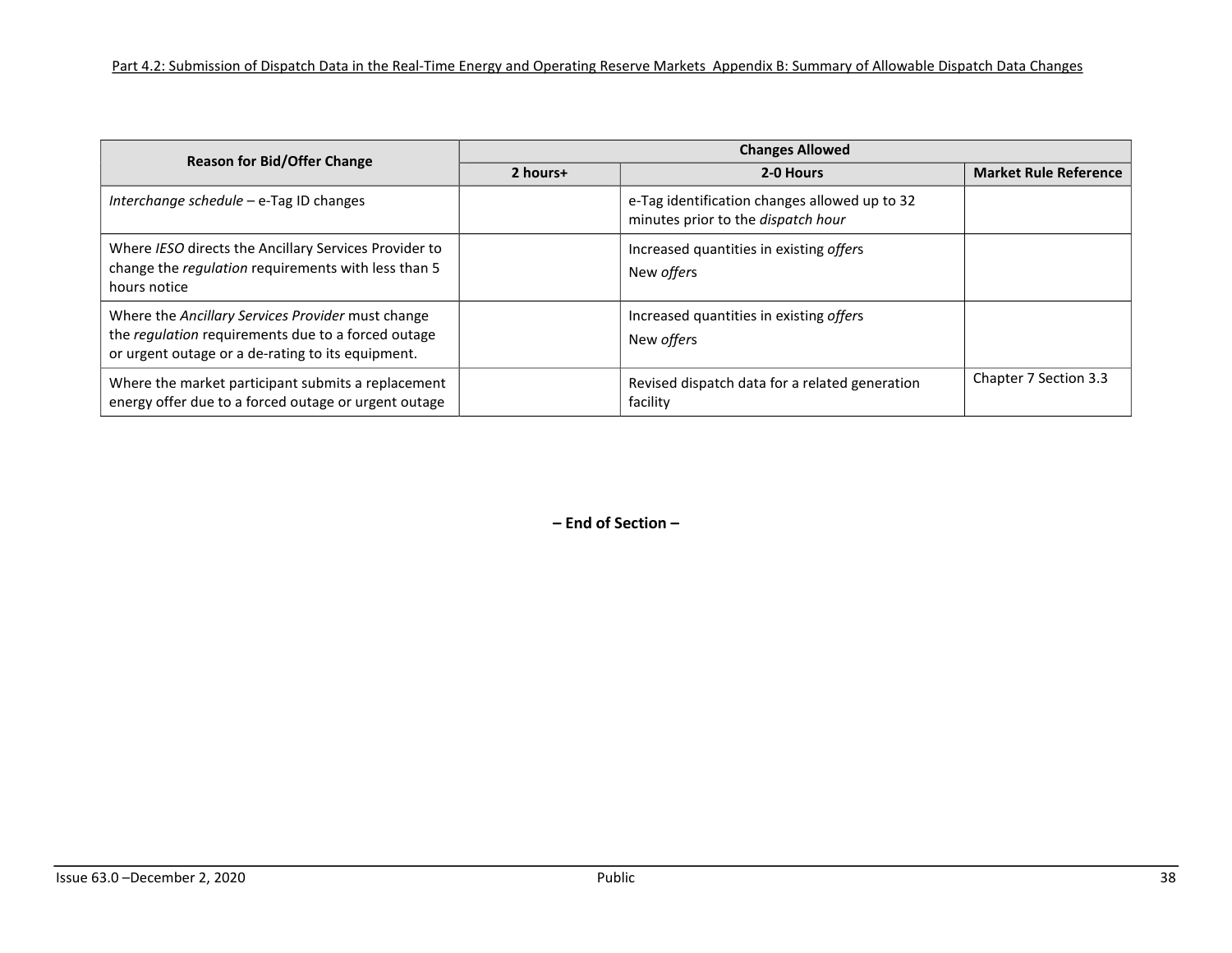# <span id="page-45-0"></span>**Appendix C: Contingency Plan**

# **C.1 Triggering Events**

This appendix contains information on the *IESO*'s contingency plan for operating the real-time *energy* and *operating rese*rve markets in the event that the Market Information Management System accessed through the *Market Participant* Interface is unavailable. This plan also applies to cases where the *market participant* is not capable of communicating with the *IESO*, due to failure of hardware, software or communications.

*Any of the following events may require the IESO to implement this contingency plan:* 

- *Failure in any of the components of the participant network or market participant's participant workstation including:*
	- o Hardware,
	- o Software, and
	- o Communications components,
- *Failure in any of the IESO Market Systems including:*
	- o Hardware,
	- o Software, and
	- o Communications.

### **C.2 Overriding Concerns/Principles for Contingency**

*Market participants* are responsible for risk assessment and contingency preparation for contingencies on their side. This includes providing alternative communications pathways, Business Recovery Procedures (BRP) centres, etc. However, rather than undergoing this expense, *market participants* may choose simply to use standing *bids*/*offer*s, default *bids*/*offer*s, or zero *bids*/*offer*s (which attract MCP).

The *IESO* will do its best to accept *bids*/*offer*s through alternative pathways. However, if a widespread failure occurs, its ability to receive *dispatch data* may be restricted purely by the volume of information. In such instances, e-mailed files may be the only possible means of continuing operation.

A continuum of failures is possible, continued operation is possible under a wide range of conditions. However, failure of the Market Systems for periods greater than two hours is a valid reason for market suspension. (Refer to [Market Manual 4.5: Market Suspension and Resumption](http://www.ieso.ca/-/media/files/ieso/document-library/market-rules-and-manuals-library/market-manuals/market-operations/mo-mktsuspresum.pdf) for more details on this process.)

# **C.3 Data Inputs**

During a *contingency event*, data inputs may have to be restricted according to the extent of the failure (hardware/software/communications), where the failure is located (*market participant* or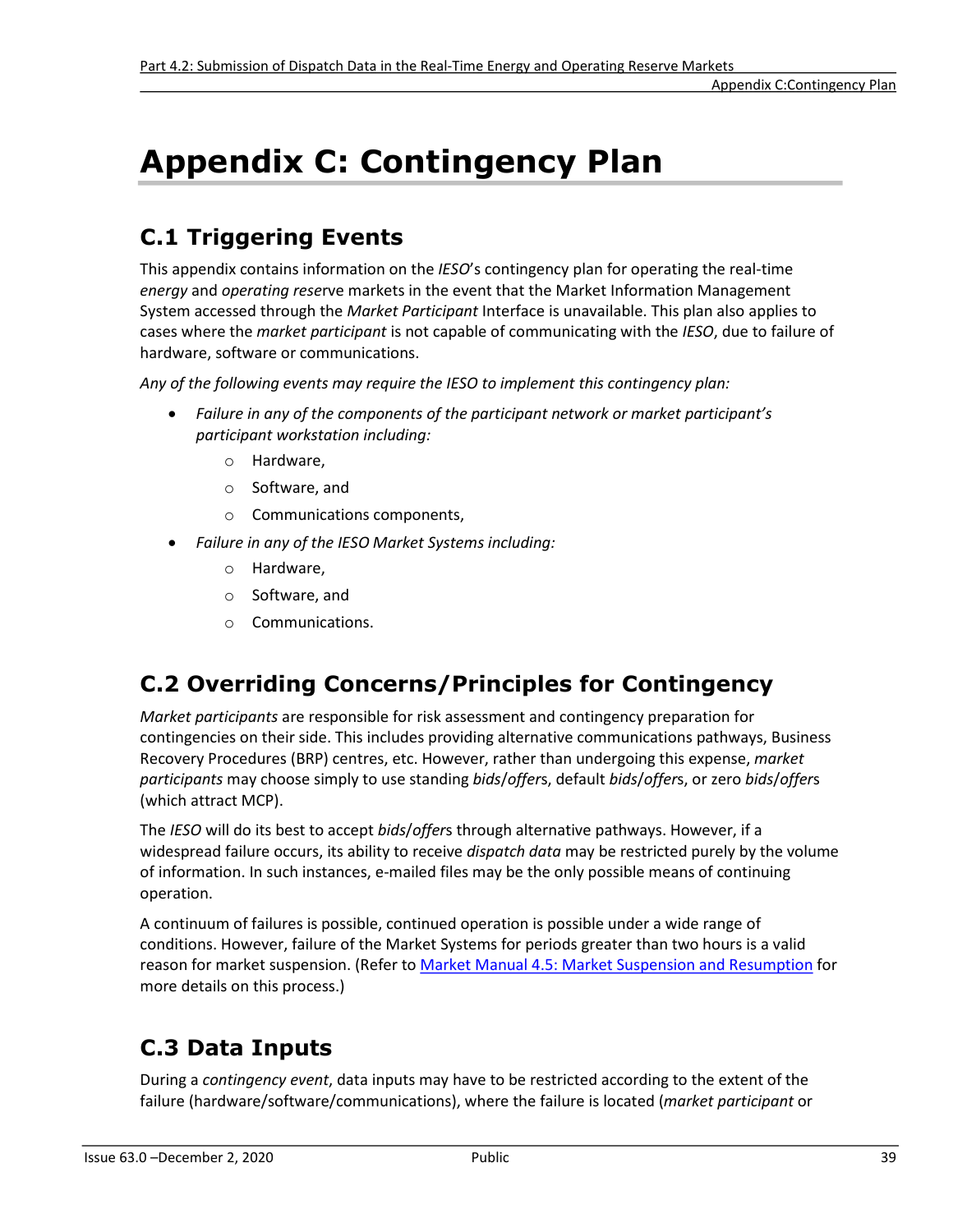*IESO*), and the length of failure. Depending on these factors, *bids*/*offer*s may have to be communicated using an alternative medium. In contingency situations, the *IESO* may use its administrative capabilities within the tools to submit/withdraw/edit *bids* and *offer*s on behalf and on the instruction of the *market participants*. The following alternatives are available:

- Email file, or
- Phone.

If phone is used, it is impracticable to handle a large number of *price-quantity pairs*. Therefore, only simplified bids/offers, which include at least 2 and up to a maximum of five *price-quantity pairs* for each hour, are allowed.

The ability of the *IESO* to intervene on behalf and on the instruction of the *market participants* will depend on the extent and severity of the contingency. It may take up to an hour for the *IESO* to process bids and offers received by e-mail or phone. Therefore, it is strongly recommended that market participants submit these bids and offers well in advance, at least one hour prior to the dispatch hour to which they apply.

### **C.3.1 Email File**

In the event of a failure affecting the Participant Network, but which leaves the Market Systems operational, *market participants* will e-mail a bidding file that uses Comma Separated Values (CSV) format to the *IESO*. *Market participants* are required to notify the *IESO* by phone prior to sending a CSV-format bidding file via e-mail to the *IESO*.

To submit *bids*/*offer*s during a contingency, *market participants* will use a specific *IESO* e-mail address that was communicated to them at the time when they registered their facilities for participation in the *IESO*-*administered markets*.

The *IESO* administrative capabilities and procedures are published in the "Energy Market Graphical User Interface User's Guide".

The format requirements for the bidding files are published in **Market Manual 6: Participant** [Technical Reference Manual,](http://www.ieso.ca/-/media/files/ieso/document-library/market-rules-and-manuals-library/market-manuals/technical-reference/ptrm-ptrmmanual.pdf) section 5.1.2. For contingency reasons, *market participants* will be encouraged to have the *dispatch data* in CSV format readily available.

This medium of communication would allow at least 2 and up to 20 *price-quantity pairs* to be submitted for each pre-dispatch, which is equal to the maximum number of *price-quantity pairs* allowed by the *market rules*.

*In the event of widespread problems affecting the Participant Network, the volume of e-mails would likely become unmanageable. The IESO would be unable to handle e-mails from all MPs, and would therefore suspend real-time markets.* 

**Note:** The *IESO* directs the attention of *market participants* to the non-secure nature of Internet email. All risks for the confidentiality of commercial information sent to the *IESO* via e-mail are assumed by the *market participant*.

# **C.4 Actions**

When a *contingency event* occurs, the *IESO* needs to make an evaluation of its probable extent and duration. The extent varies according to whether the event affects the *IESO* or *market participant(s),*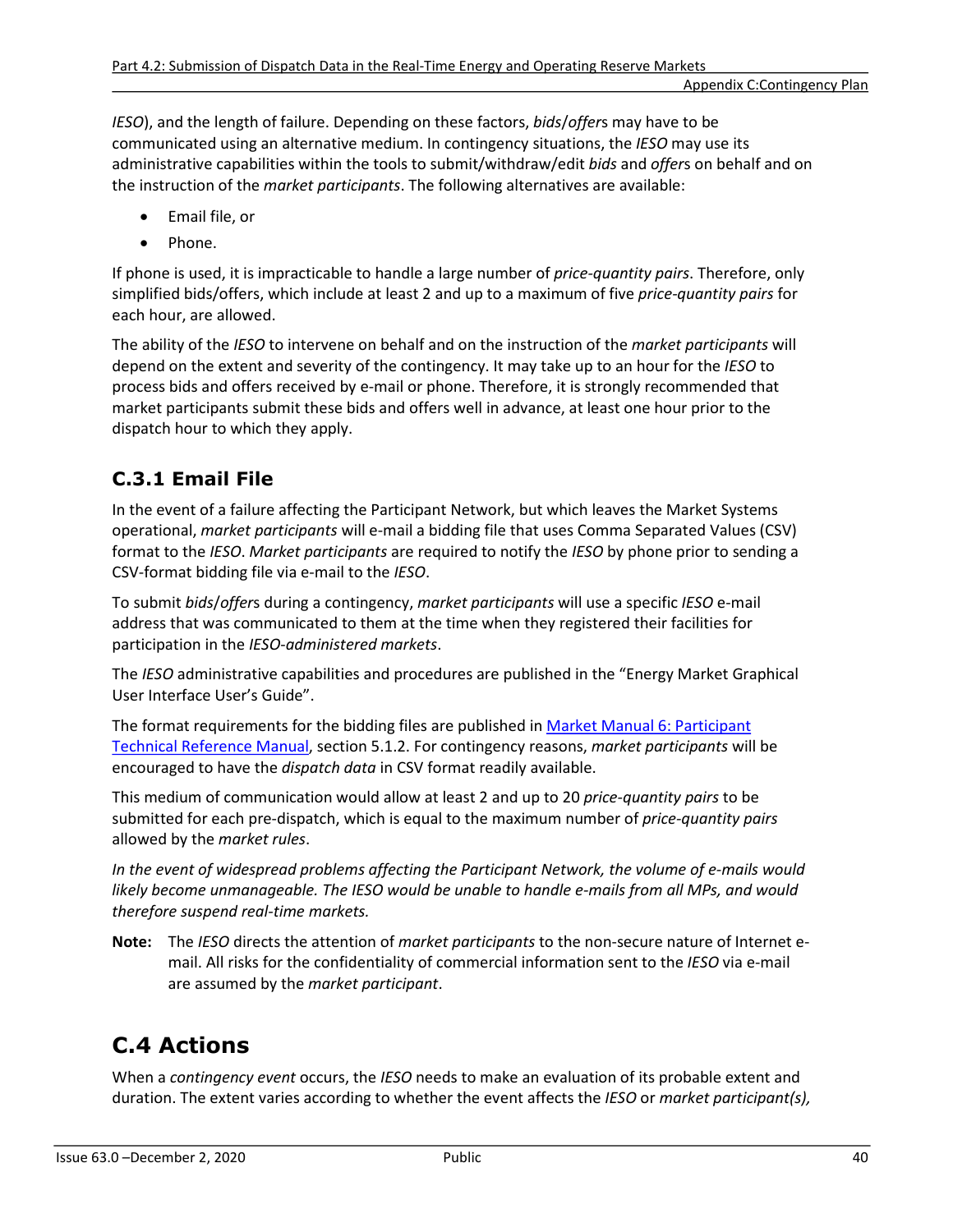and the number and criticality of the components that have been affected. The duration may be short-term (i.e., up to two hours in length), medium-term (i.e., two to four in length) or long-term (i.e., four hours plus in length).

Depending on the evaluation, the *IESO* may decide on a number of palliative measures while awaiting restoration of service.

For a c*ontingency event* affecting **Market System** tools, the *IESO* may:

- Inform all *market participants* to use current *dispatch instructions,*
- Continue using current *offers* and *bids* available from *pre-dispatch* at hours 0-2*,*
- Instruct *market participants* to re-submit *offers and bids* again in the unrestricted window if *Market System* tools return to service),
- <span id="page-47-1"></span>• Suspend the *market[23](#page-47-0)* and instruct *market participants* to remain at the last *dispatch* instruction at hour 2, i*f Market System* tools have not returned*,*
- **•** Approve revisions to dispatch data as per the Short Notice Change Criteria in [Appendix B](#page-38-0), *and*
- Allow revisions to *bids/offers* in order to fix a constraint problem*.*

For a *contingency event* affecting communications with a *market participant* (Participant Network), the *IESO* will:

- Instruct the *market participant* to submit *bids/offers* by e-mailed file, and
- Suspend the *IESO-administered markets,* if the volume of e-mails exceeds the parameters of an orderly market operation.

**– End of Section –**

<span id="page-47-0"></span>[<sup>23</sup>](#page-47-1) *Administrative pricing* may apply. Refer to Market Manual 4.3, Section 9: Administrative Pricing.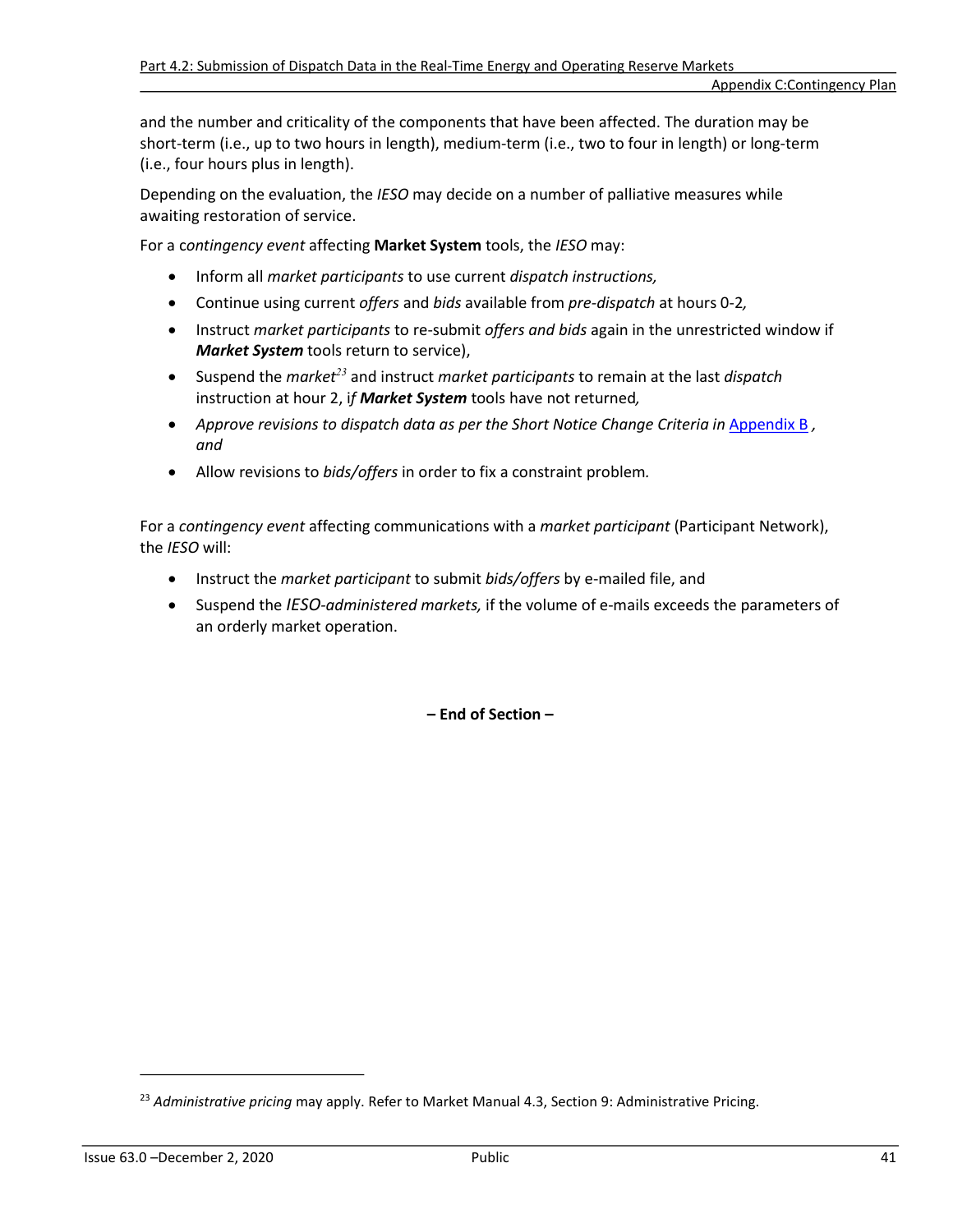# <span id="page-48-0"></span>**Appendix D: Pre-dispatch Schedule Production and Publication**

### **D.1 Overview**

Pre-dispatch is one of a series of activities that the *IESO* undertakes to assess the *reliability* of the *IESO*-*controlled grid*. The pre-dispatch scheduling process occurs each hour for the remaining hours of today and for all hours of tomorrow at a certain point mid-afternoon on any trade date. It is preceded by a number of *IESO* processes that also assess *reliability,* including the Reliability Outlook and the Day Ahead Commitment Process. Pre-dispatch is followed by the IESO's real-time scheduling process.

*Reliability* assessments are performed using the output of the pre-dispatch scheduling algorithms. However, *security* and *adequacy* for any trade date will have been assessed many times by various longer-term *IESO* processes (with increasing granularity) in advance of the first pre-dispatch run for any day. Consequently, pre-dispatch assessments focus upon the impact of new and/or changed information relative to the previous assessments.

In the *pre-dispatch* process, the *IESO* uses a number of inputs including an hourly Ontario demand forecast and market participant supply offers (e.g. generation and imports) and demand *bids* (e.g. dispatchable load, demand response and exports) to calculate an optimized energy and operating reserve dispatch. Like the adequacy reports, *pre-dispatch* looks at adequacy in each hour. However, pre-dispatch uses *market participant offers* and *bids* as well as the effects of parallel path flows on tie-line capacity that are not available for other reports<sup>[24](#page-48-1)</sup>.

Specifically, pre-dispatch uses:

- <span id="page-48-4"></span>• A 60-minute time-step instead of the five-minute time-step used in real-time dispatch, and
- <span id="page-48-6"></span><span id="page-48-5"></span>• The average *demand* forecast for each hour prepared by the *IESO*, with the exception of Ramp Hours<sup>[25](#page-48-2)</sup> and during any hour in which there is a *reliability* concern. During these hours, the *IESO* will use the highest demand interval forecasted for each hour prepared by the *IESO*.

Real-time dispatch uses a load predictor to prepare automatically<sup>[26](#page-48-3)</sup> prepare an Ontario demand forecast for the next five minutes based on previous Ontario demand values and expected load profiles.

The output of the *pre-dispatch schedule* dispatches interchange for the next hour. (The pre-dispatch schedules for Ontario resources are used only to provide information to market participants – these

<span id="page-48-1"></span>[<sup>24</sup>](#page-48-4) The Adequacy Report and Transmission Facility Limit Reports use items such as *generation capacity,* tie-line capacity and *outage*s (including their impact on tie-line capacity) to assess *adequacy* of resources to meet forecast Ontario *demand*.

<span id="page-48-2"></span>[<sup>25</sup>](#page-48-5) *IESO* Ramp Hours are defined as any hour in which the peak demand forecast exceeds the average demand forecast by at least 300 MW.

<span id="page-48-3"></span>[<sup>26</sup>](#page-48-6) At the discretion of the *IESO,* we may manually adjust the Ontario *demand* forecast to account for limitations of our automated load predictor to accurately forecast expected load profiles.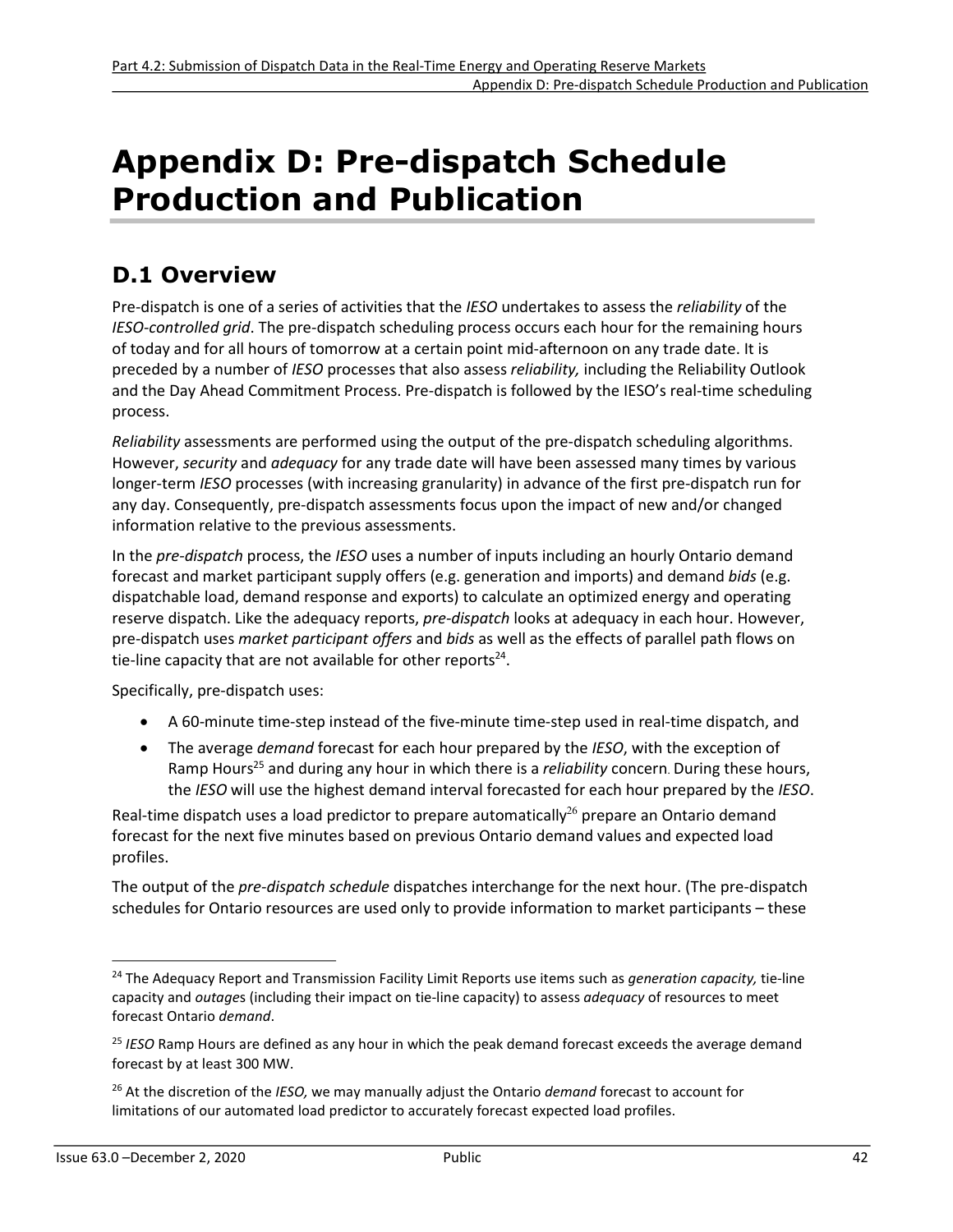schedules are not implemented. The output of the real-time schedule dispatches Ontario resources for the next five minutes – it does not schedule external resources.)

Market mechanism will be used to solve problems as much as possible, including constraint violations. Consequently, most *IESO* and *market participan*t pre-dispatch input changes will be incorporated during the next hourly pre-dispatch run rather than manually initiating the predispatch sequence in the interim period between these runs. It is expected that manual initiation of the *pre-dispatch* sequence by the *IESO* will occur infrequently.

The *IESO* will publish the initial *pre-dispatch schedule* and associated projections of market schedules and of market prices by 16:00 EST of each *pre-dispatch* day, and will publish any revised pre-dispatch schedules and projections of *market schedules* and of *market prices* as soon as practical after they are determined.

The overall timing of the *security* and *adequacy* assessments, Pre-dispatch and Dispatch processes are summarized in Figure D-1, overleaf.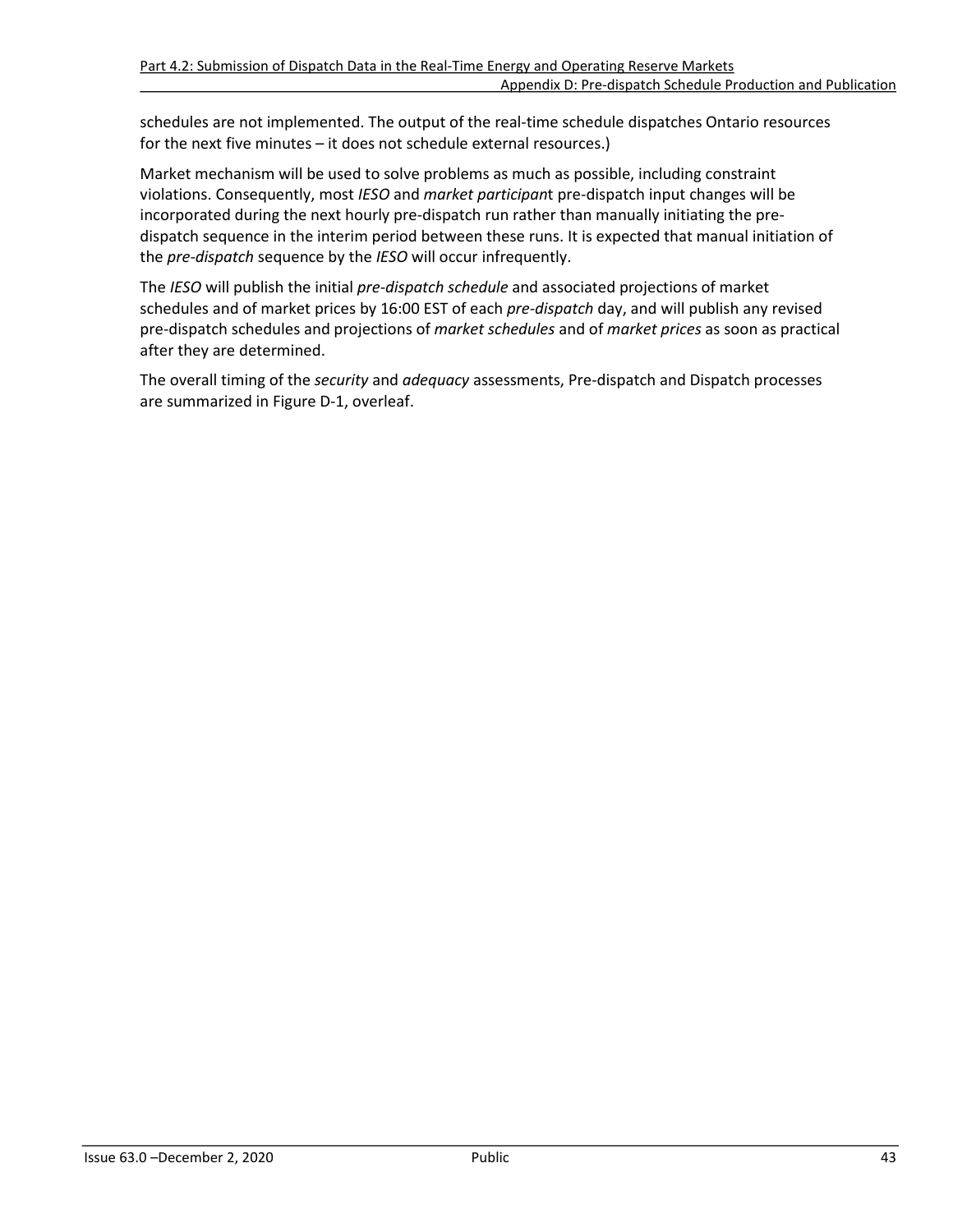

<span id="page-50-0"></span>**Figure D-1: Adequacy Report, Transmission Limits Report, Pre-dispatch and Dispatch Process Coordination Timing Chart**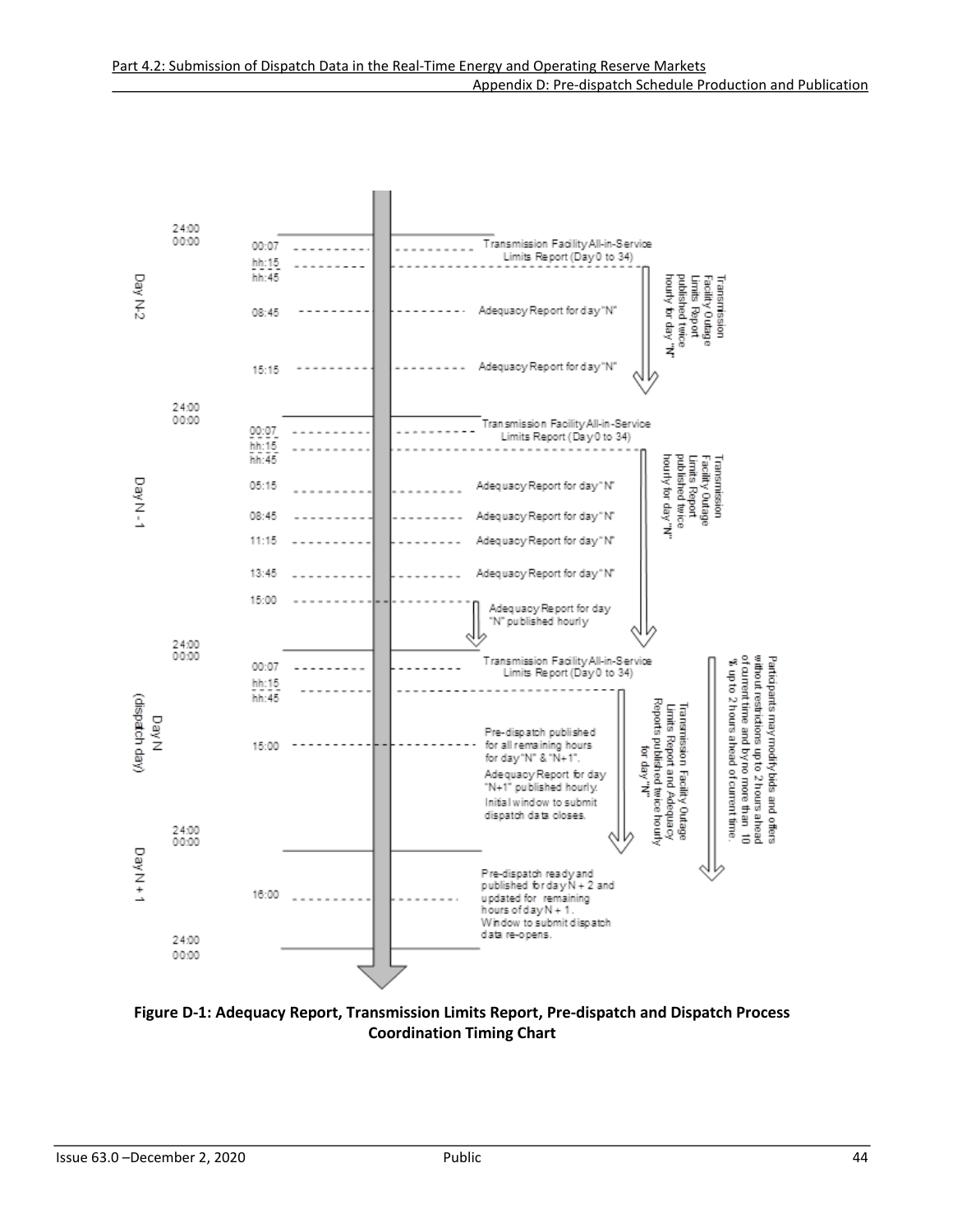Appendix D: Pre-dispatch Schedule Production and Publication

### **D.2 Time-line Definition for Pre-dispatch**

<span id="page-51-0"></span>

| current<br>operating<br>hour<br>T |           |                                         |           | $T+1$ $T+2$ $T+3$ $T+4$                                                             |           | $T + 5$   |
|-----------------------------------|-----------|-----------------------------------------|-----------|-------------------------------------------------------------------------------------|-----------|-----------|
| 13:00 EST                         | 14:00 EST | 15:00 EST                               | 16:00 EST | 17:00 EST                                                                           | 18:00 EST | 19:00 EST |
| H 14                              | H 15      | H 16<br>or offers without IESO approval |           | H 17<br>$\leq$ -NO changes to bids $\leq$ -> <-- unlimited changes to bids & offers | H 18      | H 19      |

An example of a pre-dispatch time-line is presented in Figure D-2.

#### **Figure D-2: Sample time-line for pre-dispatch**

In this example, the current operating hour H14 (or more generally, T) is defined to be the hour ending at 14:00 EST. Thus, if the current time is 13:10 EST, then:

 $(T) = (H14) = (the hour ending 14:00 EST).$ 

Hour (T+N) is interpreted as the period N hours beyond the current operating hour. Accordingly:

 $(T + 4) = (H 18) = (the hour ending 18:00 EST).$ 

Some notes regarding these hours:

T (H14):

A *pre-dispatch* run is initiated at about 13:05 EST. *Pre-dispatch schedule*s are calculated for the remaining hours of the current day (including the current hour) based on the *offer*s and *bids* that have been submitted to the *IESO* by 12:50 EST.

T+1 (H15):

*Interchange schedules* for this hour by the H14 pre-dispatch run are implemented in the next hour.

T+2 (H16):

H14 pre-dispatch run output will provide the first very accurate view of expected scheduling of resources of this hour, since *offer*s/*bids* for this hour cannot change after 13:00 EST without *IESO* approval.

T + 3 (H17) and hours beyond:

H14 pre-dispatch run schedules for these hours may still change significantly since unlimited changes to *bids*/*offer*s are still allowed for these hours.

It is necessary to perform pre-dispatch at least hourly to schedule interchange for the next hour. For the hours H1-H15, the pre-dispatch run includes all remaining hours of the current day (including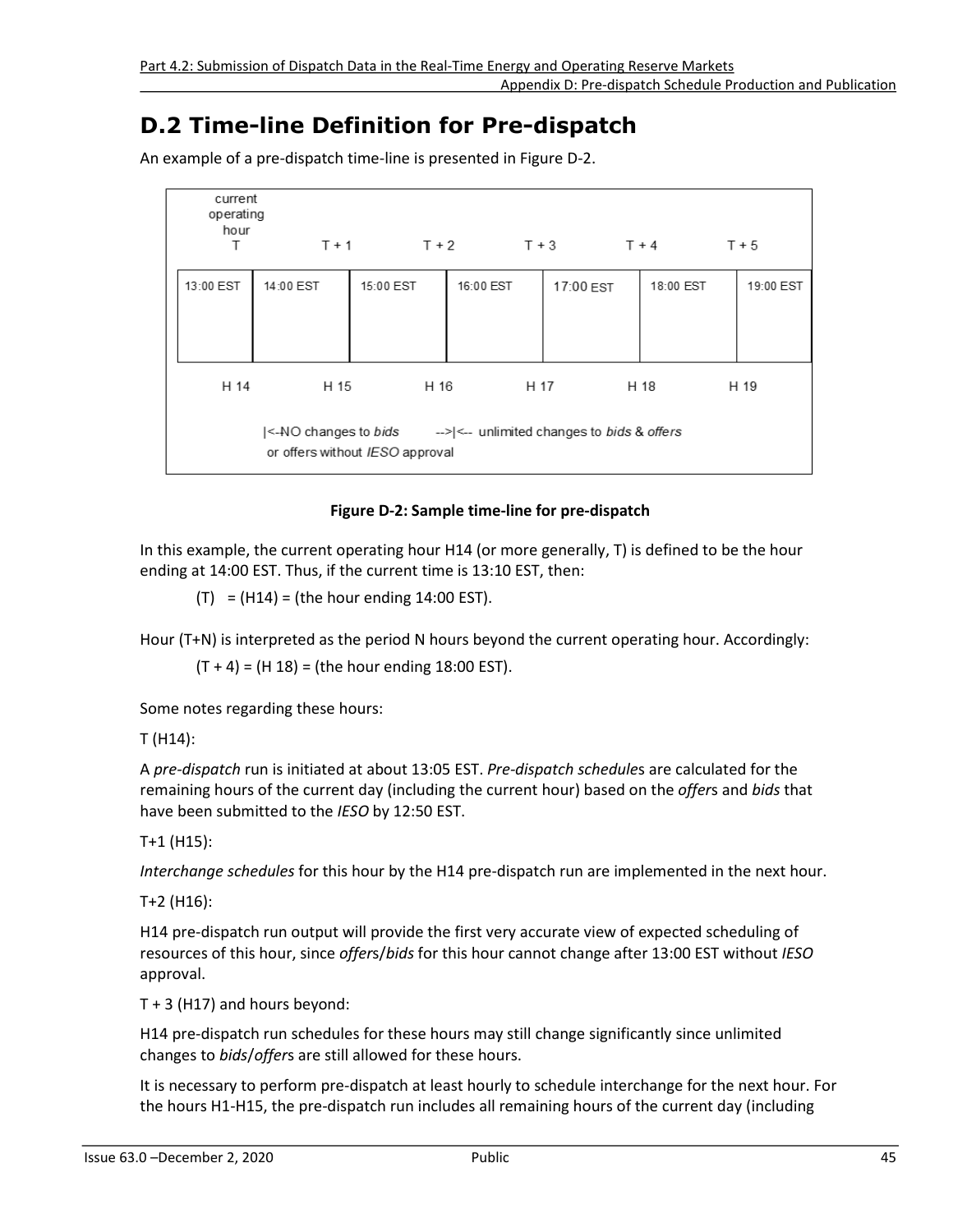the current hour). For hour H16 and beyond, the pre-dispatch run includes all remaining hours of the current day (including the current hour) and all of the hours of the next day.

The *IESO* will use the results of the previous pre-dispatch run in cases where the hourly pre-dispatch has not provided a solution – for example, corrupt inputs have led to an incorrect or unrealistic dispatch.

There are two 'modes' to the pre-dispatch calculation. In the 'first mode', run at hour H16, the *predispatch schedule*s for the entire 24-hour period of the next *dispatch day* are calculated for the first time. At the same time, the *pre-dispatch schedule*s for the remaining hours of the current *dispatch day* are re-calculated. In the 'second mode', run each hour from hour H17 of the current day until hour H16 of the next day, the pre-dispatch run is re-calculated for the same period, excluding hours that have passed.

When the *pre-dispatch schedule* is re-calculated for any hour, there could be *dispatch data* changes from *market participants* revising *bids* and *offer*s in *response* to the previous publications of the *predispatch schedule*. There could also be changes to data reflecting system events that occur in realtime but that have an impact on hours beyond the current hour. Examples of such events are:

- *Forced outages or* urgent outages *of equipment that will not return to service until into the next day or beyond,*
- Changes in weather that require a change in the demand forecast, and
- *Changes to limits driven by forced outages or* urgent outages *or early returns to service of equipment.*

During the time preceding the 'first mode' run of the pre-dispatch in hour H16, the focus of the *IESO* will be on:

- The assembly and integrity of the data for the 'first mode' run for the next dispatch day, and
- Any changes or modifications to pre-dispatch input data for the remaining hours of the current dispatch day.

For all other hours, *IESO* will focus on data changes for the 'second mode' runs.

### **D.3 Assessment Pre-Dispatch Security & Adequacy and Resolution of Problems identified**

Following each *pre-dispatch* run, the *IESO* assesses the *security* and *adequacy* of the results through a review that addresses the following assessments:

- *P*ower system configuration,
- *Operating Security Limits (OSLs),*
- Area reserve control actions,
- Transmission Loading Relief (TLR) / Lake Erie Emergency Re-dispatch (LEER),
- I*nterchange schedules*,
- A*ncillary services*,
- Voltage, and
- R*egulation.*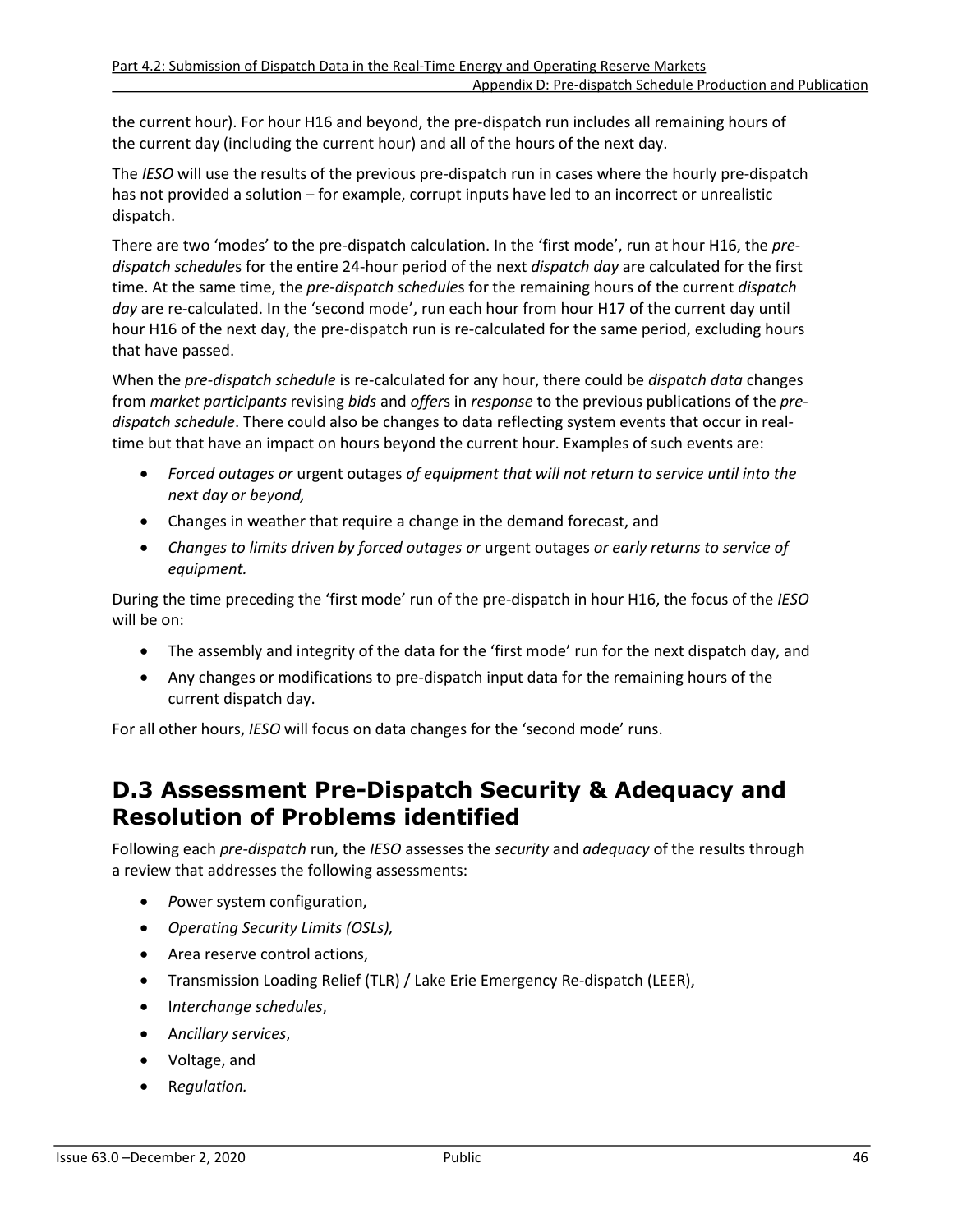There are considerations that impact the assessment of pre-dispatch *security* and *adequacy*:

• The pre-dispatch output is not the first assessment of *security* and *adequacy* for a trade date. Assessments will have been made a number of times for a dispatch hour or day before the first pre-dispatch runs are prepared. Consequently, the assessments for pre-dispatch benefit from the information gathered in previous assessments including the Day Ahead Commitment Process and *security* and *adequacy* assessments. Since bids and offers can be changed without limit up to two hours prior to the dispatch hour, pre-dispatch schedules will be more stable as the dispatch hour approaches, pre-dispatch schedules for 3+ hours out may be totally different from the final schedule for these hours.

Once these assessments are complete the, *IESO* evaluates best-integrated solution based on the results of these assessments. Where *security* and *adequacy* concerns are identified, the *IESO* will undertake remedial action that may include (but is not limited to) the following:

- Sending out an advisory notice requesting *offers/bids* to relieve *local are*a inadequacies (MW, MVAR), this should occur 12 hours before the *dispatch hour* to provide cold thermal units time to start if necessary,
- Sending out directives requesting *offers/bids* to relieve *local area* inadequacies (MW or MVAR), directives would be targeted specifically to relevant generators/loads in the areas expected to experience *local area* inadequacies, and they would command *market participants* (to the full extent of the market rules) to submit *offers/bids* (this would occur at the discretion of the *IESO*, but probably within 12 hours of the *dispatch* hour), or
- Modifying one of more of the following *pre-dispatch* inputs prior to the next *pre-dispatch* run:
	- o Changing selected *regulation*, based on the pre-dispatch *security* and *adequacy* assessment, the *IESO* will review available *regulation* resources, select *regulation* contracts that provide *regulation* in the correct location, and de-activate *regulation* contracts, as necessary,
	- o Changing the selected Net Interchange Scheduling Limit (NISL) value, based on the pre-dispatch *security* and *adequacy* assessment, the *IESO* will increase the NISL value if this action is likely to provide assistance. After system *security* and *adequacy* are restored, the NISL value will be set back to its default value,
	- o Preparing to initiate TLR and/or LEER, based on the pre-dispatch *security* and *adequacy* assessment, the *IESO* will invoke TLR warnings or LEER procedures to reduce the *intertie* circuit loading,
	- o Considering the cancellation or rescheduling of *outage*s that have not yet started or the recall of *outage*s already in progress<sup>[27](#page-53-0)</sup>,
	- o Considering the selection of alternative OSLs where the *outage* assumptions are altered and implementing correct OSLs where an incorrect limit had been selected for the *outage* pattern, and/or
	- o Considering the revocation of approval of segregated generation and termination of operation of segregated generation.

<span id="page-53-1"></span><span id="page-53-0"></span>[<sup>27</sup>](#page-53-1) Cancellation, rescheduling or recall of *outage*s is detailed in the Market Manual 7.3*:* Outage Management*.*  However, the *IESO* will be guided by outage priority and aim to allow as many *outage*s to proceed as possible.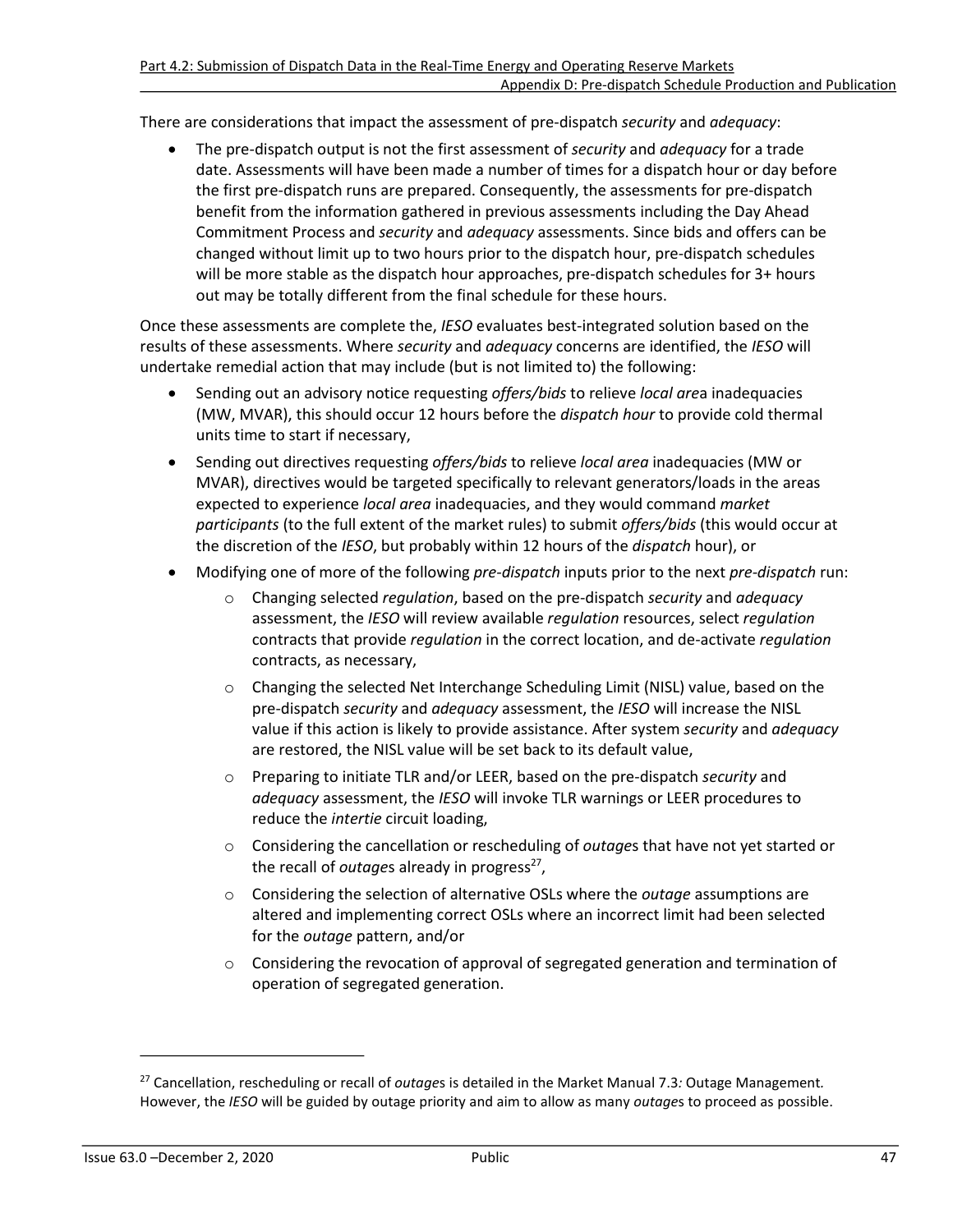### **D.3.1 Publication & Notification of Results**

In releasing any information relating to the results of the pre-dispatch process, the *IESO* will:

- Ensure that all results are available,
- <span id="page-54-1"></span>**•** Ensure that the confidentiality of any confidential data<sup>[28](#page-54-0)</sup> is not violated in publishing the results or issuing the notifications to the scheduled *market participants,*
- Confirm that the required notifications are being issued to the scheduled *market participants*, and
- Confirm that the results are getting out to the *market participants* and to the public domain locations.

### **D.3.2 Data Released to Individual Market Participants**

The *IESO* shall release the following information for each *registered facility* only to the *registered market participant* for that *registered facility*:

- The *day-ahead commitment process* and *pre-dispatch* schedule for that *registered facility,*
- The projected *market schedule* for that *registered facility,*
- The forecast, produced by the *forecasting entity*, for the *energy* expected to be provided by that *registered facility*, which is a *variable generation facility,* in each hour over the next 48 hours,
- The expected use of that *registered facility* under *reliability must-run contracts* and contracted *ancillary service* contracts, and
- The decisions on requests for *segregated mode of operation*

### **D.3.3 Data Released to All Market Participants**

The *IESO* shall release to all *market participant*s the following information for each *dispatch hour*:

- Total system *load* and total system losses,
- Area *operating reserve* requirements,
- Projected hourly energy shortfalls,
- *Aggregate reliability must-run* resources being directed to submit *offers* or *bids,*
- Any area *operating reserve* shortfalls,
- A list of the *network* constraints and *security c*onstraints that affect the *pre-dispatch schedule,*
- The most current *security* and *adequacy* assessment,
- the projected uniform *market prices* of *energy a*nd *operating reserve* in the *IESO control area*, and
- The projected *market prices* of *energy* and *operating reserves* in each *intertie zone* outside the *IESO control area.*

- Removing individual names, prices, and similar information, and
- Aggregating information in order to avoid identification.

<span id="page-54-0"></span><sup>&</sup>lt;sup>[28](#page-54-1)</sup> Confidentiality is usually ensured by: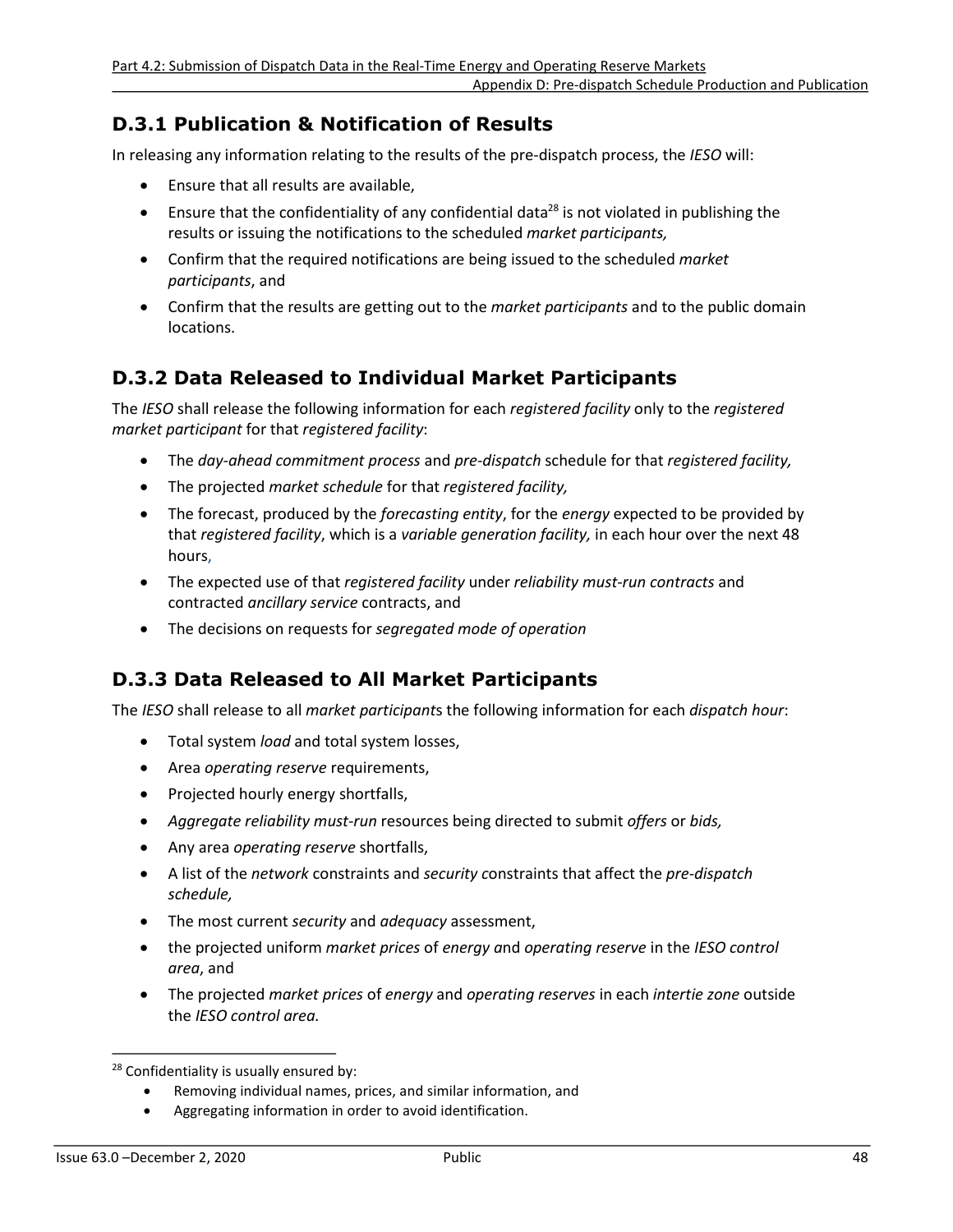When releasing the day-ahead commitment process and *pre-dispatch schedule*, the *IESO* shall include, for information purposes only:

- The projected *energy* prices at each set of *transmission* nodes identified by the *IESO* for this purpose, and
- The projected prices for each class of *operating reserve* in each reserve area identified by the IESO for this purpose*,*

for the *dispatch hour* immediately following the hour in which such *pre-dispatch schedule* is determined and released.

**– End of Section –**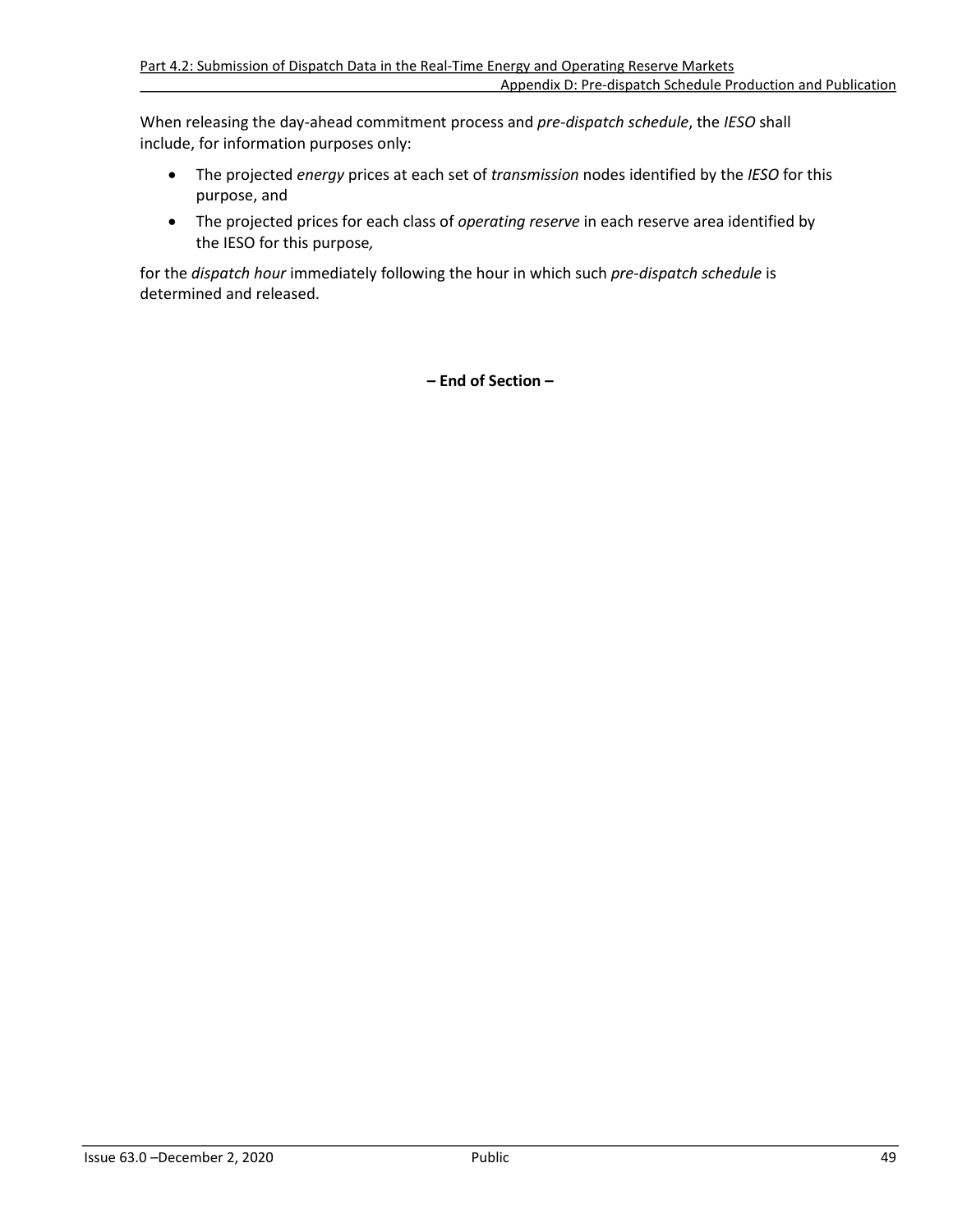# <span id="page-56-0"></span>**Appendix E: Boundary Entity Resources**

### **E.1 Boundary Entity Resource Representation for Exports and Imports**

There are two export tax treatments that need to be considered when selecting *boundary entity* resources. *Interchange schedules* between Canadian provinces must pay GST and *interchange schedules* to the US are exempt from GST. Specific resources have been established at each relevant location for each type of *interchange schedule.* For the Minnesota and Manitoba *interties,* these are denoted by a "CAN" or "US" reference in the *boundary entity* resource name.

For exports from Ontario wheeling through Michigan or New York and into another province (and therefore not GST exempt), the requirement is to use the "WC.PRAIRIERANGES.SINK" or "EC.MARITIMES.SINK" respectively.

For Imports into Ontario there is no need to different between Canada and US sources as the tax treatments is identical.

The *boundary entity* resources established by the *IESO* take the form of [X].[Y].n, where:

X = Boundary resource representation,

Y = 'SOURCE' or 'SINK', and

N = 1, 2, 3 etc.

**Example:** MB.WHITESHELL.CAN.SOURCE.01 is the first of 15 boundary entity resources that in this example can be used to import into Ontario energy and/or operating reserve across the Manitoba interconnection from any control area within Canada.

# **E.2 Table of Boundary Entity Resources**

The following revised table details the final simplified *boundary entity* resource names for each *intertie zone* and the number of *boundary entity* resources that are available at each of these locations. In all cases, the number of resources refers to the number of source resources and sink resources created at each location. (For instance, there are 50 MI.LUDINGTON.SOURCE resources and 50 MI.LUDINGTON.SINK resources available to each *market participant*.)

<span id="page-56-1"></span>

| <i>Intertie</i> | MSP <sup>29</sup><br><b>Name</b> | <b>Boundary Entity resource</b><br><b>Name</b> | S<br><b>ce</b><br><b>BER</b><br>Ⴆ<br><b>So</b><br>#<br>ρ | <b>Description</b>                      |
|-----------------|----------------------------------|------------------------------------------------|----------------------------------------------------------|-----------------------------------------|
| Manitoba 115 kV | <b>MBSK</b>                      | MB.SEVENSISTERS.SINK                           | 2                                                        | Export via IESO/Manitoba 115kV intertie |

<span id="page-56-3"></span>

<span id="page-56-2"></span><sup>[29](#page-56-3)</sup> MSP - Market scheduling point or "tie point".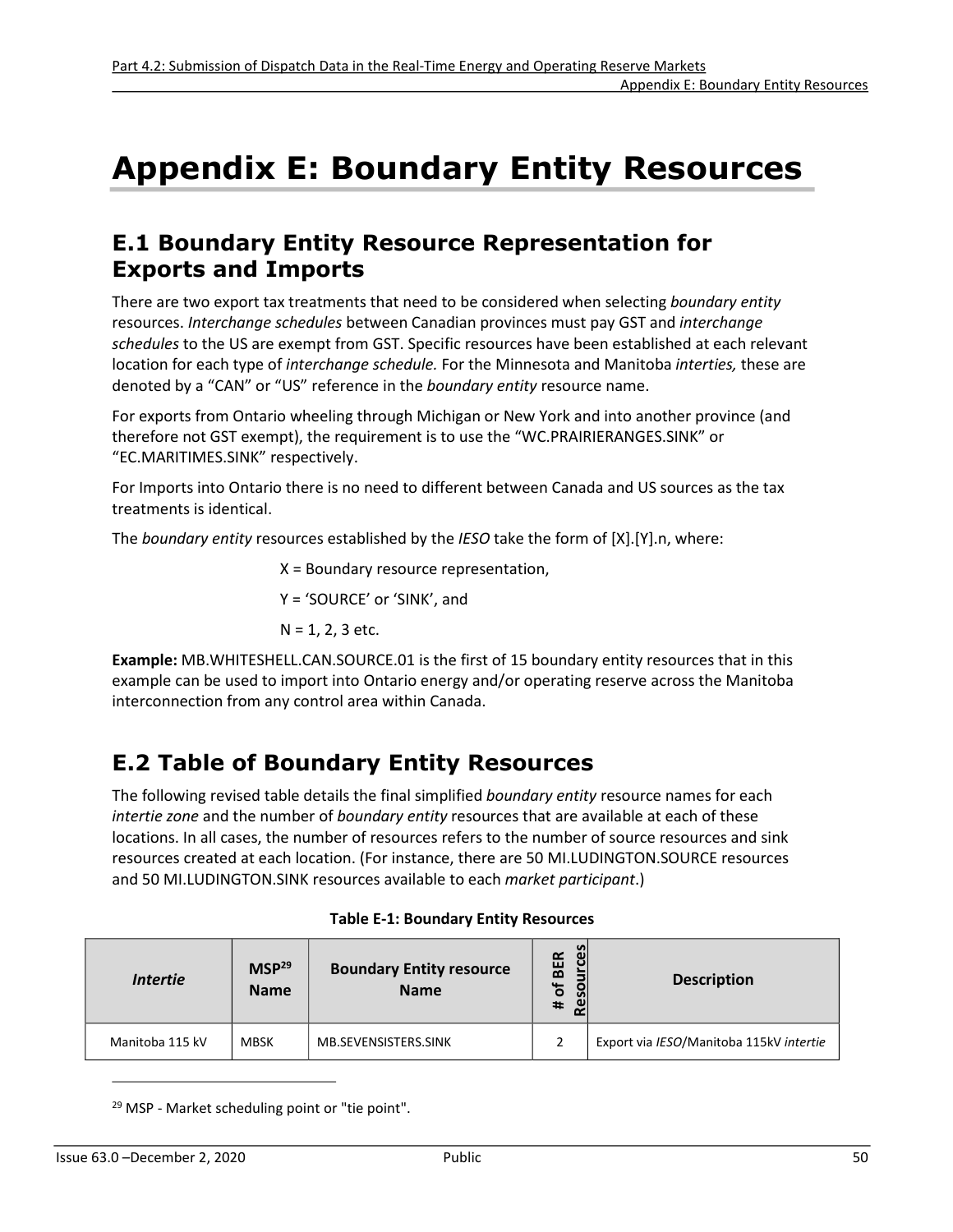| <b>Intertie</b> | MSP <sup>29</sup><br><b>Name</b> | <b>Boundary Entity resource</b><br><b>Name</b> | Resources<br># of BER | <b>Description</b>                                                             |
|-----------------|----------------------------------|------------------------------------------------|-----------------------|--------------------------------------------------------------------------------|
|                 |                                  | MB.SEVENSISTERS.SOURCE                         | $\overline{2}$        | Import via IESO/Manitoba 115kV intertie                                        |
|                 |                                  | MB. WHITESHELL.CAN. SINK                       | 15                    | Export to Canada via IESO/Manitoba<br>230kV intertie                           |
| Manitoba 230 kV | <b>MBSI</b>                      | MB. WHITESHELL. SOURCE. SBACK                  | 1                     | System-Backed Capacity Import<br>Resources via IESO/Manitoba 230kV<br>intertie |
|                 |                                  | MB. WHITESHELL.CAN. SOURCE                     | 15                    | Import via IESO/Manitoba 230kV intertie                                        |
|                 |                                  | MB. WHITE SHELL. US. SINK                      | 5                     | Export to US via IESO/Manitoba 230kV<br>intertie                               |
|                 |                                  | MI.LUDINGTON.SINK                              | 50                    | Export to US (except PJM) via<br>IESO/Michigan intertie                        |
|                 | <b>MISI</b>                      | MI.LUDINGTON.SOURCE                            | 50                    | Import via IESO/Michigan intertie from<br>the US (except PJM)                  |
| Michigan        |                                  | WC.PRAIRERANGES.SINK                           | 5                     | Export to Canada via IESO/Michigan<br>intertie                                 |
|                 |                                  | MD.CALVERTCLIFF.SINK                           | 40                    | Export to PJM via IESO/Michigan intertie                                       |
|                 |                                  | MD.CALVERTCLIFF.SOURCE                         | 40                    | Import via IESO/Michigan intertie from<br>PJM                                  |
|                 | <b>MNSI</b>                      | MN.INTFALLS.US.SINK                            | 10                    | Export to US via IESO/Minnesota intertie                                       |
| Minnesota       |                                  | MN.INTFALLS.US.SOURCE                          | 10                    | Import via IESO/Minnesota intertie                                             |
|                 |                                  | MN.INTFALLS.CAN.SINK                           | 5                     | Export to Canada via IESO/Minnesota<br>intertie                                |
|                 |                                  | NY.ROSETON.SINK                                | 50                    | Export to US (except PJM) via<br>IESO/NYISO intertie                           |
|                 | <b>NYSI</b>                      | NY.ROSETON.SOURCE                              | 50                    | Import via IESO/NYISO intertie from the<br>US (except PJM)                     |
| New York        |                                  | EC.MARITIMES.SINK                              | $\overline{2}$        | Export to Canada via IESO/NYISO intertie                                       |
|                 |                                  | MD.CALVERTCLIFF.SINK                           | 40                    | Export to PJM via IESO/NYISO intertie                                          |
|                 |                                  | MD.CALVERTCLIFF.SOURCE                         | 40                    | Import via IESO/NYISO intertie from PJM                                        |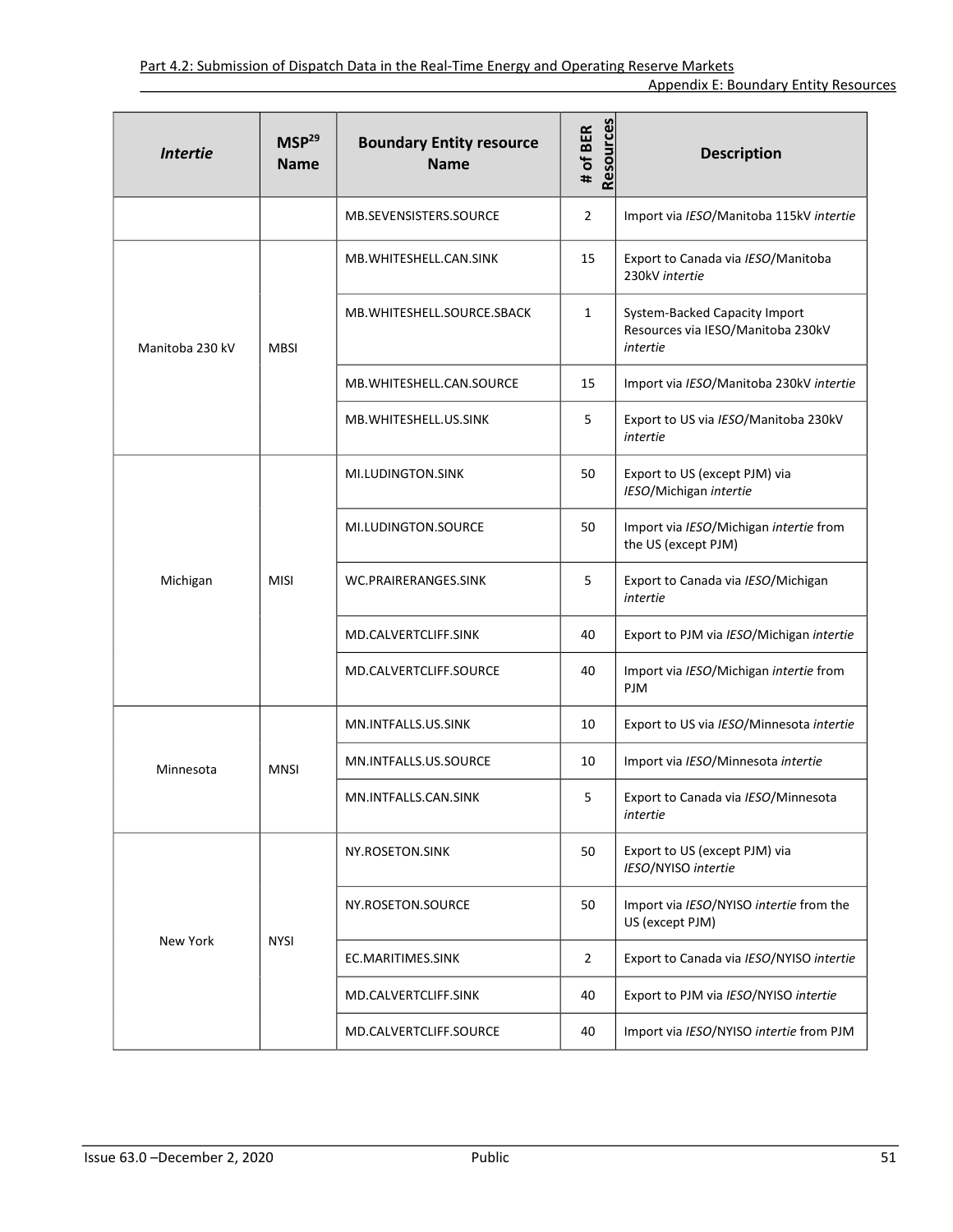<span id="page-58-1"></span>

| <b>Intertie</b>   | MSP <sup>29</sup><br><b>Name</b> | <b>Boundary Entity resource</b><br><b>Name</b> | Resources<br># of BER | <b>Description</b>                                                               |
|-------------------|----------------------------------|------------------------------------------------|-----------------------|----------------------------------------------------------------------------------|
| Quebec B5D/B31L30 | PQBE                             | PQ.BEAUHARNOIS.SOURCE                          | 20                    | Import via IESO/Quebec intertie<br>B5D/B31L                                      |
| Quebec X2Y        | <b>PQXY</b>                      | PQ.BRYSON.SINK                                 | 5                     | Export via IESO/Quebec intertie X2Y                                              |
|                   |                                  | PQ.BRYSON.SOURCE                               | 5                     | Import via IESO/Quebec intertie X2Y                                              |
| Quebec H4Z        | <b>PQHZ</b>                      | PQ.KIPAWA.SINK                                 | 5                     | Export via IESO/Quebec intertie H4Z                                              |
|                   |                                  | PQ.KIPAWA.SOURCE                               | 5                     | Import via IESO/Quebec intertie H4Z                                              |
| Quebec D5A        | PQDA                             | PQ.MACLAREN.SINK                               | 5                     | Export via IESO/Quebec intertie D5A                                              |
|                   |                                  | PQ.MACLAREN.SOURCE                             | 5                     | Import via IESO/Quebec intertie D5A                                              |
| Quebec H9A        | <b>PQHA</b>                      | PQ.MASSON.SINK                                 | 5                     | Export via IESO/Quebec intertie H9A                                              |
|                   |                                  | PQ.MASSON.SOURCE                               | 5                     | Import via IESO/Quebec intertie H9A                                              |
| Quebec P33C       | <b>PQPC</b>                      | PQ.PAUGAN.SINK                                 | 5                     | Export via IESO/Quebec intertie P33C                                             |
|                   |                                  | PQ.PAUGAN.SOURCE                               | 5                     | Import via IESO/Quebec intertie P33C                                             |
| Quebec Q4C        | PQQC                             | PQ.QUYON.SOURCE                                | 5                     | Import via IESO/Quebec intertie Q4C                                              |
| Quebec D4Z        | PQDZ                             | PQ.RAPIDDESISLE.SINK                           | 5                     | Export via IESO/Quebec intertie D4Z                                              |
|                   |                                  | PQ.RAPIDDESISLE.SOURCE                         | 5                     | Import via IESO/Quebec intertie D4Z                                              |
|                   |                                  | PQ.OUTAOUAIS.SINK                              | 20                    | Export via IESO/Quebec intertie<br>A41T/A42T                                     |
| Quebec A41T/A42T  | PQAT                             | PQ.OUTAOUAIS.SOURCE.SBACK                      | 1                     | System-Backed Capacity Import<br>Resources via IESO/Quebec intertie<br>A41T/A42T |
|                   |                                  | PQ.OUTAOUAIS.SOURCE                            | 20                    | Import via IESO/Quebec intertie<br>A41T/A42T                                     |
|                   |                                  | PQ.OUTAOUAIS.US.SINK                           | 20                    | Export to US via IESO/Quebec intertie<br>A41T/A42T                               |

#### **– End of Section –**

<span id="page-58-0"></span>[<sup>30</sup>](#page-58-1) Due to scheduling restrictions imposed by the *IESO*, *market participants* scheduling imports on the Beauharnois interface are required to use only the *boundary entity* resources PQ.BEAUHARNOIS.SOURCE.01- 10.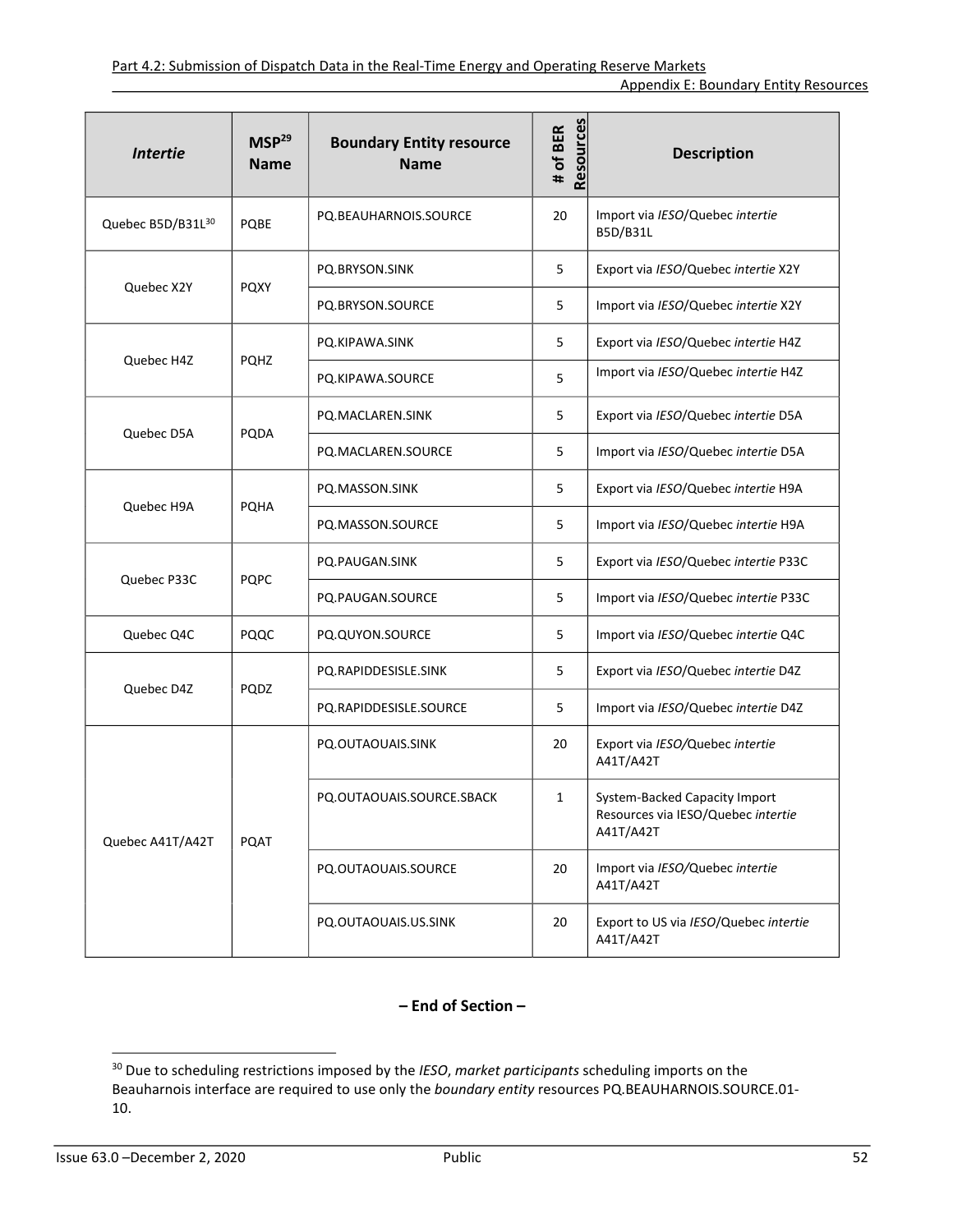# <span id="page-59-0"></span>**Appendix F: Ontario Specific e-Tag Requirements**

### **F.1 Specific requirements for e-Tag**

The following requirements are associated with the Physical Path section of the e-Tag. The conventions listed below will ensure correct treatment of the transaction by the IDC model for curtailment purposes. Failure to follow these requirements may result in transaction curtailments by the TLR process when the transaction does not impact the flow gate in question, due to incorrect modeling within IDC.

#### CA Column

- Control Area (CA) has to contain "ONT" when the generation supplying the transaction is physically located in Ontario.
- Control Area (CA) has to contain "ONT" when the load being supplied by the transaction is physically located in Ontario.

#### TP Column

- All transactions associated with the *IESO* must show the *IESO* as Transmission Provider (TP), using "ONT" as identifier.
	- This includes all transactions with HQT and wheel through transactions (where the *IESO* is not identified as the source or sink CA).

#### POR and POD Column

• Point of Receipt (POR) and Point of Delivery (POD) names must represent the interface that the transactions are associated with. For exports, a POD must be selected from the drop down list and for imports, a POR must be selected. Table F-1 lists the proper PORs and PODs.

<span id="page-59-1"></span>**Note:** POD/POR information is available on the OATI webRegistry (login required).

| <b>Interface</b> |             | Imports (POR)           | <b>Exports (POD)</b>    |
|------------------|-------------|-------------------------|-------------------------|
| Manitoba         | <b>MBSI</b> | ONT.IMPORT.WHITSHELL.PS | ONT.EXPORT.WHITSHELL.PS |
| Michigan         | <b>MISI</b> | ONT.IMPORT.MECS.PS      | ONT.EXPORT.MECS.PS      |
| Minnesota        | <b>MNSI</b> | ONT.IMPORT.INTFALLS.PS  | ONT.EXPORT.INTFALLS.PS  |
| New York         | <b>NYSI</b> | ONT.IMPORT.NYIS.PS      | ONT.EXPORT.NYIS.PS      |
| Outaouais        | POAT        | ONT.IMPORT.AT           | ONT.EXPORT.AT           |

#### **Table F-1: Interface PORs and PODs**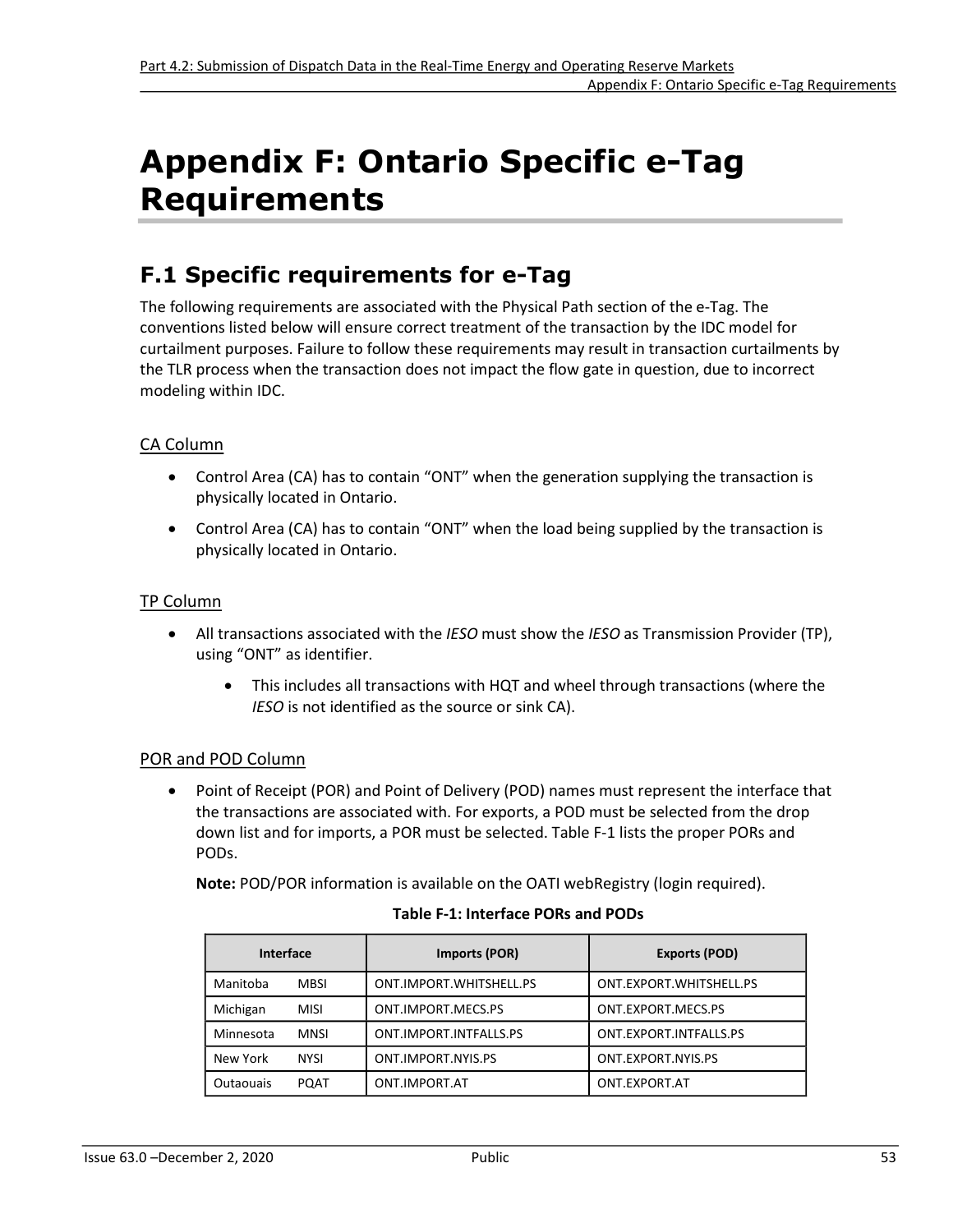| Interface        |             | Imports (POR)   | Exports (POD)  |
|------------------|-------------|-----------------|----------------|
| Beauharnois PQBE |             | ONT.IMPORT.LAW  | ONT.EXPORT.LAW |
| D5A              | <b>PODA</b> | ONT.IMPORT.D5A  | ONT.EXPORT.D5A |
| D <sub>4</sub> Z | <b>PODZ</b> | ONT.IMPORT.D4Z  | ONT.EXPORT.D4Z |
| H <sub>9</sub> A | <b>POHA</b> | ONT.IMPORT.H9A  | ONT.EXPORT.H9A |
| H <sub>4</sub> Z | <b>POHZ</b> | ONT.IMPORT.H4Z  | ONT.EXPORT.H4Z |
| <b>P33C</b>      | <b>POPC</b> | ONT.IMPORT.P33C | N/A            |
| Q4C              | PQQC        | N/A             | ONT.EXPORT.Q4C |
| X <sub>2</sub> Y | <b>POXY</b> | ONT.IMPORT.X2Y  | ONT.EXPORT.X2Y |

#### **Examples:**

With the introduction of phase shifters on all circuits across the Ontario - Michigan *intertie*, *market participants* that are submitting *offers* and *bids* for *interchange schedules* across the Ontario - Michigan *intertie* are required to use the following POD and POR names:

- *ONT.IMPORT.MECS.PS as POR name for interchange schedules into IESO from MECS, AND*
- *ONT.EXPORT.MECS.PS as POD name for interchange schedules out of the IESO towards MECS.*

For those *interties* where segregated mode of operation is available, the Point of Delivery (POD) and Point of Receipt (POR) portion of the physical path in the e-Tag must be as follows:

- *ONT.EXPORT.Q4C as the POD name for interchange schedules out of the IESO towards HQT at Chats Falls GS,*
- *ONT.EXPORT.LAW.as the POD name for interchange schedules out of the IESO towards HQT at Saunders GS, and*
- *ONT.IMPORT.LAW as the POR name for interchange schedules into IESO from HQT at Beauharnois.*
	- (1) For a wheel tag from HQ/PQAT through ONT to Michigan, both ONT.IMPORT.AT and ONT.EXPORT.MECS.PS would appear on the path.

#### SE Column

• This column should identify ONT as the scheduling entity (SE) on those rows where an Ontario POR/POD is identified.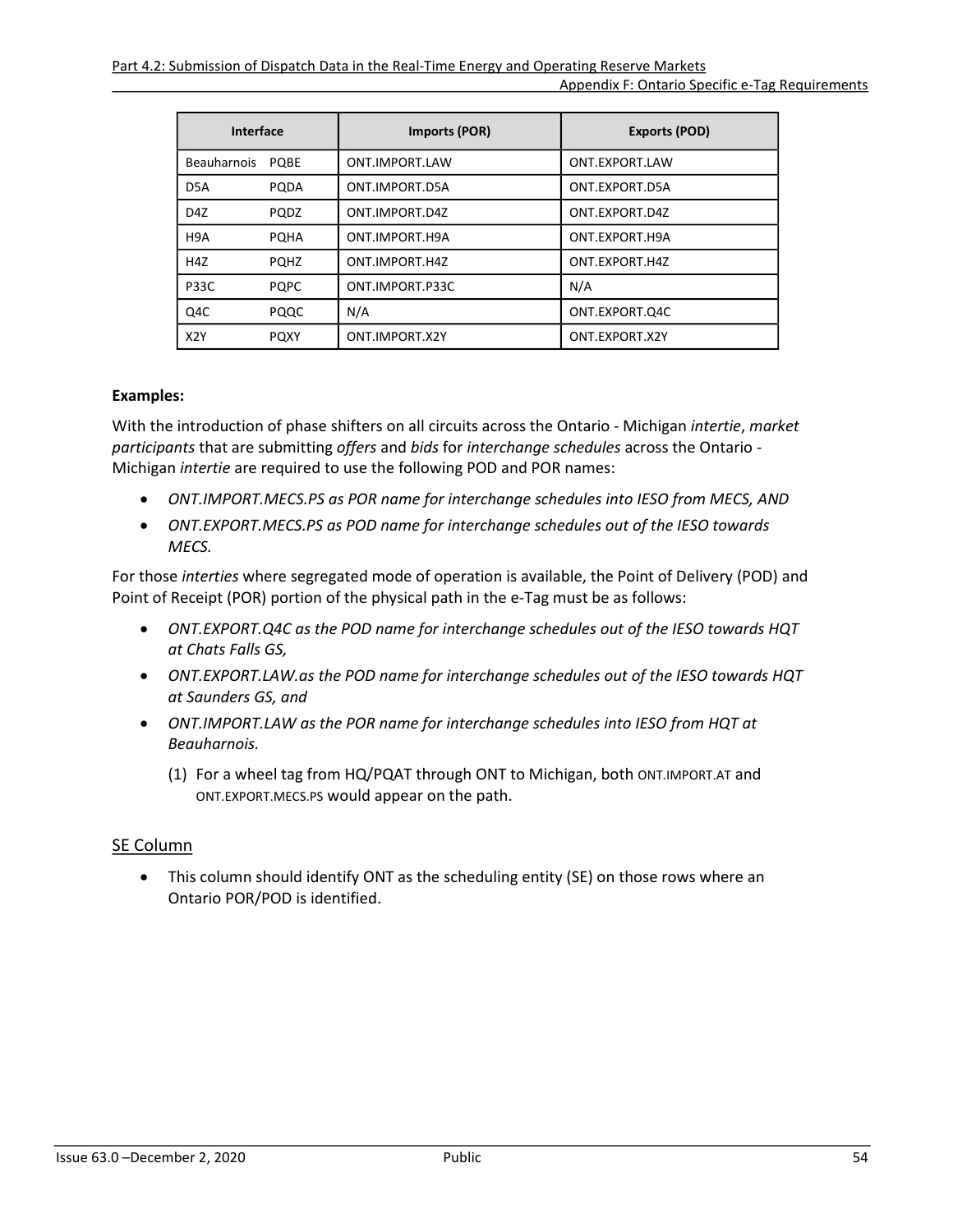### **F.2 Examples of** *e-Tag* **Format Convention for Wheeling through Interchange Transactions**

#### Example 1

*Dispatch data* for an import and an export that contains *dispatch data* with the following *e-Tag* IDs would indicate a linked wheeling through *interchange schedule*:

- WI\_GGGG\_**ONT**MM1234567\_LLLL, and
- WX\_GGGG\_**ONT**MM1234567\_LLLL.

#### Example 2

A linked wheel through *interchange schedule* involving the Hydro Quebec TransEnergie (HQT) *control area*, the *e-Tag* must identify HQT as being the SOURCE, the SINK or intermediate *control area,* otherwise, the *IESO* will deny the *e-Tag*.

*For example, a linked wheel through interchange schedule from Michigan to New York through Quebec must be tagged MECS-ONT-HQT[31](#page-61-0)*

Where:

- <span id="page-61-1"></span>• *MECS is the source control area in Michigan, and*
- *HQT is the Quebec sink control area.*

An additional *e-Tag* will be required to complete the linked wheel through transaction from Michigan to New York.

The correct identification of these transactions in the *e-Tag* tool must show the *IESO* as both the Generating Control Area and the Transmission Provider.

All transactions involving Hydro Quebec TransEnergie must also identify HQT as a Transmission Provider in order for the *NERC* IDC tool to treat them appropriately (as radial or DC transmission).

**– End of Section –**

<span id="page-61-0"></span>[<sup>31</sup>](#page-61-1) The *IESO* (ONT) will be identified as an intermediary *control area* in accordance with *market rules* Chapter 7, Section 3.5.